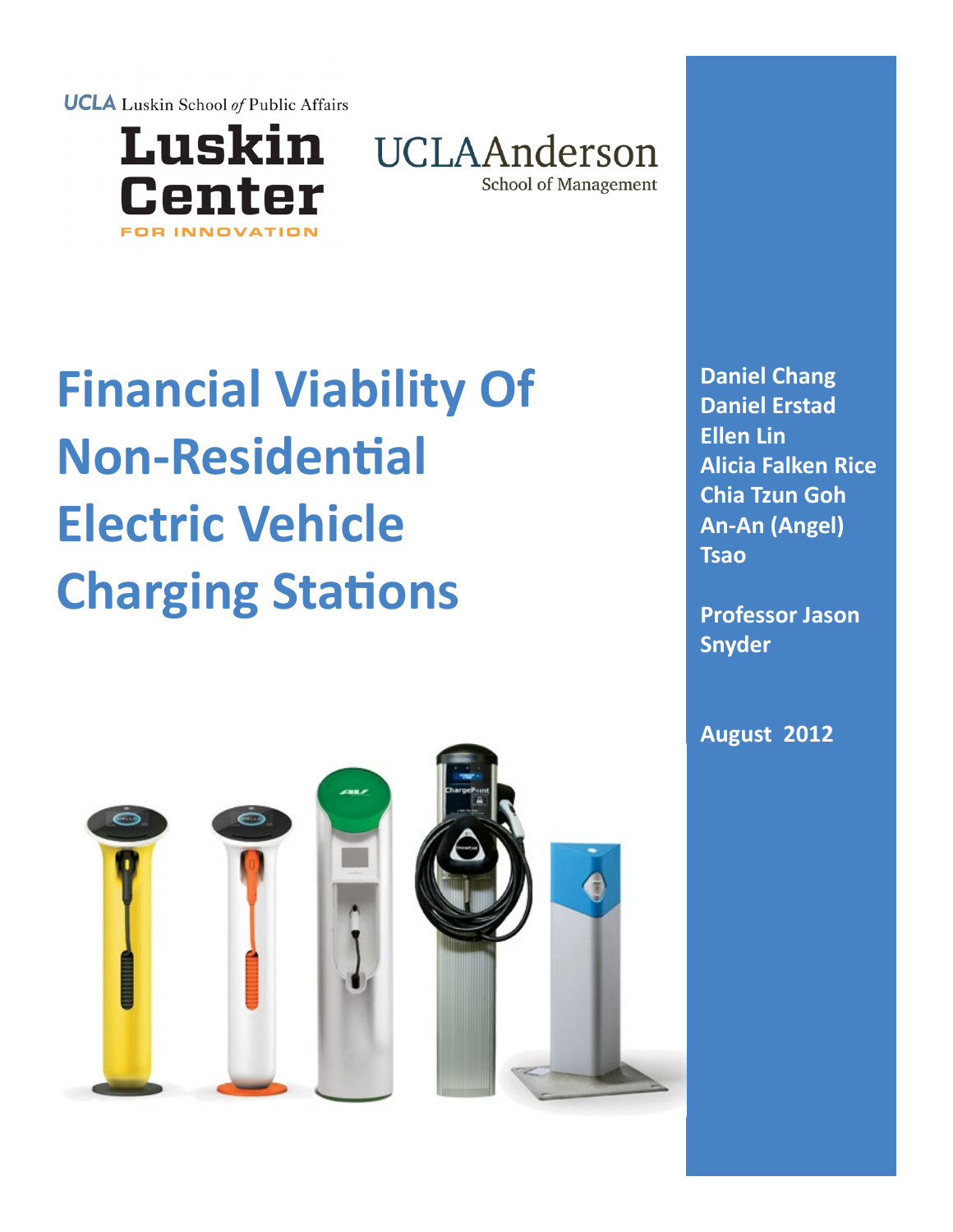# **Financial Viability Of Non-Residential Electric Vehicle Charging Stations**

### **About the Report**

The electric vehicle (EV) market is experiencing a resurgence with traditional automakers recognizing the need to move into this market. As a result, we are in a moment of exciting transition in which consumers now have a number of EV options to consider. While EVs such as the Chevrolet Volt, the Nissan Leaf, and Tesla are leading the charge, adoption by consumers will largely be a function of the electric vehicle charging options available. Studies show that most EV charging currently takes place in the home (Carr 2010). Even so, in order for EVs to gain widespread consumer adoption, it is critical for an infrastructure of electric vehicle supply equipment (EVSEs) to exist outside the home.

The purpose of this report is to assess the financial viability of non-residential EV charging stations in the Los Angeles metro area. The report will look at important cost and revenue drivers that impact cost recovery specifically for commercial site owners. Taking the site owner's perspective, our report will account for the key variables informing the decision making process. Ultimately, the goal is to provide site owners with a Discounted Cash Flow (DCF) model that highlights the conditions that must be met in order for an EVSE investment and installation to be profitable.

### **Disclaimer**

Neither the University of California nor the School of Public Affairs either supports or disavows the findings in any project, report, paper, or research listed herein. University affiliations are for identification only; the University is not involved in or responsible for the project.

### **About the Authors**

Dr. Jason Synder is an assistant professor in the Policy group at UCLA Anderson School of Management. Daniel Chang, Daniel Erstad, Ellen Lin, Alicia Falken Rice, Chia Tzun Goh, and An-An (Angel) Tsao are 2012 graduates of the UCLA Anderson School of Management MBA Program.

### **About the UCLA Luskin Center for Innovation**

The Luskin Center for Innovation, founded with a generous gift from Meyer and Renee Luskin, unites the intellectual capital of UCLA with forward-looking civic leaders to address pressing issues and translate world class research and expertise into real-world policy solutions. Research initiatives are supported by teams of faculty and staff from a variety of academic disciplines. The Luskin Center supports these initiatives by funding original research, scholars, conferences, technical internships and solution-oriented speaker series.

### **About the UCLA Anderson School of Management**

UCLA Anderson School of Management is perennially ranked among the top-tier business schools in the world. Award-winning faculty renowned for their research and teaching, highly selective admissions, successful alumni, and world-class facilities combine to provide an extraordinary learning environment. Established in 1935, UCLA Anderson provides management education to more than 1,500 students enrolled in full-time, part-time and executive M.B.A. programs; doctoral programs; and executive education and management development programs.

### **For More Information**

Contact the Luskin Center [http://](http://luskin.ucla.edu) http://luskin.ucla.edu/content/contact-us-4.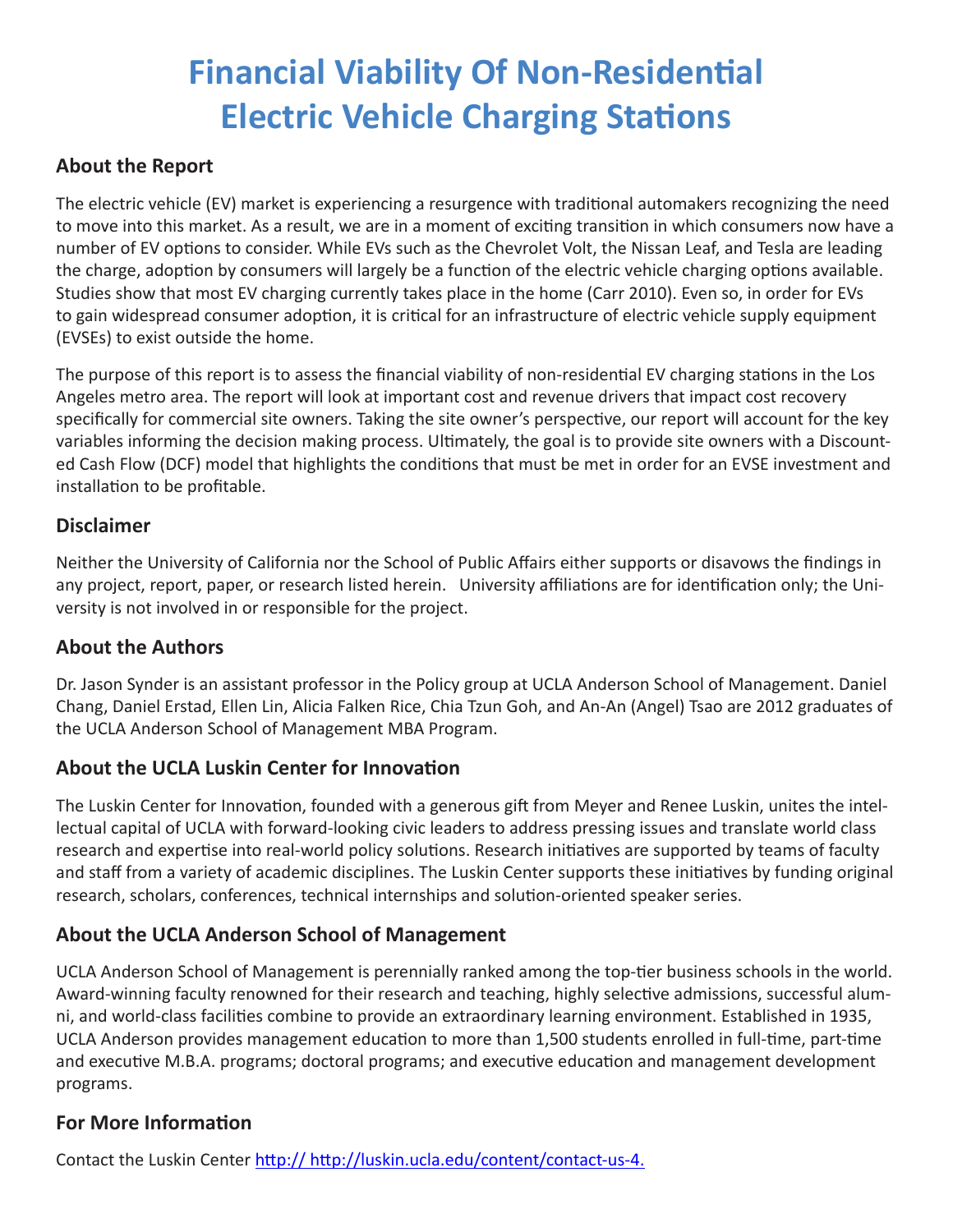# **Table of Contents**

| 1.  |  |
|-----|--|
| 2.  |  |
| 3.  |  |
| 4.  |  |
| 4.1 |  |
| 4.2 |  |
| 4.3 |  |
| 5.  |  |
|     |  |
|     |  |
|     |  |
|     |  |
|     |  |
|     |  |
|     |  |
|     |  |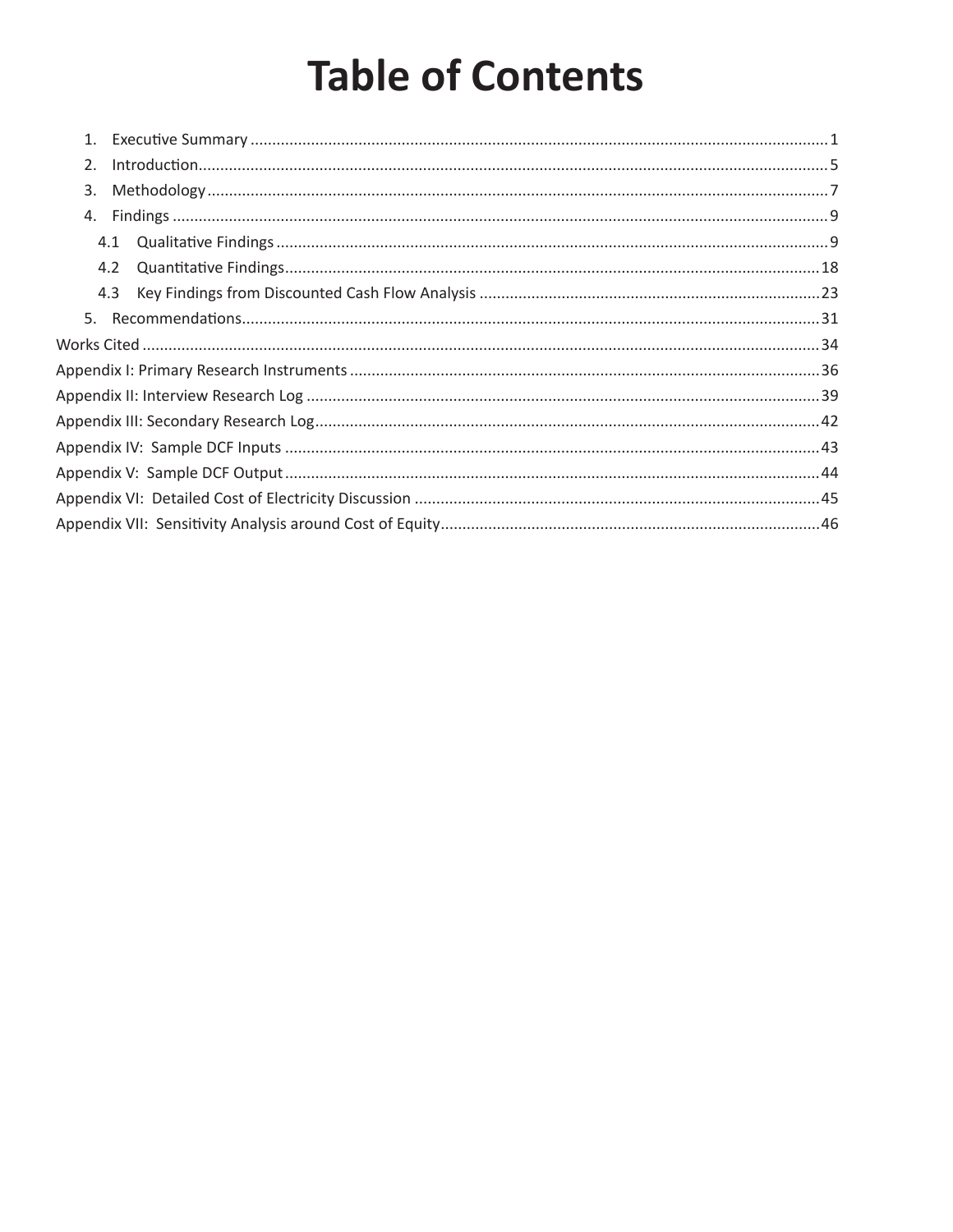# *1. Executive Summary*

The electric vehicle (EV) market is experiencing a resurgence with traditional automakers recognizing the need to move into this market. As a result, we are in a moment of exciting transition in which consumers now have a number of EV options to consider. While EVs such as the Chevrolet Volt, the Nissan Leaf, and Tesla are leading the charge, adoption by consumers will largely be a function of the electric vehicle charging options available. Studies show that most EV charging currently takes place in the home (Carr 2010). Even so, in order for EVs to gain widespread consumer adoption, it is critical for an infrastructure of electric vehicle supply equipment (EVSEs) to exist outside the home.

### *1.1 Purpose*

The purpose of this report is to assess the financial viability of non-residential EV charging stations in the Los Angeles metro area. The report will look at important cost and revenue drivers that impact cost recovery specifically for commercial site owners. Taking the site owner's perspective, our report will account for the key variables informing the decision making process. Ultimately, the goal is to provide site owners with a Discounted Cash Flow (DCF) model that highlights the conditions that must be met in order for an EVSE investment and installation to be profitable.

### *1.2 Importance*

The UCLA Luskin Center is a thought leader in California and aims to address issues surrounding environmental sustainability in Los Angeles and Southern California. Since electric vehicles and electric vehicle charging stations represent the next wave of green technology, it is critical for the Luskin Center to thoroughly understand this industry. The EV market is still young, but signs point to major potential growth (Barney et al. 2011). Research has shown that "range anxiety", the term used to describe consumers' fear that their electric car battery will run out mid-route, poses a major barrier to EV adoption. Thus, building EVSE infrastructure outside the home, in non-residential, public areas, is essential for EV adoption to take place. That said, without many EVs on the road, it is difficult to make a case for installing EVSEs. The Luskin Center seeks an understanding of the present and future conditions and business models that will make non-residential EVSE installation financially viable.

### *1.3 Methods*

The primary deliverable is a Discounted Cash Flow Analysis for three different types of scenarios that aim to reflect the typical duration of parking at different non-residential locations. These scenarios are as follows:

- 1) Scenario A: Grocery store with parking duration of 0-2 hours
- 2) Scenario B: Mall with parking duration of 2-4 hours
- 3) Scenario C: Workplace with parking duration of 4-8 hours

A Discounted Cash Flow Analysis is a commonly used method in finance to value a project, company, or asset. Incoming and outgoing cash flows are estimated and then a discount rate is applied to those cash flows to arrive at a present value. The sum of those present values is the Net Present Value or NPV. The DCF model is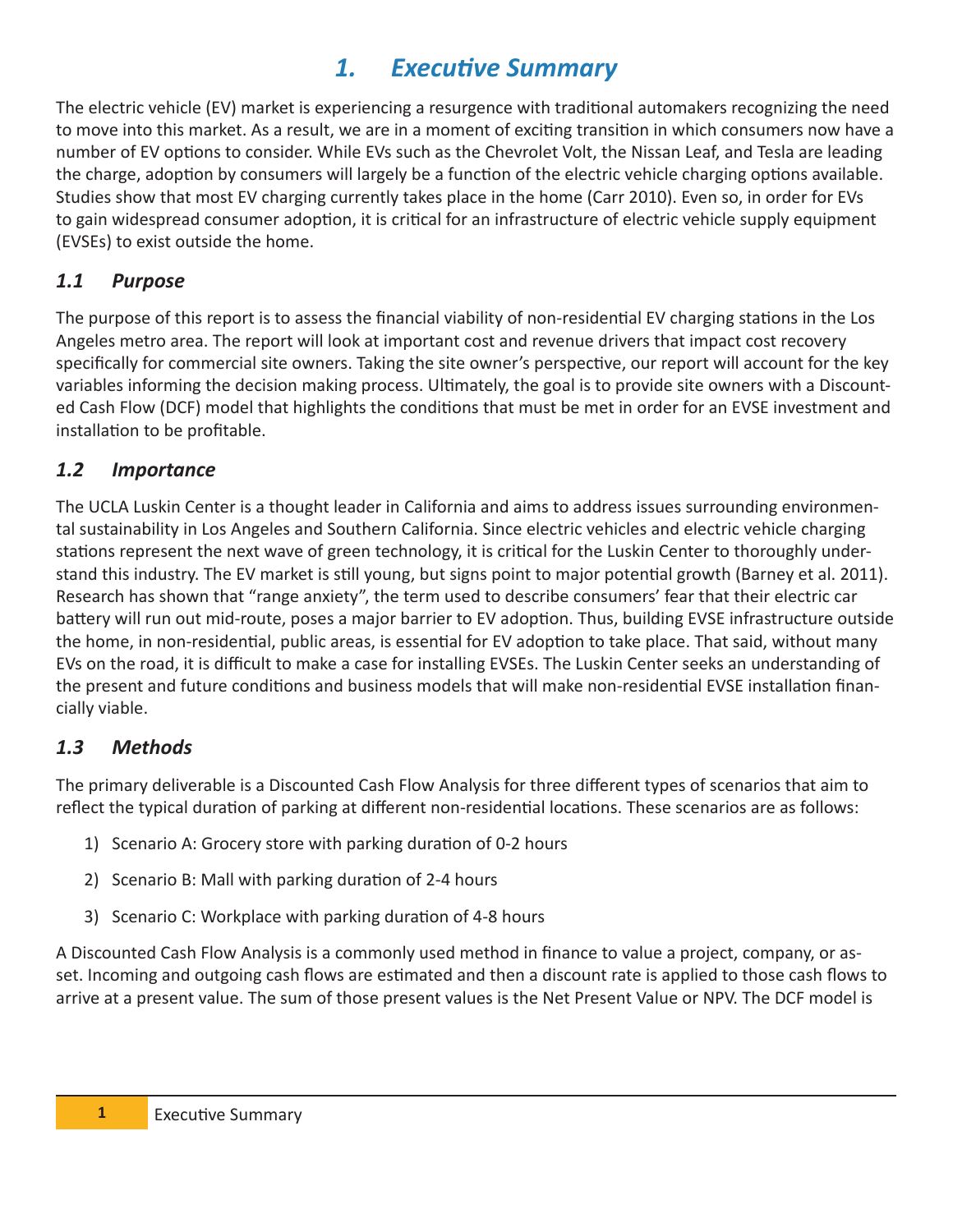especially valuable because it takes into account the time value of money, which is the idea that money in the present is more valuable than the same amount of money in the future due to the ability of money to earn interest. The Internal Rate of Return or IRR, which is the rate of return that makes the NPV zero, will also be used to assess each charging scenario.

To facilitate the formation of the DCF model, our research and analysis aimed to identify reasonable ranges for all DCF line items on both the revenue and cost side. On the revenue side, research focused on identifying pricing strategies and business models in which charging units currently operate. On the cost side, research identified equipment and installation costs, electricity costs, opportunity cost of parking, government subsidies, and cost of equity as the main items impacting the financial model.

In researching revenue drivers, primary research yielded the most reliable revenue information. As the EVSE market is still very young, much of this information was not available in secondary literature. Primary research included in-depth interviews with key players in the EVSE industry including: 350 Green, Clean Fuel Connection, Ecotality, and EVGo. Information was also gathered from site owners who have installed EV charging stations such as the Burbank Airport, the City of Santa Monica, the Santa Monica Airport, The Getty Center, a leading national retailer, and UCLA.

### *1.4 Scope*

The scope of this report entails determining the financial viability of three non-residential EV charging scenarios in the Los Angeles metro area. The DCF model is our primary deliverable to the Luskin Center and allows for dynamic inputs across important revenue and cost driver variables. Our DCF model allows a site owner to quickly assess the financial viability of an EVSE investment and installation according to the specifics of their site location.

### *1.5 Findings*

To build the DCF model, research was conducted surrounding the revenue and cost drivers of an EV charging station. After consulting multiple primary and secondary sources, the following ranges were determined.

- Equipment Costs: Costs of Level I and Level II chargers to site owners range from \$400-\$800 and \$800-\$3,000, respectively.
- Installation Costs: Installation costs can vary widely depending on location and the electrical system already in place. This cost typically falls between \$2,000 and \$10,000.
- Maintenance Costs: Maintenance costs of the machine fall on the low side, around \$300 per annum. Based on our research, this cost does not include any administrative fees (i.e. billing and processing fees). Network operators are typically responsible for administrative costs.
- ▶ Marginal Electricity Costs: Marginal electricity costs range from \$0.09 to \$0.56 per kW•h depending on utilization and time of use.
- $\triangleright$  Depreciation: The actual lifespan of the machines is uncertain at this point, but the model assumes 10 years. For tax purposes, the machine is depreciated straight line over a useful life of 7 years.
- In Subsidies/Tax Credits: In December 2011, tax credits for EV installation expired. It is unclear if these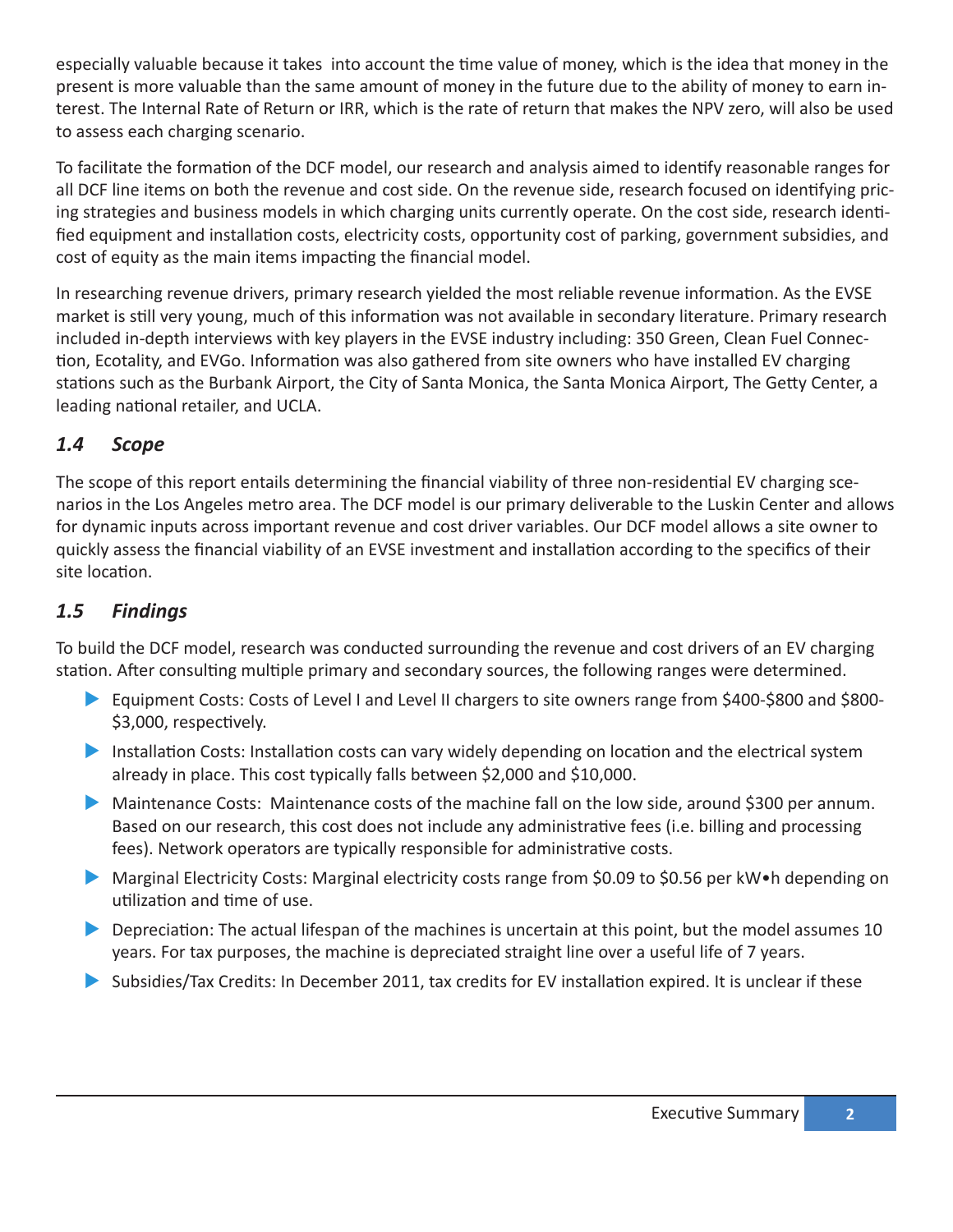credits will be reinstated in the future. For now, the model reflects cost recovery without tax credits.

- Cost of Equity: Cash flows are discounted based on cost of equity because of the assumption that there will be no debt financing. Stemming from comparable analysis, the cost of equity is determined to be 12.2%.
- **X** Revenue Sharing Models: There is no dominant model right now among site owners. Research indicates that the current models are either free or charging a combination of fixed and variable fee per use. This revenue is shared with the EVSE network operator.

Our report also explores other variables including opportunity cost of parking, future subsidies, demand charging, utilization, turnover rate, and markup on electricity costs. Beyond the aforementioned variables, three important findings are as follows:

- 1) Key determinants to profitability are utilization, willingness to pay, and parking turnover. After building our DCF model around the important factors outlined above, sensitivity analysis was performed to determine a range of scenarios likely to be faced by site owners. Utilization, willingness to pay, and parking turnover emerged as the three variables with the greatest impact on financial viability of EVSE installation.
- 2) Tax credits and revenue sharing could be potential determinants of profitability. In reviewing the variables, equipment costs, installation costs, and electricity costs are more certain. Because of this, assumptions made regarding equipment and installation costs are on the optimistic side. However, variables such as future tax credits and revenue sharing terms, which potentially provide more upside to site owner profitability, are more uncertain at this point. Additional sensitivity analysis captures their significance to the profitability of the charging station.
- 3) Workplaces with Level I chargers potentially exhibit positive NPV. All modeled scenarios reflecting attributes of a grocery store, shopping mall, and workplace generate negative NPV. The workplace scenario with Level 1 chargers assuming 8 hours of charger utilization and zero fixed-fee generates the least negative NPV. In this scenario, the breakeven mark-up electricity charge is \$0.07/kW•h on top of the marginal electricity cost of \$0.14/kW•h. This translates into a price of \$0.37/hour or \$0.20/kW•h, which is below the gasoline equivalent of \$0.40/kW•h. To the extent that consumers are willing to pay above this price, investments in EVSE station will be profitable. Although Level I chargers show a lower breakeven electricity sale markup, which may point to a higher potential of profitability, Level I chargers may also solicit a lower willing to pay due to the slow rate of charge.

### *1.6 Recommendations*

Since the current state of the EVSE market does not allow site owners to benefit financially, we have the following four recommendations for both site owners and policy makers to improve cost recovery.

### *1.6.1 For Site Owners*

**E** Enhance purchasing power. National retailers are placing large volume orders which undoubtedly allow them to negotiate a lower per unit cost, thereby decreasing the cost recovery time horizon. While this may be a great solution for large chains, most site owners, without the geographic coverage and the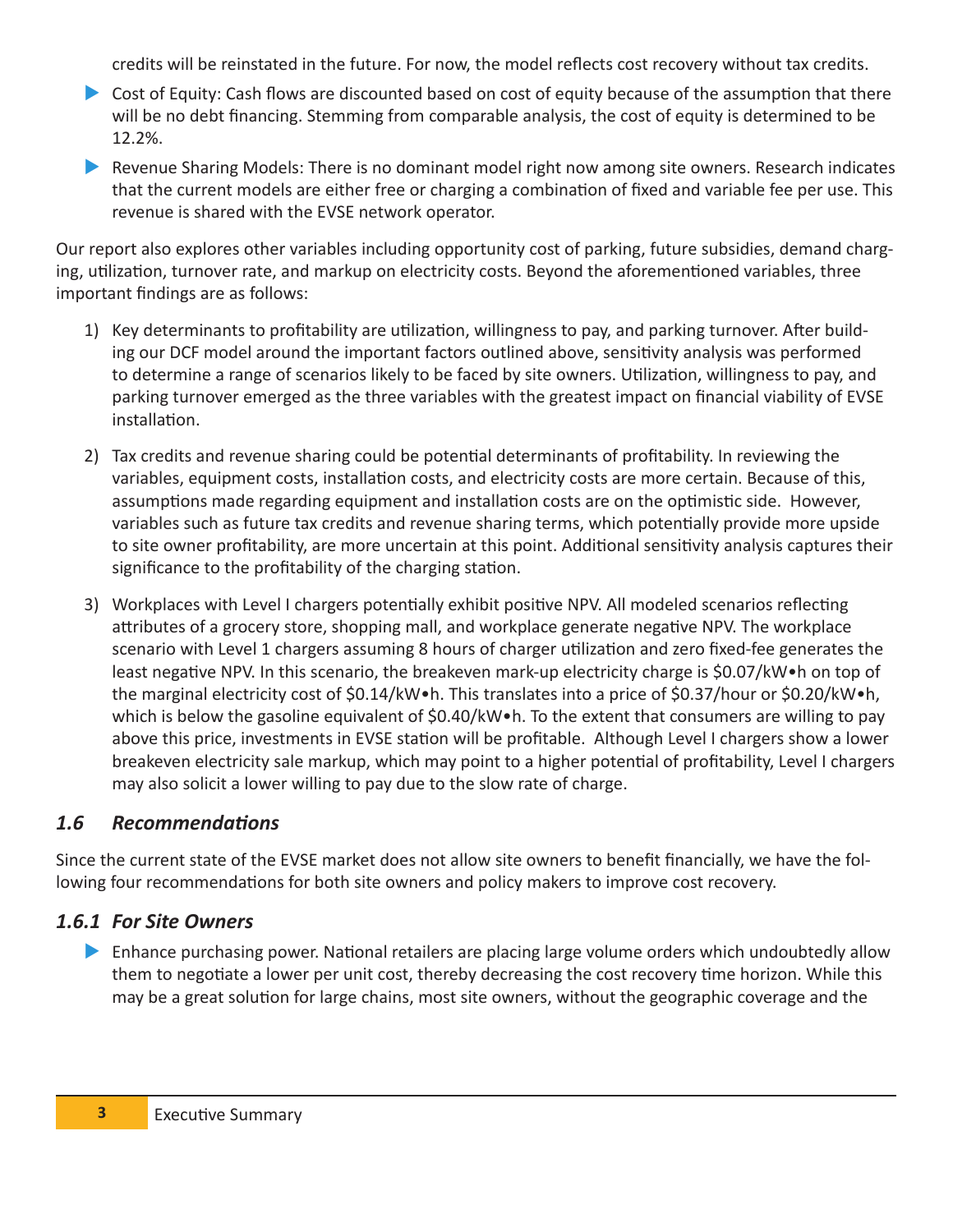need for mass quantities of EVSE, will be unable to leverage large volume discounts. If site owners can band together to purchase EVSEs, as small companies do for health insurance policies, they may be able to better recover costs for equipment.

- Secure long-term contracts to guarantee utilization. Since utilization is a major driver of an EV charger's profitability, site owners should attempt to secure long-term contracts with the users of its charger before making the decision to install an EVSE. For example, the owner of a workplace can attempt to negotiate long-term contracts with the employees of the site that guarantees either steady utilization of the charger or at the least, monthly revenues should the employee decide not to charge. This will improve the top-line generated from the charger, improving its profitability.
- $\blacktriangleright$  Leverage EVSE for "Green PR". While EVSEs may not be a profit-generating enterprise in the near term, there are other benefits to installation such as promoting sustainability through "green PR".

### *1.6.2 For Policy Makers*

ightharpoonup Schoolinus subsidies for site owners to encourage EVSE adoption. From a financial perspective, the expiration of federal tax credits increases the cost of EVSEs significantly. There was a 50% tax credit in 2010 that was gradually phased out (30% in 2011 and no tax credits in 2012). Many of the federal and state subsidies have rewarded manufacturers and network operators but have failed to address the continued need for incentives at the site-owner level.

### *1.6.3 Recommendations for further research*

- $\blacktriangleright$  Evaluate true willingness to pay and demand of consumers. Revenue is key determinant to profitability for EVSEs but both the willingness to pay and the demand of the consumers seems to be an unknown at this point. Most current locations either have a set fee or do not require users to pay for charging. To determine actual profitability, it is necessary find to what the demand will be at different potential prices. The big question is, how price sensitive will EV drivers be when they are charging outside of their homes? Further research on the consumers' willingness to pay is essential to determine the possible profitability of a charging unit.
- $\blacktriangleright$  Measure the impact of public EVSE installation and EV adoption. Currently, public EVSE installation is viewed as a means to resolve "range anxiety" among consumers and encourage EV adoption. As more and more EV chargers are installed at commercial sites, it will be important to research and evaluate the actual impact that the penetration of public chargers has on EV adoption.
- X Measure ancillary revenues from EVSE installation. Although EVSE may not be a profit-generating enterprise in the near term, there may be indirect revenues and value-add opportunities that arise from EVSE installation. For example, a retailer with an EVSE may attract more shoppers than another retailer without an EVSE. Further research on how much additional revenue EVSE installation can bring from attracting a higher number of visitors to a site will be useful in better capturing the profitability of an EV charger.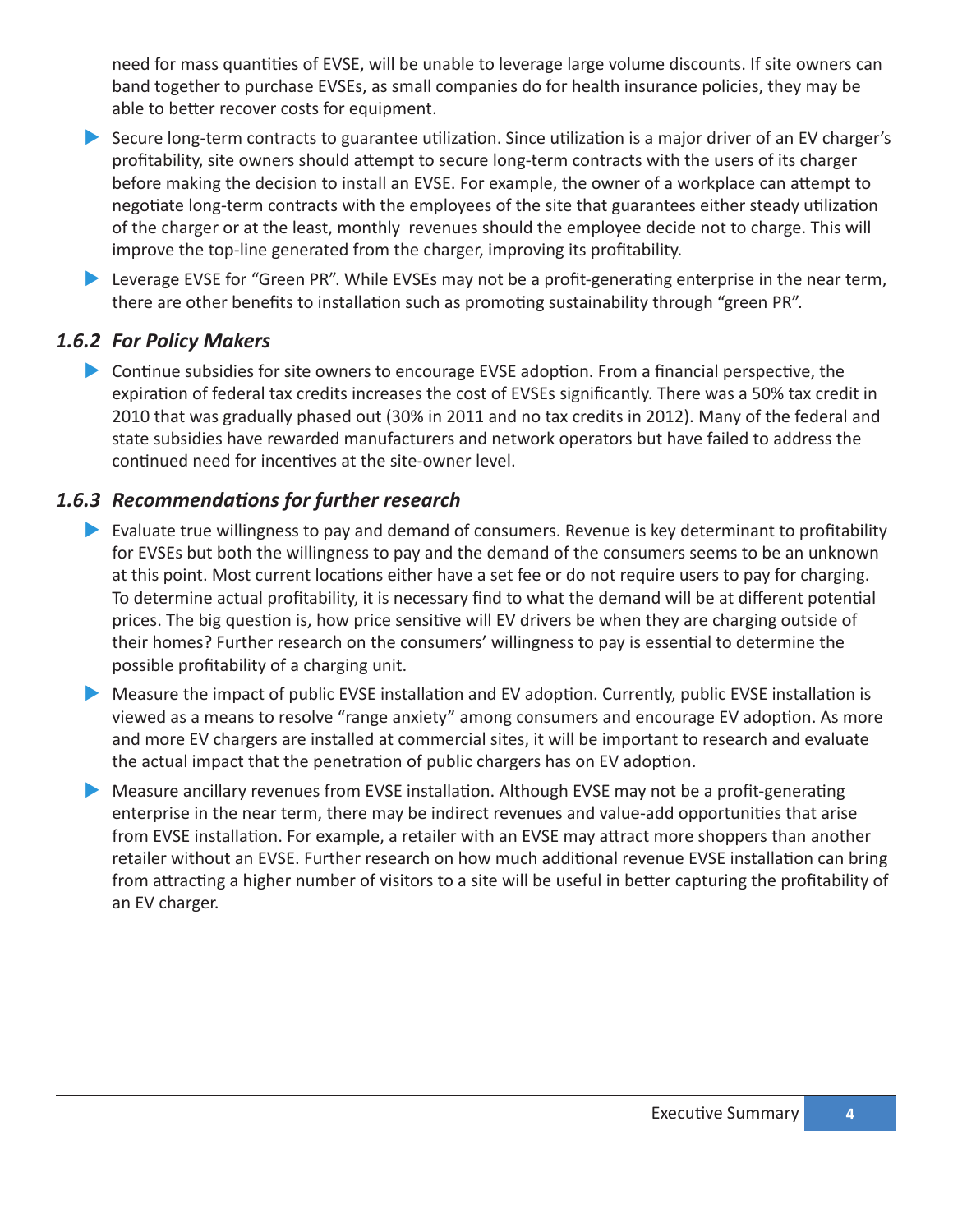# *2. Introduction*

Following a period of dormancy, the electric vehicle market has re-emerged in recent years. With rising fuel prices and public and private sector interest in developing green technologies, the consumer incentive to purchase an EV has grown significantly. Yet even with the arrival of the Chevrolet Volt, the Nissan Leaf, and other EVs, the rate of adoption will largely depend on the electric vehicle supply equipment (EVSE) available to consumers. Given this backdrop, it is important to understand how EVSE infrastructure will evolve and develop in order support the new electric vehicles on the market.

The purpose of this report is to present the analysis of cost and revenue drivers behind non-residential EV charging stations in the Los Angeles metro area. Analysis will focus on the site owner's perspective, taking into account the different factors informing their decision making process. The goal is to give site owners a concise framework, in the form of a Discounted Cash Flow model, outlining the important variables driving the financial viability of EVSE investment and installation. In addition, certain qualitative issues that factor into the site owner's decision will be considered.

### *2.1 The problem/strategic question*

The EV charging station predicament is a classic chicken and egg problem. EVSE infrastructure is essential for EV adoption to take place, but at the same time EVSE installation does not make sense in the absence of electric vehicles on the road. This is a difficult scenario to reconcile. Studies show that the rate of EV adoption remains quite unclear. A report by the Boston Consulting Group found that, assuming a steady growth rate, by 2020, 18% of cars in city regions will be EVs (Book et al. 2009). However, given the conventional belief that most charging will likely take place at the home, it is important to first build an understanding of EV owner behavior outside the home.

Our analysis will consider the risks associated with this behavior, and those findings will factor into our financial model. Early indicators point towards the need for subsidies in the near term, without which cost recovery for site owners will be a real challenge.

### *2.2 Relevant and succinct history of the situation*

A study conducted in 2011 by a group of UCLA Anderson School of Management students found that charging for electric vehicles takes place predominantly at the homes of EV drivers. At present, few public charging stations are available to EV drivers in non-residential areas, creating "range anxiety." This is the term that encapsulates the fear that an EV driver may end up stuck, away from home, with no charge left in their car (Nilsson 2010). Range anxiety has been highlighted as a major psychological barrier preventing widespread EV adoption.

As long as EV drivers are concerned that they may run out of power when driving longer distances and there are limited public charging options, EV adoption will be hindered. As such, implementing public EV charging stations is of critical concern, from both a practical and psychological standpoint. One recent case study from 2009 worth noting is the Tokyo Electric Power Company (TEPCO). TEPCO deployed a fleet of electric vehicles with charging available at the home base for the fleet. Concerned about range anxiety, TEPCO drivers would bring their electric cars back with 50% of the charge still remaining. In order to relieve this range anxiety,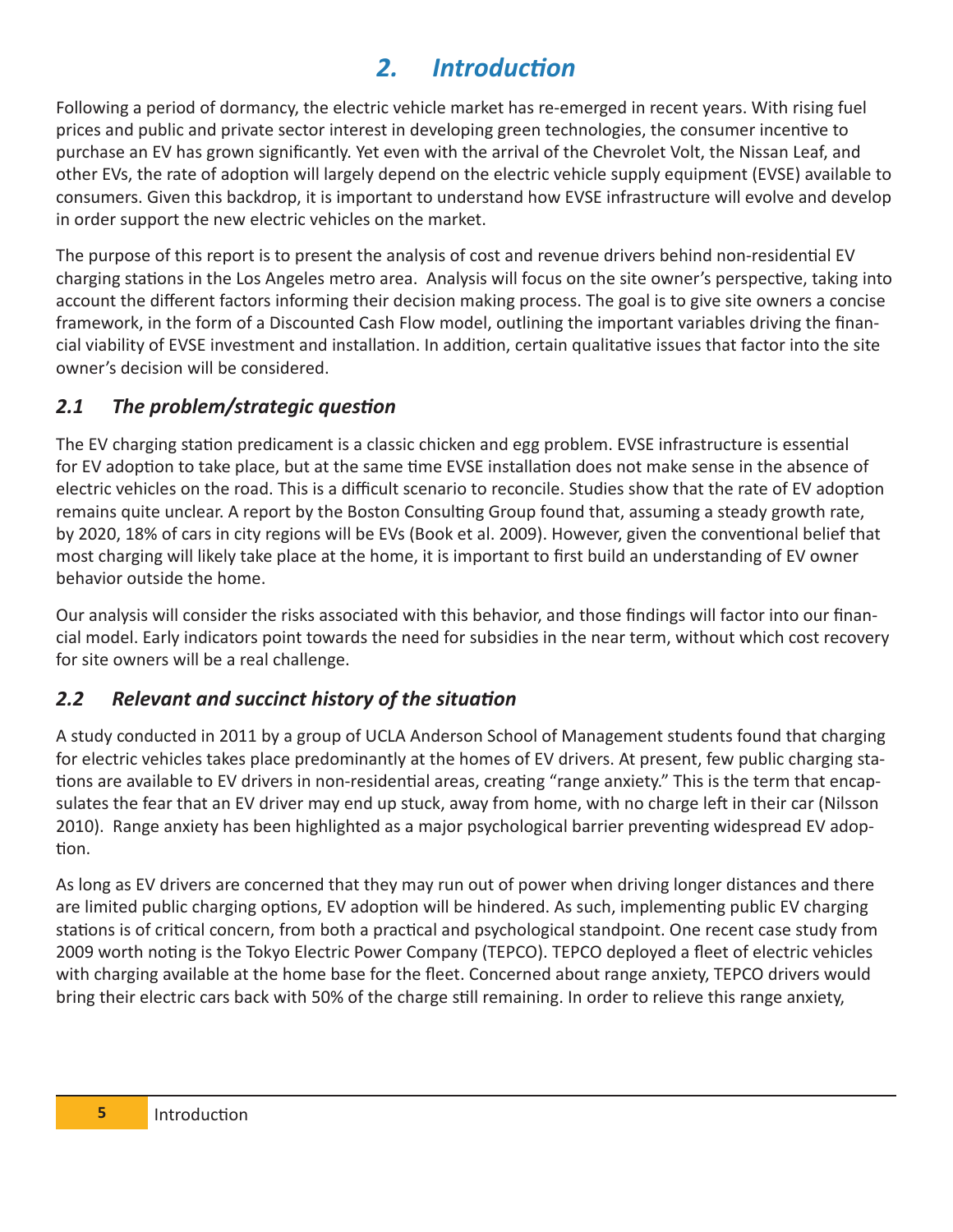TEPCO installed chargers throughout Tokyo, and as a result, drivers became much more confident, returning to the fleet base with much less charge remaining (Kearney 2011). The Tokyo example underscores the salient role of charging station infrastructure in encouraging EV adoption.

However, there is encouraging data that points towards the viability of electric vehicles for typical American consumers. A report by Kearney found that the average US driver drives 33 miles per day. Electric vehicle ranges more than satisfy the average driver's needs with the Volt getting 40 miles per charge and the Leaf getting 100 miles per charge. Although the potential ranges exceed the typical driver's needs, it is essential to assure consumers that the infrastructure is there to protect them from running out of a charge, building confidence in EVs.

According to the 2010 census, Los Angeles County has a population of just under 10 million (Greninger 2011). As of 2007, there were more than 6.6 million registered automobiles, trucks and motorcycles registered in Los Angeles County (LADOT 2009). These vehicles traverse thousands of miles of roadway, including 527 miles of dedicated freeway (LADOT 2009).These factors, combined with demand side preferences where a higher number of residents are concerned about the environment and are willing to pay to be "green", points to Los Angeles as a prime market for EV adoption.

### *2.3 Scope*

The focus of this report is on non-residential EV charging stations in the Los Angeles metro area. According to a 2011 report by a team of MBA students from the UCLA Anderson School of Management, by the end of 2015, Los Angeles will have 80,000 plug-in vehicles. In order to meet the charging demand of these vehicles, it is imperative to build a charging infrastructure that reaches beyond the home. Non-residential charging options are also essential to assuage "range anxiety."

In order for there to be wide implementation of charging stations, they have to profitable. Determining the financial viability of different non-residential site locations is driven by a number of factors. Our report will consider different EVSE pricing, ownership, and leasing models through the eyes of a site owner. The report will look at the different locations, assessing the variables that impact their viability for charging station equipment.

### *2.4 Importance of the study to the organization*

The Luskin Center has a rich history as a thought leader in Los Angeles and Southern California, examining present and future market developments and how they will inform public policy. The EV market has major policy implications, and the Luskin Center wants to have a solid understanding of the EV market, the value chain, and how it will likely transform Los Angeles in the years to come. In addition, it is important to understand how policy will impact the private sector.

### *2.5 Plan of presentation*

Our report will begin with our research methodology. From there, we will present our findings as a result of the research and evidence we collected. Finally we take those findings and make recommendations in regards to site owners, public policy, and future research.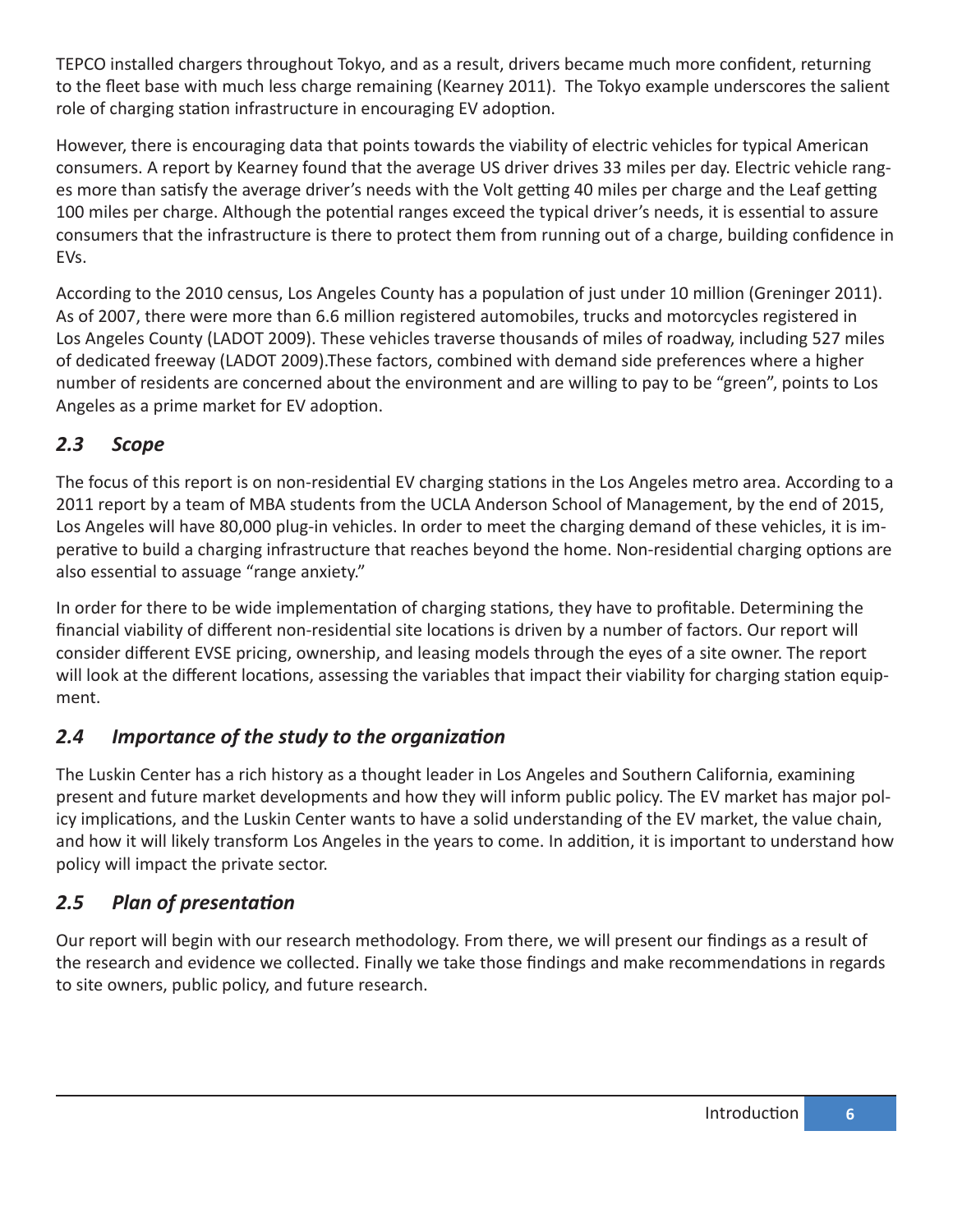Over the course of our work on the report, our team has been in contact with primary and second sources that have knowledge of the EV market at large and the important variables that are shaping the EVSE market in Los Angeles. With this backdrop established, we will then present the Discounted Cash Flow model we have created for site owners. Focusing on three site locations, we will demonstrate their financial prospects according to important variables and educated assumptions. This model is a function of our research efforts, and it is created in dynamic fashion so that it will remain relevant and useful even as the EVSE landscape undergoes change.

# *3. Methodology*

To gain a big picture understanding of the EV and EVSE industries, both primary and secondary sources were consulted. However, the EV industry is a nascent one and the commercial EVSE market is even younger. Information on prices EV drivers pay to charge at commercial sites and utilization of EVSE is very limited in secondary literature. Primary sources, including stakeholders of private companies and site owners that have installed EVSE, are still considering different type of pricing methods and business models and are continually changing them based on actual utilization and other factors. Stakeholders of private companies are also concerned with revealing proprietary information and revenue numbers. Because there is not yet a critical mass of EV drivers, it is especially difficult to assess consumers' willingness to pay at this point. Due to these limitations, assumptions, especially for utilization, pricing and revenue share with network operators, are made in our DCF model.

As previously stated, the purpose of this report is to analyze the profitability of non-residential EV charging stations from the site owner's perspective. As such, research and analysis behind this report is mainly focused on determining and quantifying the revenue and cost drivers behind charging stations. To evaluate profitability, a Net Present Value (NPV) and Internal Rate of Return (IRR) analysis is conducted using a discounted cash flow (DCF) model.

### *3.1 Research and Analysis*

To facilitate the building of the DCF model, our research and analysis mainly focused on the revenue and cost drivers of the charging station infrastructure.

Research on revenue drivers included:

o Existing pricing strategies and business models in which charging units currently operate

Research on cost drivers included:

- o Equipment and installation costs
- o Electricity costs
- o Opportunity cost of parking
- o Government subsidies
- o Cost of equity

In researching revenue drivers, primary research was heavily relied upon to explore existing business models and cost recovery methods. Primary research included in-depth interviews with key players in the EVSE in-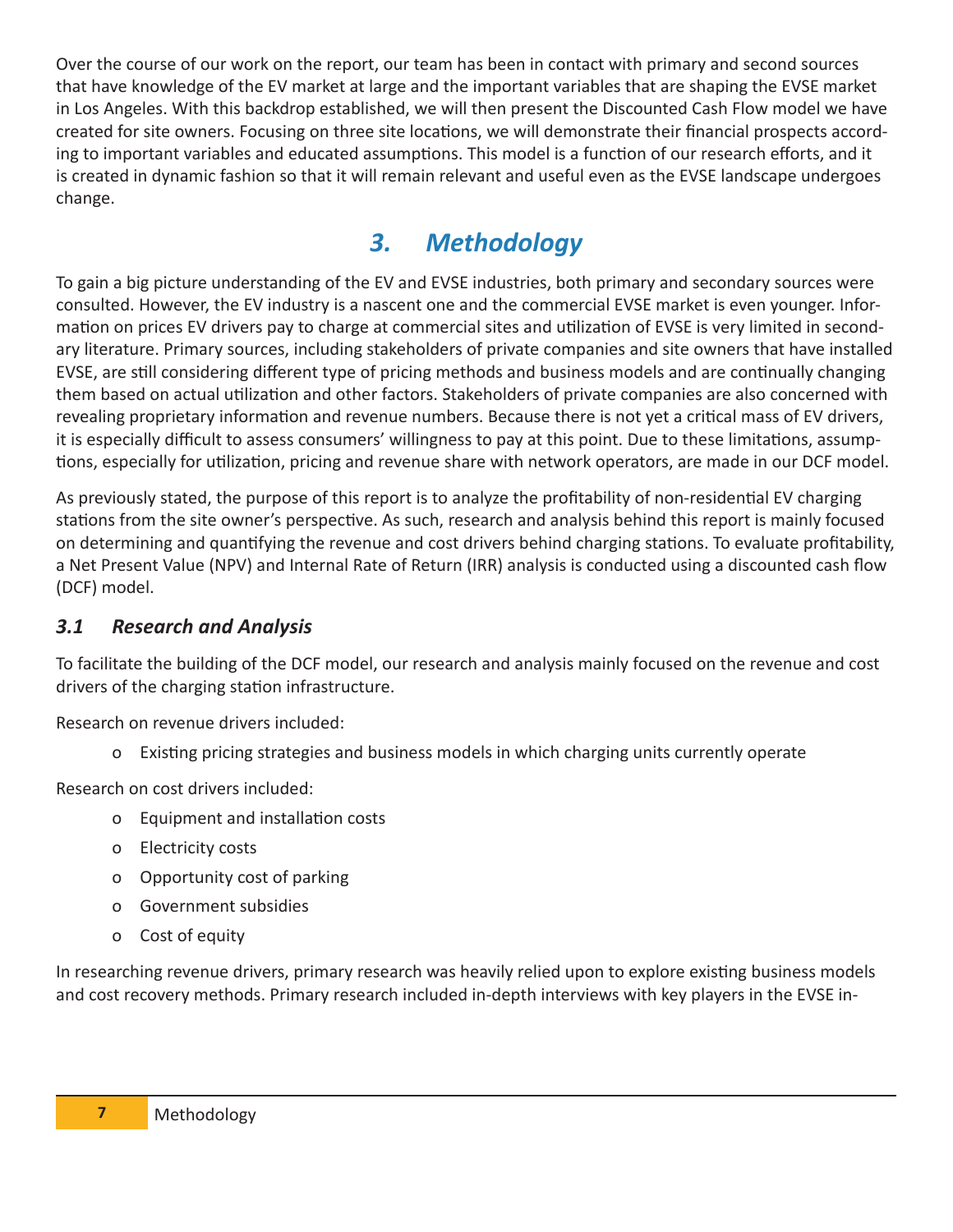dustry such as: 350 Green, Clean Fuel Connection, Ecotality, and EVGo. Other primary sources consulted also include site owners who have installed EV charging stations such as the Burbank Airport, the City of Santa Monica, the Santa Monica Airport, The Getty Center, a leading national retailer, and UCLA. Interview questions along with a detailed log of interviews conducted during the research phase can be found in Appendix I and Appendix II, respectively.

Information on cost drivers was obtained from a combination of primary and secondary research. Secondary sources, such as industry reports, were used to quantify each cost item. Primary research also helped confirm whether numbers extracted from secondary research were consistent in practice.

To gain a perspective of the current EVSE penetration in Los Angeles, locations with existing public chargers were analyzed. A taxonomy of current EV charging sites in the Los Angeles area was performed to assess the main categories of charging sites and to analyze any location-specific advantages or constraints.

Primary and secondary research also added color to the bigger picture of the EVSE industry including the value chain and any trends that may impact revenue and cost items going forward. Secondary sources consulted can be found in Appendix III.

### *3.2 Profitability Analysis (NPV and IRR)*

Typical capital budgeting methods to evaluate investment into any project include:

- o Net present value (NPV)
- o Adjusted present value (APV)
- o Internal rate of return (IRR)
- o Modified internal rate of return (MIRR)
- o Payback period

For the purpose of this report, NPV and IRR analysis are used to measure the profitability of installing a public charger. These two methods are arguably the most common metrics used to measure project profitability and are the two most appropriate measures in this case. The APV is a variation of the NPV that allows for changing debt structures throughout the life of the project. Similarly, the MIRR is also a variation of the IRR that addresses the inability of the IRR to account for cash flows switching between positive and negative during the project life. Since the DCF model assumes no debt financing and projects positive cash flows subsequent to the initial cash outlay for the equipment, the NPV and IRR methods are most fitting. Moreover, the payback period method is inappropriate for the purpose of this report. Since the payback period method simply calculates the time required to recoup the investment of a project, it ignores any project cash flows generated beyond the payback period and neglects the time value of money.

To conduct an NPV analysis, a DCF model was built. Sample DCF inputs and outputs can be found in Appendix III and Appendix IV. First, future cash flows generated by the charger were estimated. These cash flows were then discounted using a discount rate that is representative of the time value of money and risks of the project to bring them into present values. In other words, future cash is worth less than present cash and uncertain cash flows are also worth less than cash flows that are more certain. The discount rate is, in essence, the return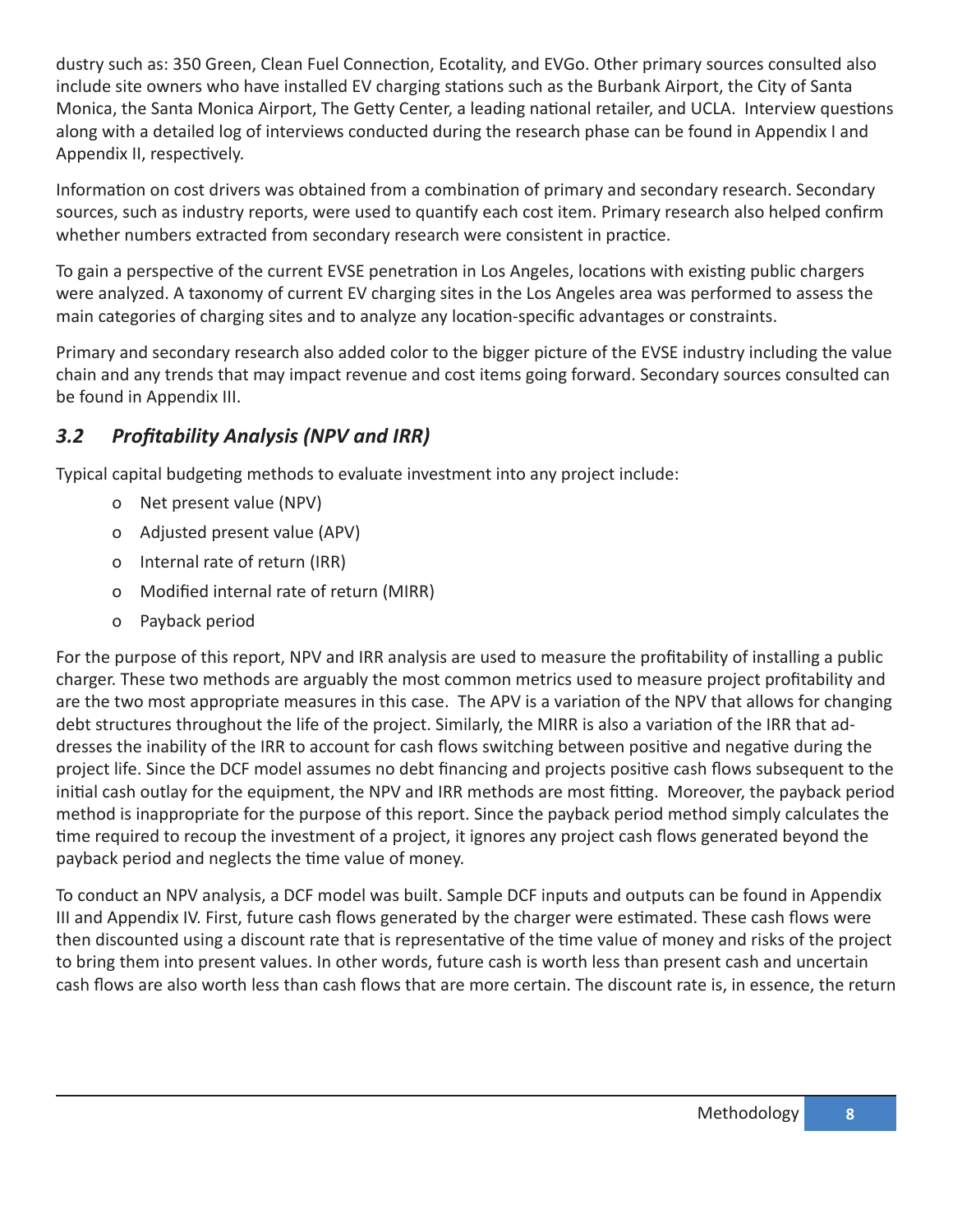investors require and thus, their cost of capital. In the DCF model, the cost of capital (or cost of equity since it assumes no debt financing) is calculated using comparable analysis and the Capital Asset Pricing Model (details on this in Findings section). Summing the present values of future cash flows and subtracting from it any initial cash outlay required for this investment, the NPV of the investment is produced. A project with a positive NPV indicates a profitable investment because a positive NPV indicates that investors are sufficiently compensated for the time value of money and the risks they are taking on for investing in the project.

An internal rate of return of the project or IRR can also be found by setting the NPV factor to zero and calculating the now unknown discount value. A company or site owner should invest in projects with an IRR higher than the company's hurdle rate, or target rate of return.

The NPV and IRR analysis was applied to charging stations operating in three different scenarios aimed to reflect parking characteristics of different commercial sites: a grocery store, a shopping mall, and a workplace. The three scenarios were chosen to capture different types of utilization patterns where utilization is a function of the number of charge events per day and duration of potential charge events, which are based on how long visits to these locations are.

For each of the three scenarios, we also conducted sensitivity analysis to identify the key determinants to the profitability of a charging unit. Further sensitivity analysis and break even scenarios are provided for lesser known variables such as utilization and pricing.

# *4. Findings*

As mentioned before, the EVSE market is nascent, and as a result, there is limited data available from secondary sources. Furthermore, different players in the value chain are reticent to share their business model for fear of losing their competitive advantage. These facts made it necessary to work with existing information to form educated projections of financial scenarios that may face site owners. Other motivations also play a role in the site owner's decision making process for EVSE installation. Sources confirmed that there is a public relations consideration to charging station installation, as an EVSE investment is a means to establish a green, environmentally friendly brand. The findings in this report encompass both sides of the coin, the quantitative and the qualitative.

### *4.1 Qualitative Findings*

### *4.1.1 Overview of Value Chain and Charging Equipment*

Before delving into the financial details of our DCF model, it is important to first understand the value chain of the current EVSE environment. The current value chain has a significant impact on the financial evaluation a site owner performs for its EVSE investment since players in the value chain currently dictate the cost of equipment and the cost of sharing revenue with network operators. These costs represent a significant portion of the initial cost as well as the ongoing cost of operating the EVSE.

In order to assess the current value chain in the EVSE industry, we have considered a classic business strategy framework: Porter's Five Forces. The five forces are: the threat of substitutes, buyer power, supplier power, barriers to entry, and the intensity of rivalry. As it relates to EVSEs, substitutes can be defined as traditional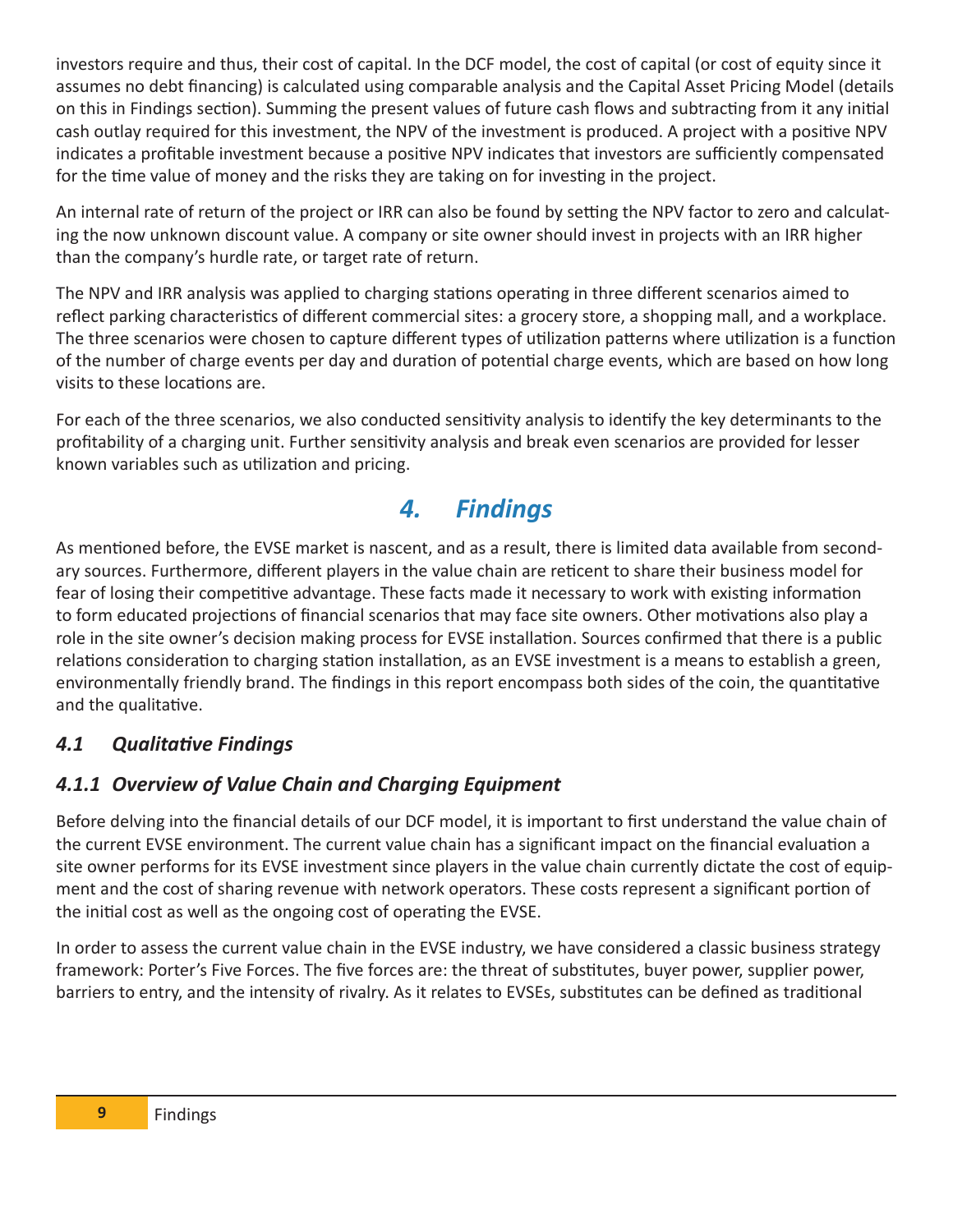gas stations, and we will discuss prices for gasoline as a comparable to EV charging pricing in our quantitative findings. Buyer power refers to the EVSE site owners, and supplier power refers to the network operators. Barriers to entry describe the characteristics of the industry that prevent any profit-seeking firm from entering the industry, protecting existing firms and inhibiting new rivals. Lastly, the intensity of rivalry is highly determined by the previous four forces and is affected by the number of firms, the industry's growth rate, product costs, and switching costs.

In the context of this report, we focus primarily on the relationship between the site owner buyers, who lack power because they are numerous and varied, and the network operator suppliers, who have amassed a strong degree of power through government subsidized funding and the creation of network effects through subscriptidels.



The following is a representation of the current value chain:

In order to understand the EVSE value chain, it is important to understand the financial structure and incentives of each player. Many of the individuals we interviewed were reluctant to provide financial insight into their business models as the companies are still in process of determining a viable financial and cost recovery model. However, there are several publicly traded EVSE players such as Aerovironment (Nasdaq: AVAV) and Ecotality (Nasdaq: ECTY). Studying their annual reports allowed us to gain additional insight into the market. Both Aerovironment and Ecotality rely heavily on government subsidies with Ecotality indicating that it expects over \$100 million in government grants to build out EV infrastructure.

Before proceeding further, we would like to provide a brief overview of the charging stations made by EVSE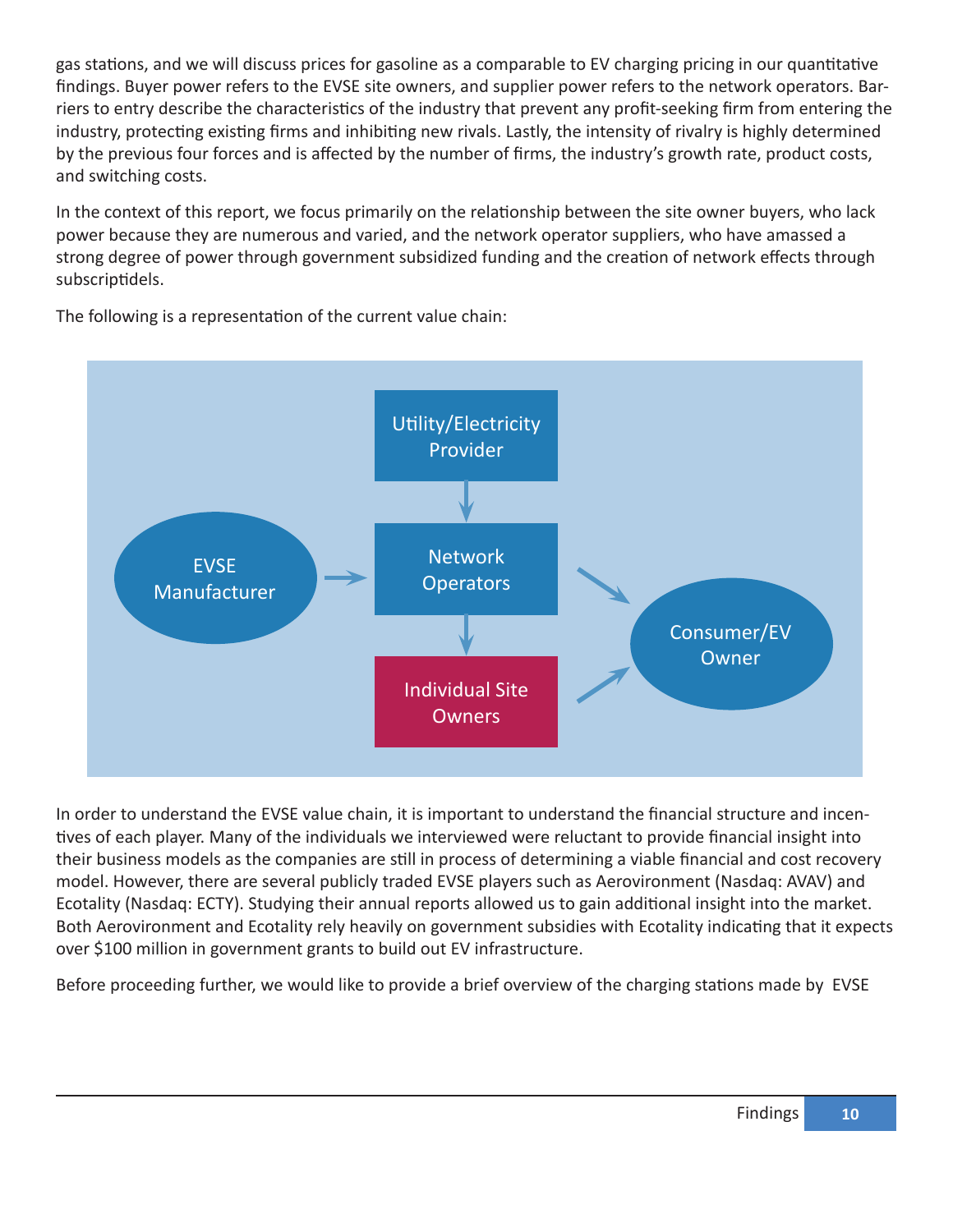manufacturers like Aerovironment and currently available for site owners. For site owners interested in installing EV chargers, three charger options are available: Level 1, Level 2, and Level 3 (also known as the DC fast charger).

A Level 1 charger consists of simply a special cord that plugs an EV to a traditional 110-volt (AC) plug with a dedicated 15-amp circuit. The capacity of these chargers are 1.9 kW (Balon2011). A vehicle with a 24-kW•h battery, such as a Nissan Leaf, can attain a full charge in 8 to 14 hours (Kearney 2011).

A Level 2 charger is a standalone box that can be mounted to a wall and wired directly to an electrical panel. It carries a charge of 220-volt (AC) with a dedicated 80-amp circuit and. The maximum rate of a Level 2 charger is 6.6kW•h. A Nissan Leaf, plugged to a level 2 charger can be fully charged in 3 to 5 hours.

Level 3 chargers carry a charge of 480- volt (DC) using a 60-amp dedicated breaker with special grounding equipment. Charging time for Nissan Leaf charging on a Level 3 is around 40 minutes to a little under an hour (Balon 2011).

While Level 1 chargers are mostly found in homes due to the longer time it takes to charge a car, it is more common to find Level 2 chargers in commercial places. Level 3 DC chargers are rare due to its high cost. Concerns have also been raised on the negative effects its high-voltage will have on EV battery life.

Aerovironment, based in Southern California, is a manufacturer of both residential and non-residential charging equipment. Their main non-residential product is a Level II charger (EVSE-CS) and charging docks (Aerovironment 2011). Based on the publicly issued financial statements for Aerovironment, there are several highlights worth noting. First, gross margins for the company have fluctuated widely over the past several quarters, ranging from 25% in the most recent quarter (Q3 2011) to 43% in the same quarter in the last fiscal year (Q3 2010). The company attributes this swing to newer products that required additional development costs. Second, revenues increased in 2011 as a result of number of EVSEs delivered (Aerovironment 2011). This is not surprising given the expiration of federal subsidies which drove purchases of EVSE at the end of 2011.

Unlike Aerovironment, Ecotality does not manufacturer its chargers and outsources manufacturing to its strategic partner, Roush Manufacturing (Ecotality 2010). In addition, Ecotality is highly concentrated in EVSEs, whereas EVSE represents a small percentage of total revenues and total profitability for Aerovironment. Therefore, Ecotality's business model is heavily dependent on additional revenue, including the development of a network of subscribers. Ecotality is relying on widespread adoption of their Blink Network, a network of charging stations throughout the United States, and has announced partnerships with gas stations like ARCO and BP as well as retailers like Best Buy and Kroger. The costs of developing this network have led to several quarters of continuous losses and thinner margins (when compared to Aerovironment), but for the quarter ending September 30, 2011, Ecotality increased gross margins to 30% from 3.5% in the same quarter of the prior year (Ecotality 2011).

There are three primary revenue models for network operators which are described by the following themes: Prepaid, Club Membership, and the Cell Phone. The Prepaid model allows EV owners to prepay a fixed amount for unlimited access to EVSE within the network. Austin Energy currently offers a \$25 prepaid plan for unlimited charging over a 5 month period. The Club Membership model where EV owners pay a small monthly fee plus the electricity cost per charge. Coloumb Technology offers their Chargepoint Network which operates un-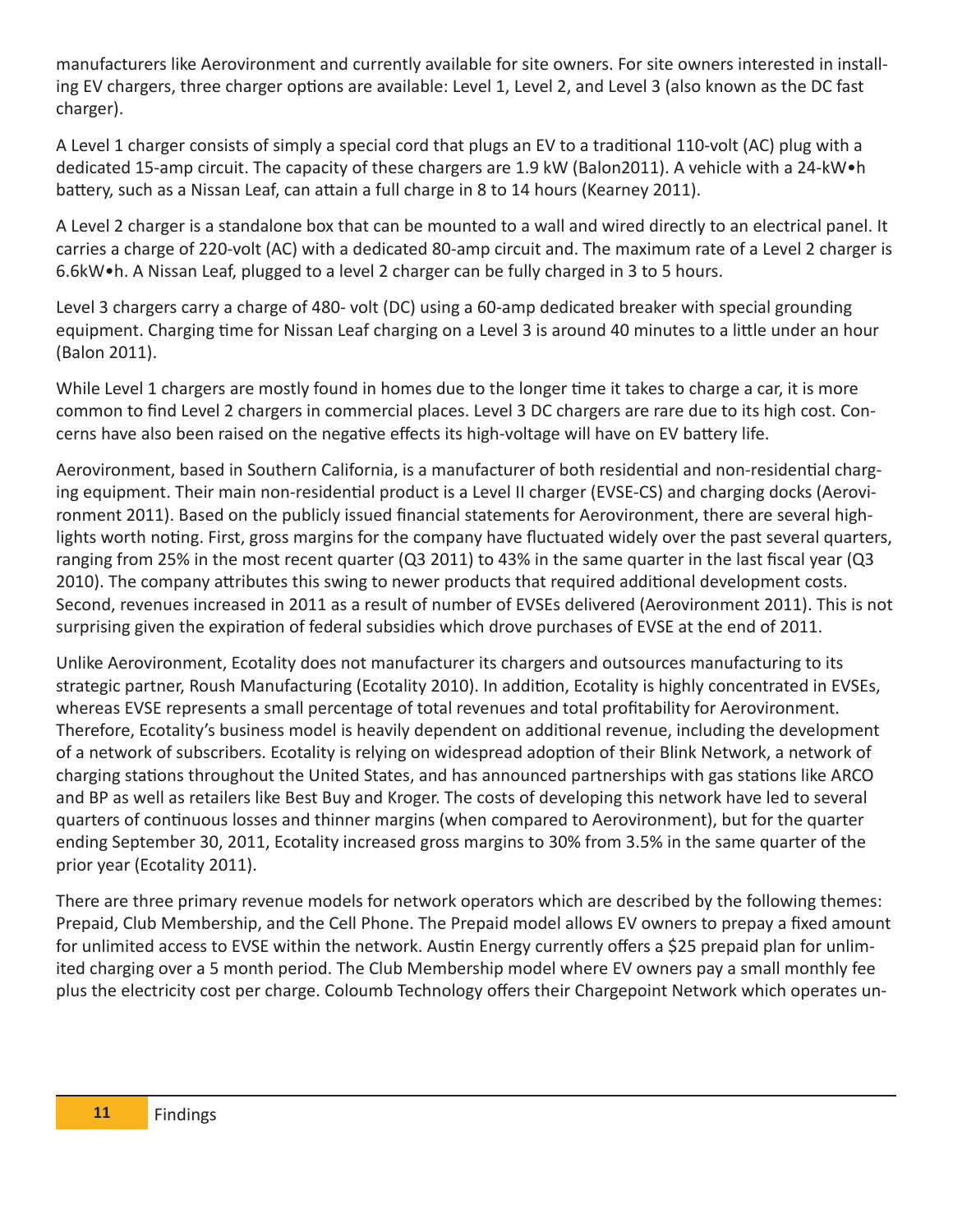der this model. The third is a Cell Phone model which derives similarity from wireless carrier plans. This model offers EV drivers a combined home and public charging plan. eVgo, offered by energy and utility company NRG, offers EV drivers with a public/private solution. EV owners can choose among 3 plans that offer a combination of home charging and public charging, plus the electricity cost.

#### Table 1: Network Operator Revenue Models

| <b>Model</b>    | <b>Description</b>                                                               | <b>Example</b>                                                                                                                                                                                                                                               |
|-----------------|----------------------------------------------------------------------------------|--------------------------------------------------------------------------------------------------------------------------------------------------------------------------------------------------------------------------------------------------------------|
| Prepaid         | Access to in-network charging stations with<br>prepaid fee                       | Austin Energy (\$25 for six-month<br>unlimited access)                                                                                                                                                                                                       |
| Club membership | Small monthly fee + Electricity Cost                                             | Chargepoint by Coloumb Technology                                                                                                                                                                                                                            |
| Cell phone      | Offer residential + public charging plan +High<br>monthly fee + electricity cost | eVgo (eVgo 2011) (3 year service<br>agreements)<br>Home: \$49 + electricity cost<br>Mobile: \$79 + electricity cost<br>Complete: \$89 (includes electricity cost<br>during non-peak hours)<br>Mobile and complete come with<br>unlimited charging in network |

Some site owners are currently in the process of evaluating and experimenting with their own revenue structures. Many of the site owners that we interviewed indicated that there is no revenue model as the non-financial benefits (including being a good corporate citizen and green public relations) outweigh the financial costs of installing EVSEs. However, the site owners operating under this "green model" have also indicated that they are wary of having their charging stations become the primary source of charging for EV owners. To prevent this, site owners have implemented time restrictions to ensure that there are no electricity or parking space hogs. There is also a slow migration of many of these "green model" operators towards a "gas station" model, where EV owners who are not in a network, would be charged a per session fee. One site owner we interviewed is currently charging \$2.00 per hour for a Level II charge.

#### Table 2: Site Owner Revenue Models

| <b>Model</b> | <b>Description</b>               | <b>Example</b>                                              |
|--------------|----------------------------------|-------------------------------------------------------------|
| Green        | Free                             | Walgreens, Kohl's                                           |
| Gas station  | Fee-for-service, per session fee | UCLA parking, if EV owner is not part<br>of Coulomb network |

Many individual site owners have partnered with network operators including Ecotality and Coulomb Technologies. As demonstrated in Table 1: Network Operator Revenue Models above, Coulomb Technologies becomes a one stop shop for servicing and payment processing. This results in additional costs for site owners. For example, one site owner we interviewed indicated that the network operator would charge a fixed fee per charge of \$0.50 plus a percentage of the total fee charged (variable fee) of 7.5%. This model is similar to a credit card payment processor, in which the payment processor charges the vendor a fixed fee plus a percentage of every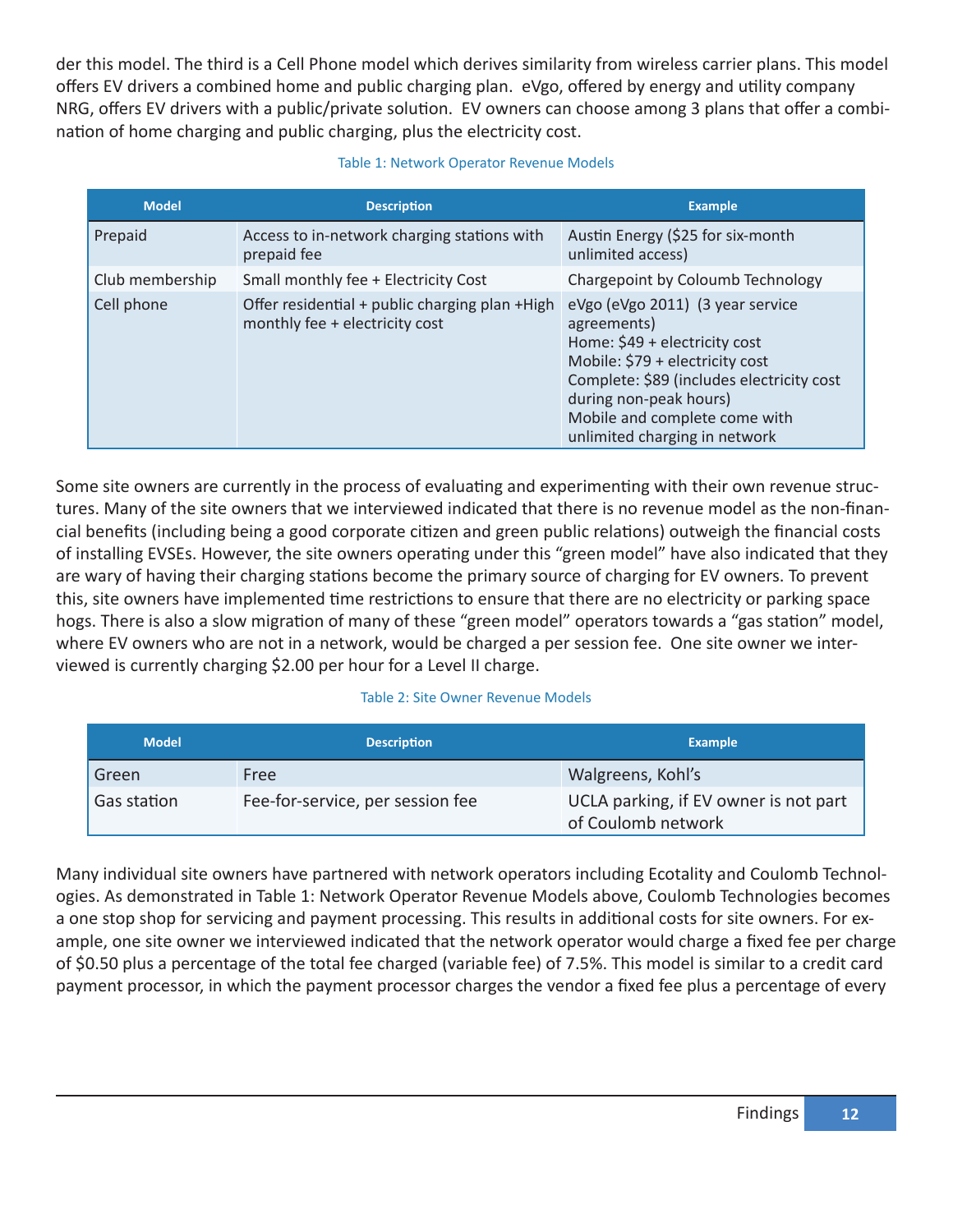dollar charged. There is also a hybrid model that entails a partnership between network operators and site owners. In this case, network operators would lease parking space from the site owner, take on the costs of operating the EVSE, but also retain the revenue collected, similar to a vending machine operator.

Site owners and network operators each hold their own responsibilities within the value chain. These responsibilities are summarized in the table below:

#### Table 3: EVSE Responsibilities

| <b>Installation</b>       | <b>Site owner</b>                                                              |
|---------------------------|--------------------------------------------------------------------------------|
| Station maintenance       | Site owner (electrical problem) and/or network<br>operator (equipment related) |
| Advertising and promotion | Site owner and/or network operator                                             |
| Payment processing        | Network operator                                                               |

### *4.1.2 EVSEs in Los Angeles*

According to data from the U.S. Department of Energy, there are currently 75 sites in Los Angeles County with Level 2 chargers. Many of these sites have multiple chargers bringing the total amount of chargers in Los Angeles County to 173. A summary of the taxonomy findings can be found on the next page.

The largest portion of chargers is located in the retail/commercial category with the majority of retail/commercial sites belonging to car dealerships, namely, Nissan and Toyota. Other prevalent sites include university parking lots (13.3%) as well as public parking garages (13.3%).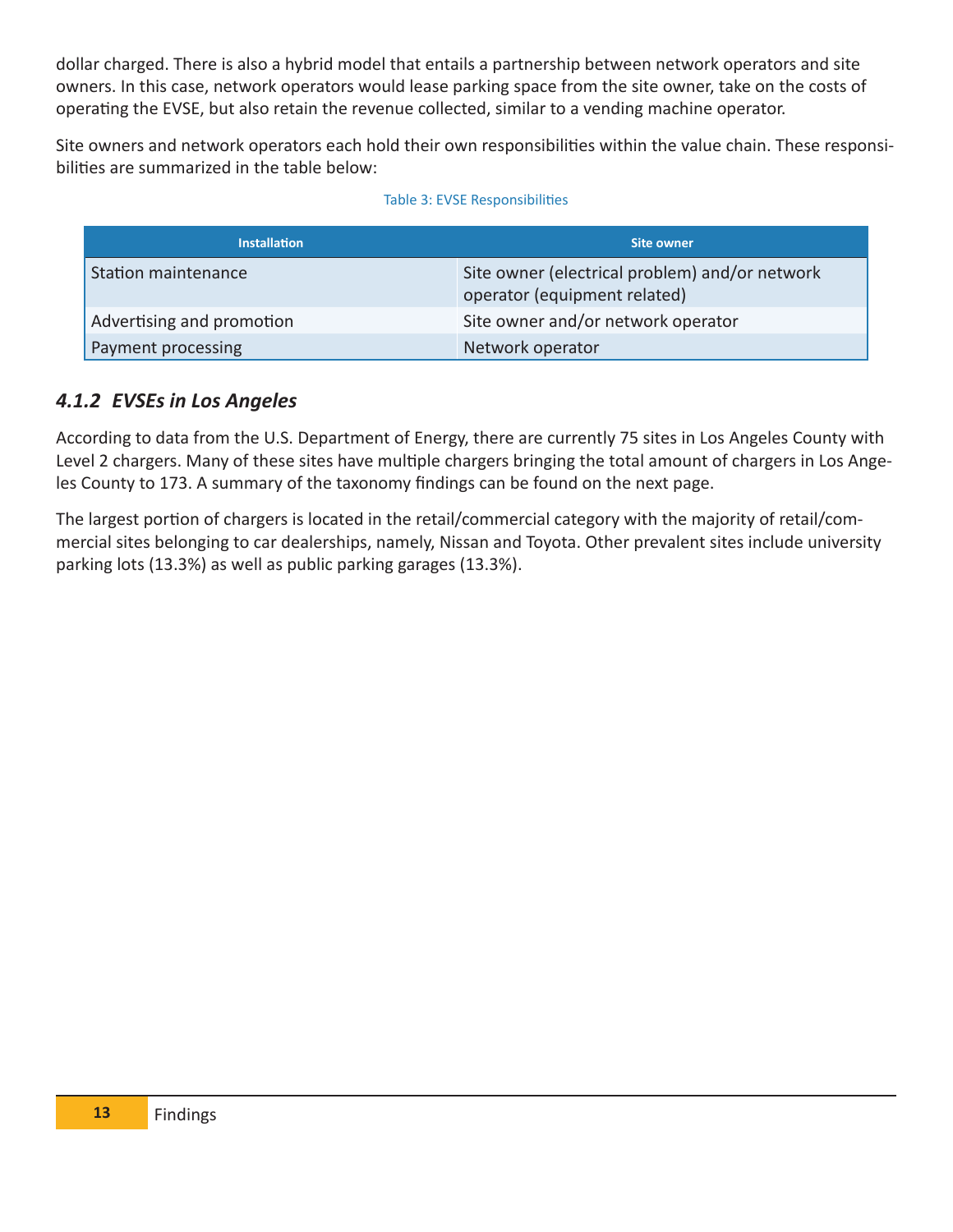|  |  |  |  |  | Table 4: Los Angeles County EVSE Taxonomy |
|--|--|--|--|--|-------------------------------------------|
|--|--|--|--|--|-------------------------------------------|

| <b>Category</b>            | <b>Number of Sites</b> | % to Total |
|----------------------------|------------------------|------------|
|                            |                        |            |
| Education                  | 19                     | 25.3%      |
| <b>Adult School</b>        | $\mathbf{1}$           | 1.3%       |
| <b>High School</b>         | 8                      | 10.7%      |
| <b>University</b>          | 10                     | 13.3%      |
|                            |                        |            |
| <b>Public</b>              | 20                     | 26.7%      |
| Airport                    | $\overline{2}$         | 2.7%       |
| <b>Attraction</b>          | 5                      | 6.7%       |
| Government                 | $\mathbf{1}$           | 1.3%       |
| <b>Metro Station</b>       | $\mathbf{1}$           | 1.3%       |
| <b>Parking Garage</b>      | 10                     | 13.3%      |
| <b>Street</b>              | $\mathbf{1}$           | 1.3%       |
|                            |                        |            |
| <b>Retail / Commercial</b> | 27                     | 36.0%      |
| <b>Car Dealership</b>      | 23                     | 30.7%      |
| Mall                       | $\overline{2}$         | 2.7%       |
| <b>Shopping Center</b>     | $\overline{2}$         | 2.7%       |
|                            |                        |            |
| Workplace                  | 9                      | 12.0%      |
| Utility                    | 4                      | 5.3%       |
| Workplace                  | 5                      | 6.7%       |
|                            |                        |            |
| <b>Grand Total</b>         | 75                     | 100.0%     |

### *4.1.3 Case Studies*

As seen in the taxonomy above, there are chargers located in public parking facilities throughout municipalities in Los Angeles County. A lot of the public parking facilities are located next to museums and other local attractions. For example, the parking facility at the Long Beach Aquarium is owned and operated by the city of Long Beach, and the parking facility for the Los Angeles Music Center and the Los Angeles Arboretum are owned by Los Angeles County with operations contracted out to a third party at the music center. As a result, the local municipality or county is responsible for installing EVSEs in the parking facilities adjacent to the local attractions.

Ī

#### **City of Santa Monica**

Interviews with the City of Santa Monica were conducted because they have the highest concentration of pub-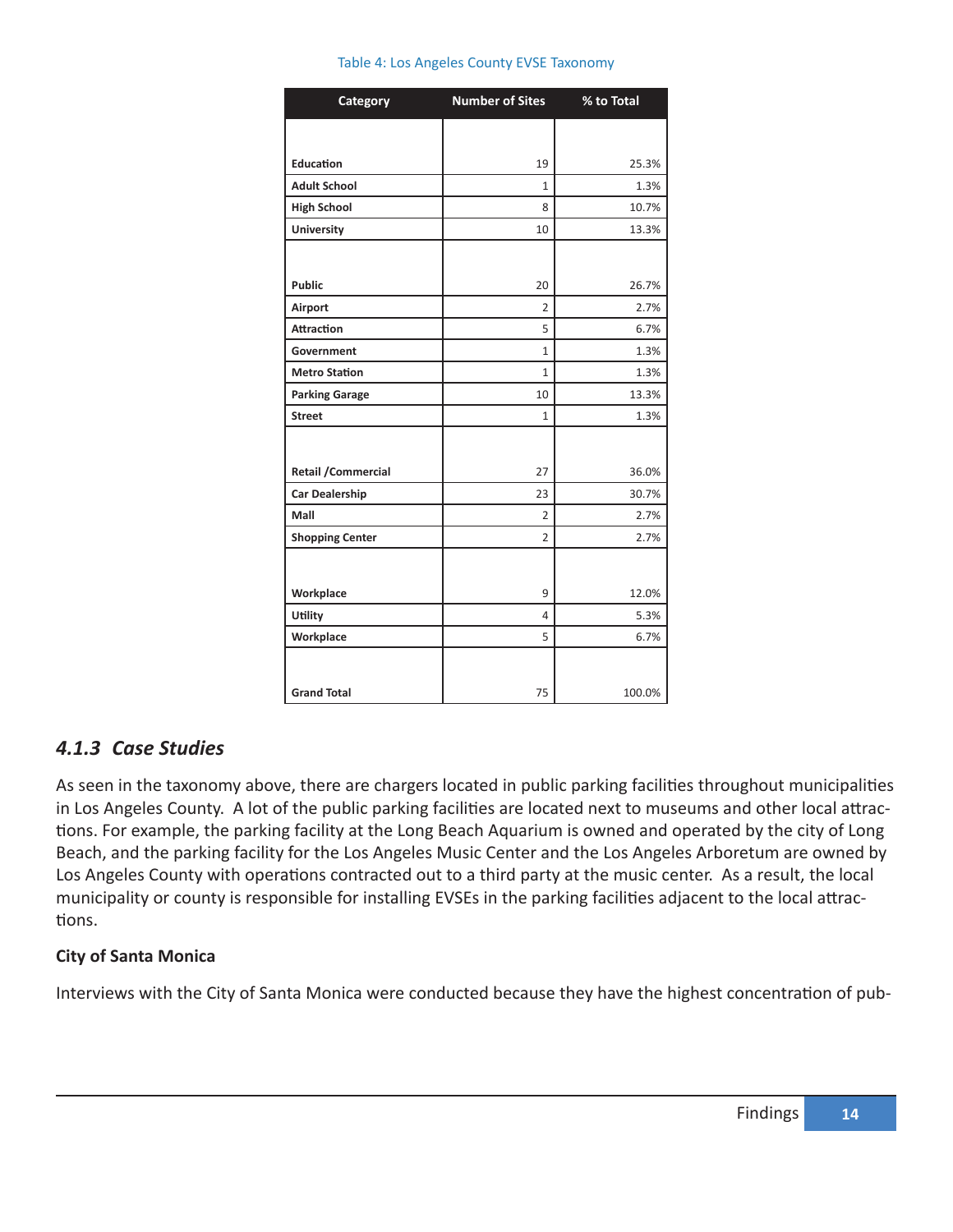lically available chargers in Los Angeles County with 47 EVSEs at various locations throughout the City including the Santa Monica Airport, Pier, Civic Center, 4th Street Parking Facility and an on-street charger on Montana Avenue. Through a grant from the California Energy Commission (CEC), Santa Monica installed 24 new Level II chargers to upgrade locations with old paddle type chargers. They are planning on the installation of 12 more chargers this coming year. The City's goals with the chargers are to meet the targeted sustainability objectives in order to become a carbon neutral city. With a long standing reputation as an environmental leader, Santa Monica feels the obligation to be on the forefront of EVSE technology.

While the goal of the chargers is to promote sustainability, the City is currently not charging a fee for EVSE charging. However, Santa Monica does not plan on permanently paying for charging at these sites. As one of the Energy Efficiency Engineers stated in an interview, the public service to the community is to provide chargers in publically accessible locations not to provide free electricity especially as electric vehicles become more widely adopted. He feels that it is likely that they will charge start charging a flat rate per hour in the near future. This flat rate is to encourage drivers to come back and move their car once adequately charged instead of drivers use the charging location as a parking opportunity (since a lot of the chargers are located in lots where parking is a premium).

In keeping with the City's reputation as "the People's Republic of Santa Monica", the City is reticent of any subscription type model with their fee structure because they want the EVSE to remain accessible to all, not just members of a particular network. The City is optimistic and feels that once they begin charging they will be able to break even on the operations, maintenance and electricity costs required. An interview with the fleet manager determined that the costs of both maintenance and operations were minimal at this point. He estimated the maintenance costs at all 47 locations to be around \$1,000/year. Currently, the City pays between \$50 and \$85 per month for the electricity used at the publicly-accessible EV chargers that it maintains (Kubani 2011). They do not have any installation costs or equipment costs since their chargers were upgrades to existing locations and funded by CEC grants.

### **Leading National Retailer (they asked that their name not be disclosed)**

This retailer recently installed 33 Level 2 EV charging stations around the country including 7 locations in California on a trial basis. We were fortunate to speak with their Senior Manager of Sustainability who was responsible for the project. Their decision to install the EV charging stations was motivated by greater company initiatives rather than for green PR purposes. As part of an environmental sustainability program, the company has taken on numerous green initiatives including: building all new stores according to LEED certified specifications, installing solar panels on 121 stores, and using recycled content in its boxes, cartons, and bags whenever possible. Although the stations were just installed, customer feedback has been fantastic with numerous messages received through the company's website inbox.

Another primary motivation for installing the 33 EV stations was to be a participant in the Department of Energy's EV project. The company was identified as a prime retail candidate and was actually approached by the Department of Energy to partner with Ecotality's EV Project and Coulomb's ChargePoint America. As a participant in these programs, this retailer has access to valuable data on utilization for other sites.

In deciding where to install chargers, the retailer considered a few factors. First, they obtained data from the Ecotality's EV Project identifying locations and regions where the new EVs, Nissan Leafs and Chevy Volts, would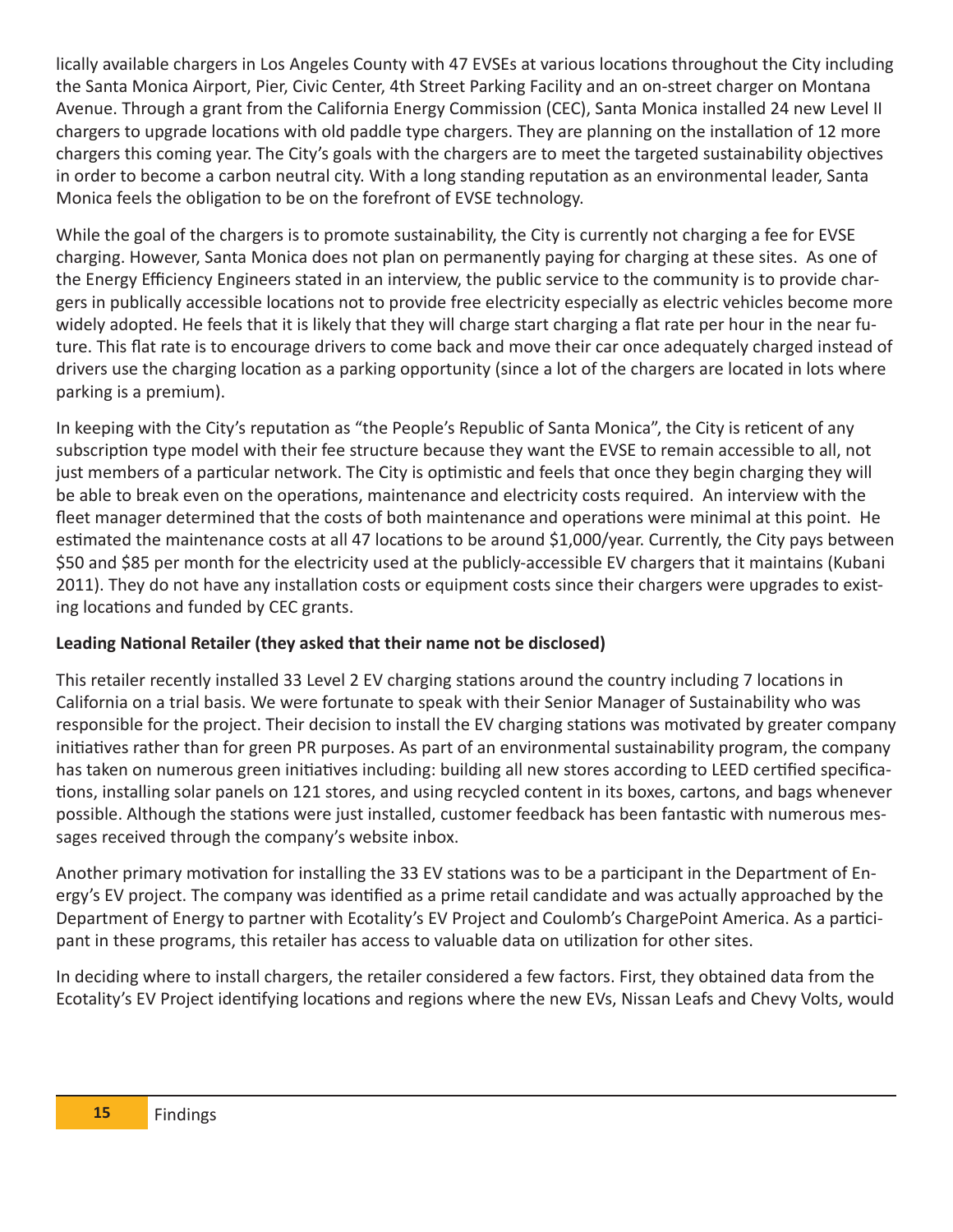be available for sale. Then, they filtered those locations by owned versus leased stores, choosing owned stores. Finally, they evaluated electric conduit locations as well as the corresponding installation costs to make their final site selections. Our contact could not provide exact numbers but said that installation costs varied by location. Our source also mentioned that permitting and the approval process with city governments was highly variable with some cities already having robust approval processes in place while others had none due to the nascent nature of the EVSE industry.

Right now, like many retailers with EVSEs, this retailer is offering free charging as they want it to be a service for customers and employees instead of a money-making venture. Since EVSEs were just launched the program a few months ago, there is no clear utilization data; however, our source did say that most charges right now are under one hour and that their most utilized location is seeing 8 to 10 hours of usage per day. As for the ongoing costs of ownership including maintenance and repair, the retailer shares the cost with Ecotality or Coulomb depending on the issue. If the problem is equipment related, then the EVSE network provider will take care of it, but if is an electrical problem (ex: bad connection), the retailer will take care of it. When asked about exit strategies in the event that EV adoption does not take off, our contact was not especially concerned saying the stations can always be uninstalled or could be left as non-functioning.

#### **Airport Commercial Parking Site**

Unlike city parking or shopping center parking, airport parking falls on the long-term end of the spectrum. A reputable airport parking company with operations in Los Angeles and other major US cities is in the process of installing two EV charging stations at its LAX location. The variables surrounding an airport parking structure are vastly different from most other non-residential locations. Two important characteristics to consider are that there are around 2,000 parking spots at each location and that vehicles stay on average for three days.

An executive at the company noted that their decision to install EVSEs at their LAX location was driven by a combination of factors. In recent months, customers using their facility expressed a desire for the company to install EV charging stations for their electric vehicles. Thus, this is a case where consumer demand is playing a direct role in the site owner decision. Second, the executive noted that installing EV charging stations is a great way to differentiate from the competition. Situated front and center, the EV charging stations provide a great image for the company and shine a light on its efforts to support green technology. Unlike other site locations, a typical airport parking site does not have great electricity needs beyond lights and a small office. A company source estimated that utilization rate would be 50%, but even at this rate, there is no concern that there will be a major impact on electricity costs at the location.

The important takeaways from this airport parking location are twofold. One, it seems that consumer demand is starting to crest for certain sites, and site owners will need to determine at what point it makes sense to respond to this demand. Two, installation may make sense from a public relations perspective, and how it can really strengthen the brand equity of a company and drive ancillary revenue streams.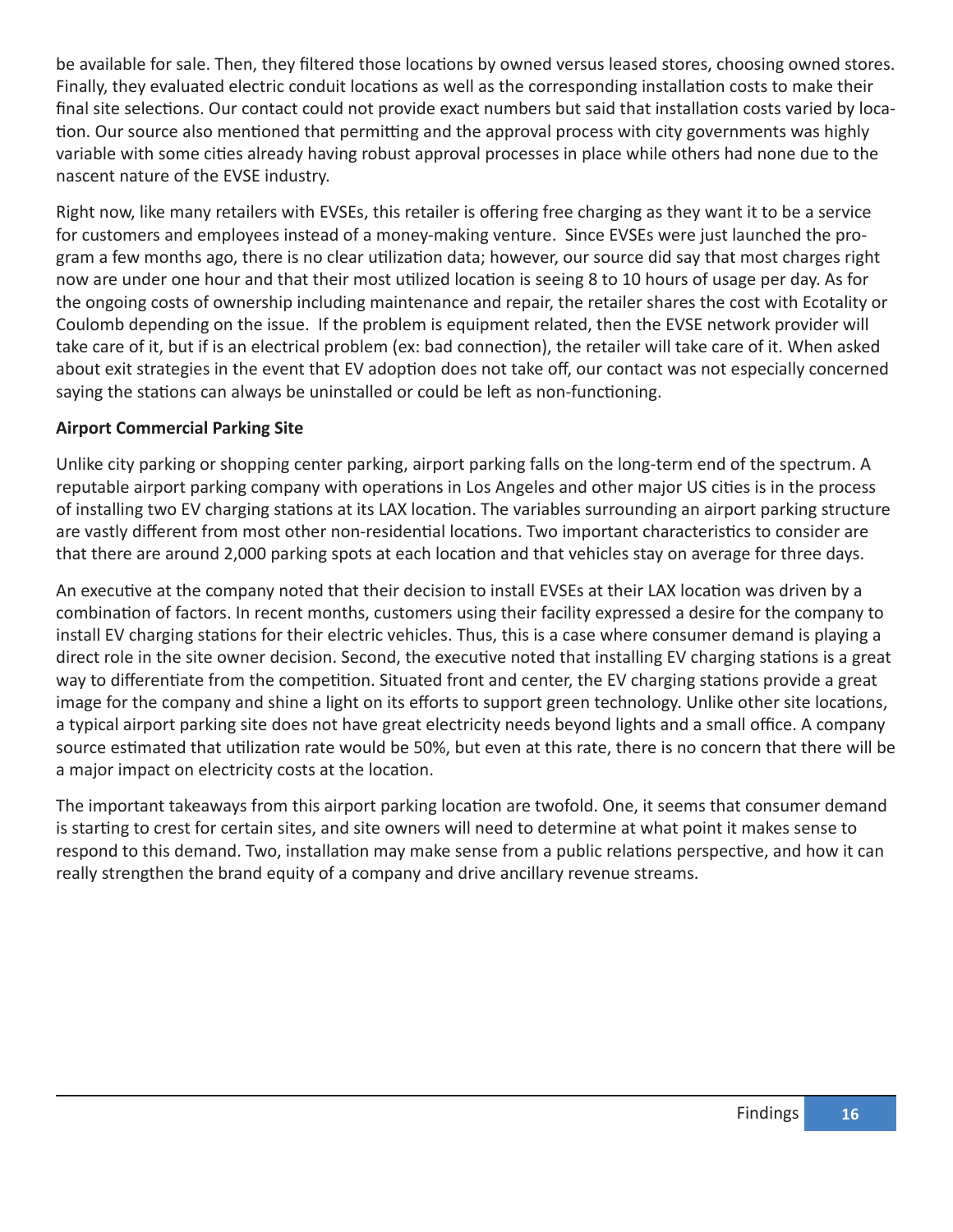### *4.1.4 Subsidies/Public Policy*

There are currently a number of Federal and State programs providing subsidies for the EVSE industry that impact the equipment and installation costs going into the model. The most common subsidy is from the US Department of Energy (DOE). The DOE received funding through the American Recovery and Reinvestment Act and is using a portion of those funds to subsidize EVSE infrastructure through programs such as Ecotaility's EV Project and Coulomb Technologies' Chargepoint America.

A federal tax credit was also available until just recently but expired on December 31, 2011. The tax credit for an EV charge station was 30% up to \$1,000 for consumers and 30% up to \$30,000 for businesses in 2011 (Department of Energy 2011). For the two previous years, the program offered tax credits of 50% up to \$2,000 and 50% up to \$50,000, for consumers and businesses respectively. Advocates are working to reinstate this program.

There are also a number of state programs that provide grants for advanced technology and emissions reductions programs including the Motor Vehicle Registration Fee program and grants from the California Energy Commission. EVSE meets the requirements of both of these programs and is eligible for grants and loans; however, amounts may vary, subject to availability and are typically based on a project priority list.

AB2766, or the Motor Vehicle Registration Fee Program, enables local air districts to assess motor vehicle registration fees "to reduce air pollution from motor vehicles and for related planning, monitoring, enforcement, and technical studies necessary for the implementation of the California Clean Air Act of 1988." (Health & Safety Code (HSC) section 44220(b), CA Air resources Board 2012). The funding is administered by local air districts, and alternative fueling infrastructure is considered an eligible use of funds. The City of Santa Monica was able to secure \$100,000 through this program for EVSEs (Kubani 2011).

AB118, or the Alternative and Renewable Fuel and Vehicle Technology Program, is run by the California Energy Commission and provides an annual program budget of approximately \$100 million to support projects which expand fueling infrastructure for alternative fuel vehicles as well as several other vehicle related advanced technology programs. The AB118 statute allows the Energy Commission to use grants, loans, loan guarantees, revolving loans, and other appropriate measures. Eligible recipients include: public agencies, private businesses, public-private partnerships, vehicle and technology consortia, workforce training partnerships and collaboratives, fleet owners, consumers, recreational boaters, and academic institutions (The California Energy Commission 2011). The City of Santa Monica has received substantial funding through the CEC to upgrade old paddle type chargers.

The South Coast Air Quality Management District administers the Clean Fuels Program which provides funding for various types of projects that are expected to help accelerate the commercialization of advanced low emission transportation technologies. EVSE infrastructure is included in this eligible project list. Projects are selected via specific requests for proposals on an as-needed basis or through unsolicited proposals. Approximately \$10 million in funding is available annually with expected cost-share from other project partners and stakeholders (Department of Energy 2011).

While not specifically designated for the EVSE industry, several other programs exist which may provide possible grant funding for players in the EVSE value chain including the California Alternative Energy and Advanced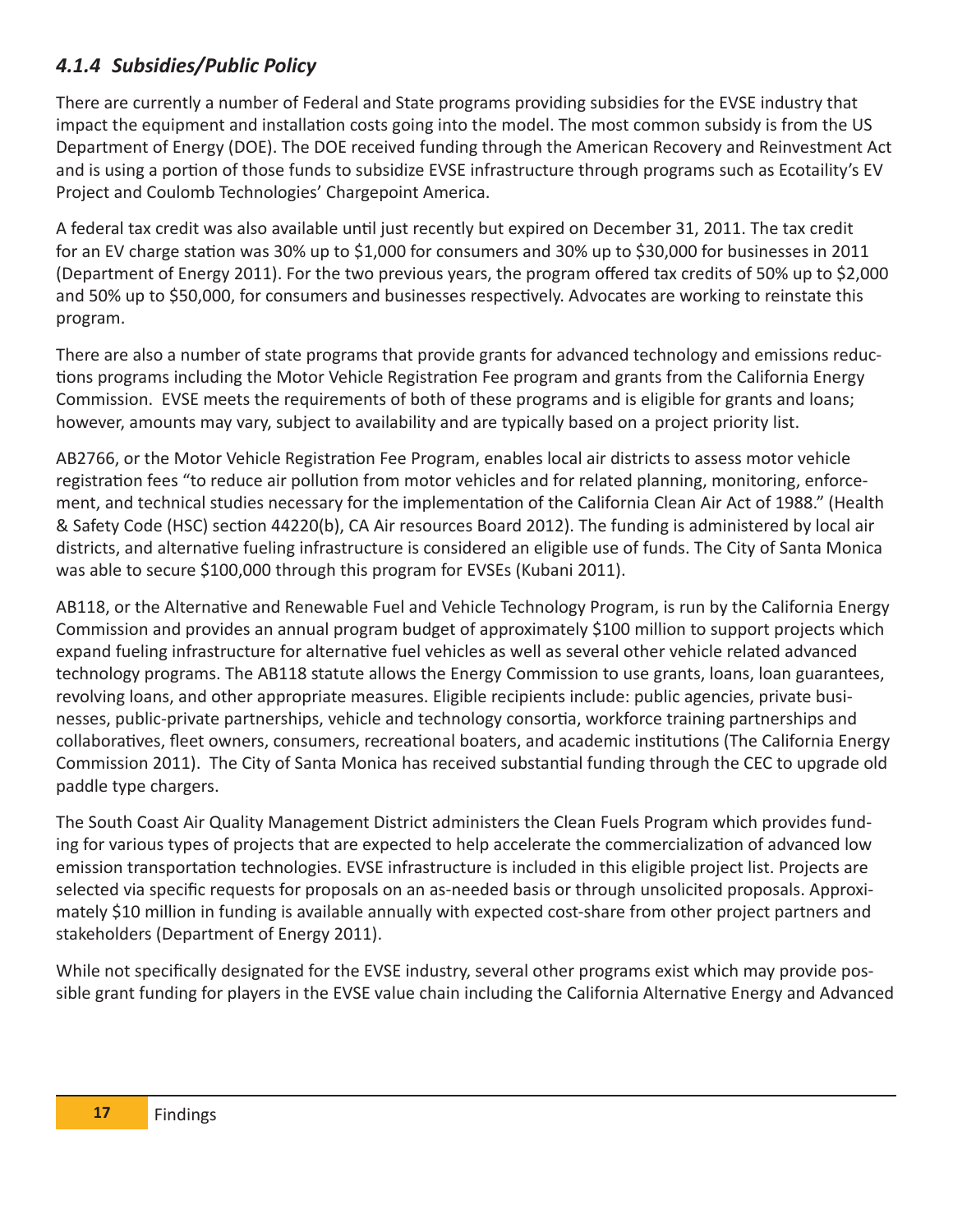Transportation Financing Authority or in office locations, the Employer Invested Emissions Reduction Funding through the South Coast Air Quality Management District. In short, the state government has a number of programs that while not specifically designated for EVSEs could potentially provide opportunities for grant funding depending on the circumstances and application of the EVSE.

In summary, there are many subsidy, loan and rebate programs in variable amounts that are available to both private enterprise and municipalities. The funds received from these programs could drastically change the capital outlay required for a city or business to install an EV charger and impact the time to breakeven on installing EVSEs, changing the dynamics of the financial model.

### *4.2 Quantitative Findings*

### *4.2.1 EVSE Equipment Costs*

The U.S. Department of Energy summarizes equipment costs for EVSEs in a research report entitled Plug-In Hybrid Charging Infrastructure Review, which was published in 2008. This report outlines two scenarios: 1) one Level 1 charger is installed in an apartment complex and 2) ten Level 2 chargers are bought and installed at a commercial site. We can see from their findings that charging equipment for a Level 1 and Level 2 charger cost about \$250 and \$850, respectively.

| <b>Level 1 Residential</b>                                            | Labor | <b>Material</b> | <b>Permits</b> | <b>Total</b> |
|-----------------------------------------------------------------------|-------|-----------------|----------------|--------------|
| <b>EVSE</b> (charge cord)                                             | \$0   | \$250           | \$0\$          | \$250        |
| Residential circuit installation (20A branch circuit, 120 VAC/1-Phase | \$300 | \$131           | \$85           | \$516        |
| <b>Administration costs</b>                                           | \$60  | \$43            | \$9            | \$112        |
| Total Level 1 Cost                                                    | \$360 | \$424           | \$94           | \$878        |

#### Table 5: Infrastructure costs for Level 1 residential charging

(Source: Francfort et al. 2008)

The numbers in Table 6 are based on the following assumptions: 1) Electrician rates of \$75/hour 2) EVSE is located within 40 feet of breaker panel, 3) City permit fee of \$85, 4) Administration costs to support infrastructure installation at 20% of total installation cost, and 5) Installation of protective bollards that are required for public charging.

#### Table 6: Infrastructure costs for Level 2 commercial charging

| <b>Level 2 Commercial</b>                                                                                         | Labor   | <b>Material</b> | <b>Permits</b> | <b>Signage</b> | <b>Total</b> |
|-------------------------------------------------------------------------------------------------------------------|---------|-----------------|----------------|----------------|--------------|
| EVSE (1032A wall boxes)                                                                                           | \$0     | \$6,500         | \$0            | \$0            | \$6,500      |
| EVSE (10 charge cords)                                                                                            | \$0     | \$2,000         | \$0            | \$0            | \$2,000      |
| Circuit installation (10, 40A branch circuit, 240 VAC/1-Phase                                                     | \$3,400 | \$3,899         | \$700          | \$350          | \$8,349      |
| <b>Administration costs</b>                                                                                       | \$680   | \$780           | \$140          | \$70           | \$1,670      |
| <b>Total Level 2 Cost</b>                                                                                         | \$4,080 | \$13,179        | \$840          | \$420          | \$18,519     |
| <b>Total per Charger Cost</b>                                                                                     | \$408   | \$1,318         | \$84           | \$42           | \$1,852      |
| $(C_2 \cup 22)$ $\Gamma_{12}$ $\Gamma_{23}$ $\Gamma_{24}$ $\Gamma_{34}$ $\Gamma_{41}$ $\Gamma_{12}$ $\Gamma_{13}$ |         |                 |                |                |              |

(Source: Francfort et al. 2008)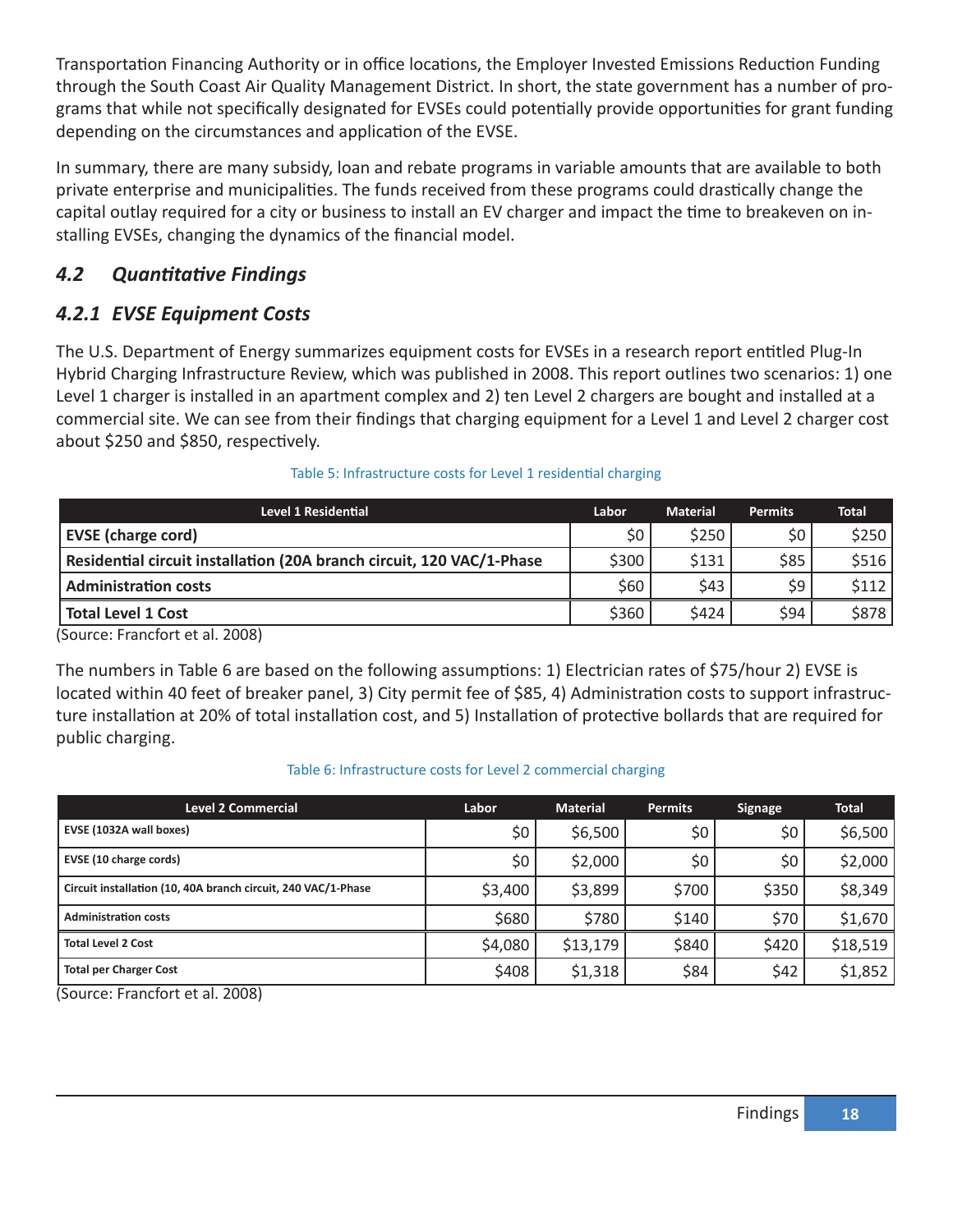### *4.2.2 EVSE Equipment Mark-Up for Site Owners*

From a site owner's perspective where chargers are purchased individually rather than in bulk, charger costs are two to four times more than what a network operator would have to pay for them. The prices of Level 1 chargers that are readily available for purchase range from \$400 to \$800. As for Level 2 chargers, most models range from \$800 to \$3,000 (Plug in America 2012). Finally, prices for Level 3 chargers are much higher at a minimum of \$20,000.

### *4.2.3 Trends in Equipment Costs*

As electric vehicles become more widely adopted, more EV chargers are produced, and subsidies continue to trend downwards, it is reasonable to expect equipment costs to decrease over time. Our interviews have shown that this is already happening. However, some secondary literature argues that since the charging station uses low technology electronics and standard commodities like stainless steel, the cost of the devices is insensitive to scale, and scale cost reduction will not play a major part for individual charging stations in the long run (Philip and Wiederer 2010).

### *4.2.4 Installation Costs to Site Owners*

In addition to the cost of equipment acquisition, site owners also have to bear the costs of installation and maintenance. In the Plug-In Hybrid Charging Infrastructure Review, installation costs are quoted at around \$600 for a Level 1 charger and \$1,000 for a Level 2 charger. Realistically, installation costs can be much higher than these projections as chargers in commercial sites are often placed more than 40 feet away from the breaker panel. Commercial providers may choose to install a charge-point further away from a breaker panel for a few reasons. First, the breaker panel may not be in a vehicle accessible location. Second, the charge-point needs to be installed in a highly visible or highly utilized parking spot that is far away from the breaker panel. In these cases, significant structural work may be necessary to add electrical lines to a desired EVSE location. Since installation costs are highly dependent on each locations, they can vary widely. Estimates from McKinsey and the Boston Consulting Group show that installation costs range from \$2,000 to \$8,000. However, our interviews have shown that some installations can go beyond these estimates and cost as much as \$10,000.

|                                                 | <b>Level 2: Commercial</b><br><b>Garage/Public Street</b> | Level 3            |
|-------------------------------------------------|-----------------------------------------------------------|--------------------|
| Plan NYC/McKInsey                               | \$2,000-\$7,500<br>dependent on<br>location               | More than \$40,000 |
| <b>BCG, Element Energy</b><br>and Other Studies | \$3,000-\$8,000<br>dependent on<br>location               | More than \$40,000 |

#### Table 7: Installation Cost Estimates

(Source: Philip and Wiederer 2010)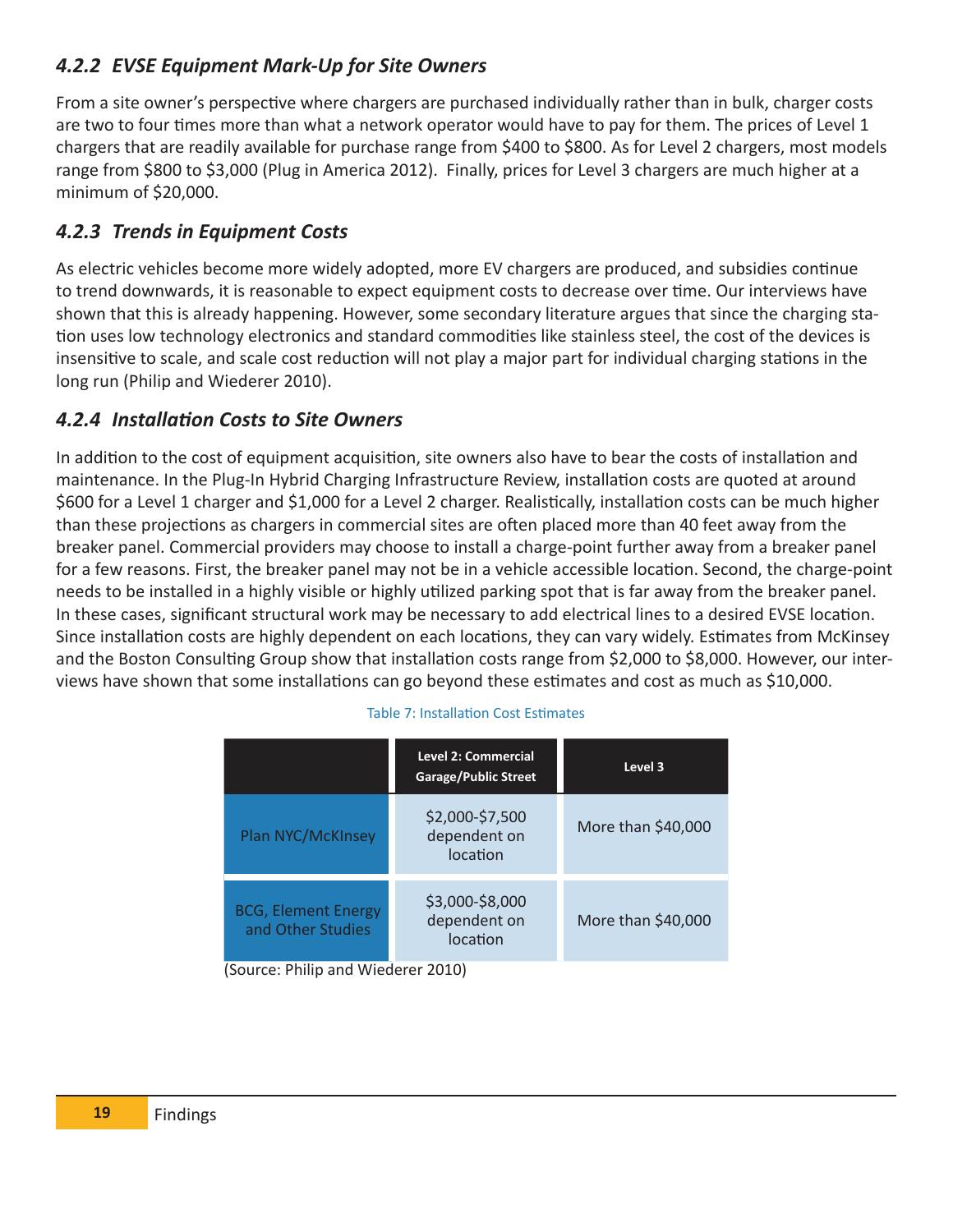Secondary literature estimates maintenance costs to be about \$300 a year or 10% of the total installation cost (Kearney 2011). Since installation costs vary widely and can be unusually high, a maintenance cost dependent on installation costs may be unreasonable. As such, our DCF model assumes a maintenance cost of 10% of equipment costs. The prior assumption is supported by our primary research, where we have learned that maintenance costs can be written off to nearly nothing. Administrative costs such as billing and payment fees (i.e. credit card processing fees) are typically covered by network operators.

### *4.2.5 Cost of Electricity*

The cost of electricity varies from site to site depending on the existing energy demand, time of use profile, and whether there is a separate meter. Several electricity rate schedules are offered by Southern California Edison (SCE) for commercial sites with an energy demand of between 20 kW to 500 kW (SCE 2012). For a site owner considering installing EV charging stations, the options are either to separately meter the charging stations or to tag the additional electricity demand on the existing meter. Level II chargers with 6.6 kW demand each can increase a site's daily energy consumption considerably.

The three main line items on a commercial electricity bill are:

- 1) Energy charge (\$/kW•h/Meter/Month)
- 2) Customer charge (\$/Meter/Month)
- 3) Demand charge (\$/kW/Meter/Month), which is comprised of Facility-Related Demand and Time-Related Demand

Energy charge applies to the total amount of electricity that is consumed within a month. Depending on the type of rate schedule and the time of use, the billing rate differs. The electricity rate is higher during the day, or on-peak hours, because utilities need to operate additional electricity generators to meet higher demand.

Customer charge pertains to the metering service provided by the utilities; this is the fixed charge per meter regardless of usage amount.

Demand charge is tied to the peak electricity demand during on-peak hours within a month. Facility-related demand is a demand charge that applies year round while the time-related demand is an additional demand charge during the summer months.

The DCF model we developed in this report employs an average marginal cost of electricity based on a predetermined pattern of charging time. The average marginal cost is determined by comparing the various rate schedules, choosing the one that gives the lowest total electricity bill cost (inclusive of energy charge, customer charge, and demand charge), and dividing the cost by the total usage time. Because an average marginal cost is used, a constant price markup on top of the marginal cost means the profit margin on electricity varies throughout the day and across seasons as the underlying rate varies. Appendix VI has a more detailed discussion of the cost of electricity calculation.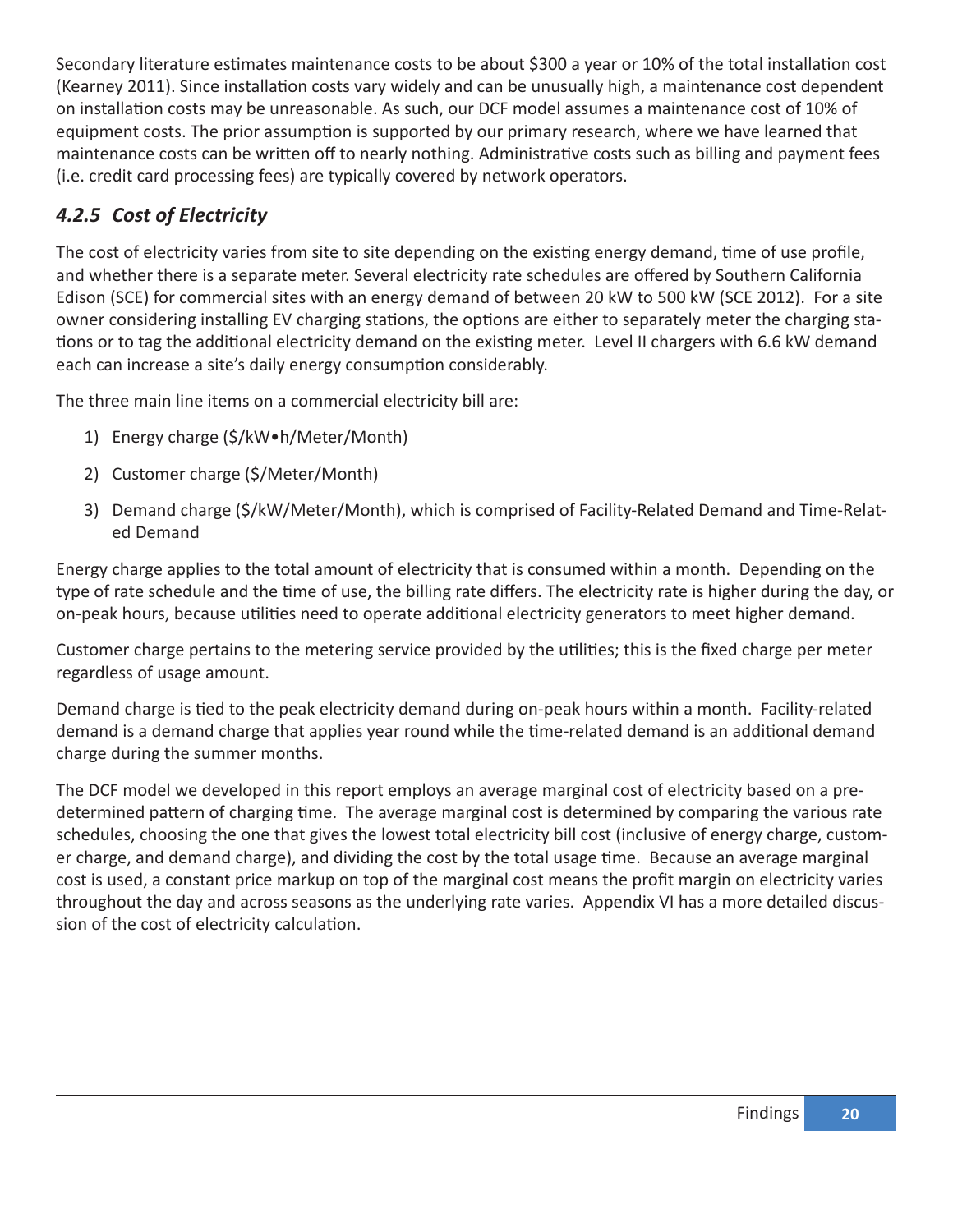### *4.2.6 Depreciation/Tax*

The federal government enacted several incentives as part of the American Recovery and Reinvestment Act. The most favorable incentive was a tax credit allowing qualified alternative fuel vehicle refueling properties a 50% tax credit, up to \$50,000 per location for commercial properties in 2009 (Section 1123) (IRS 2011). The provision was renewed and extended for 2010, albeit with a reduction to a 30% tax credit, but recently expired on December 31, 2011.

The table below summarizes the history of EV infrastructure tax incentives. Stakeholders are currently working with Congress to extend these benefits. For tax purposes, electrical vehicle infrastructure should be depreciated over a useful life of 7 years.

#### Table 8: History of non-residential EV infrastructure tax incentives

| $1/1/2009 - 12/31/2010$                                                       | 1/1/2011-12/31/2011                                                           | $1/1/2012$ and beyond                      |
|-------------------------------------------------------------------------------|-------------------------------------------------------------------------------|--------------------------------------------|
| Up to 50% cost of the<br>equipment and installation<br>not to exceed \$50,000 | Up to 30% cost of the<br>equipment and installation<br>not to exceed \$30,000 | No infrastructure tax<br>credits available |

(Source: California Center for Sustainable Energy 2010)

### *4.2.7 Cost of Equity*

The cost of equity that is used in our discounted cash flow model was determined using the betas of comparable companies (listed in Table 9 below). As EVSE industry is nascent, the availability of comparable companies is limited. The only publicly-listed EVSE company was network operator Ecotality, which has been public for less than two years. Other companies such as A123, ZAP, and UQM are EVSE manufacturers and are engaged in the development, the manufacturing, and the selling of EVs or EV components, and are deemed the best comparables apart from Ecotality, as these companies' performance will be highly dependent on the success of the EV industry.

#### Table 9: Calculation of Asset Beta Based on Comparables.

| <b>Companies</b> | <b>Business Summary</b>                                                                | <b>Market</b><br>Capitalization<br>(million) | <b>Debt</b><br>(million) | <b>Levered</b><br><b>Beta</b> | Asset<br><b>Beta</b> |
|------------------|----------------------------------------------------------------------------------------|----------------------------------------------|--------------------------|-------------------------------|----------------------|
| A123             | Develops, produces, and sells EV batteries and<br>battery systems                      | \$255.31                                     | \$203.55                 | 2.41                          | 1.62                 |
| <b>Ecotality</b> | Provides EVSE products and solutions                                                   | \$29.88                                      | \$0.32                   | 2.74                          | 2.72                 |
| <b>ZAP</b>       | Designs, manufactures, and sells EV and EV<br>power systems                            | \$50.02                                      | \$22.00                  | 2.01                          | 1.59                 |
| <b>UQM</b>       | Develops and produces electric motors,<br>generators, and power electronic controllers | \$59.55                                      | \$0                      | 2.24                          | 2.24                 |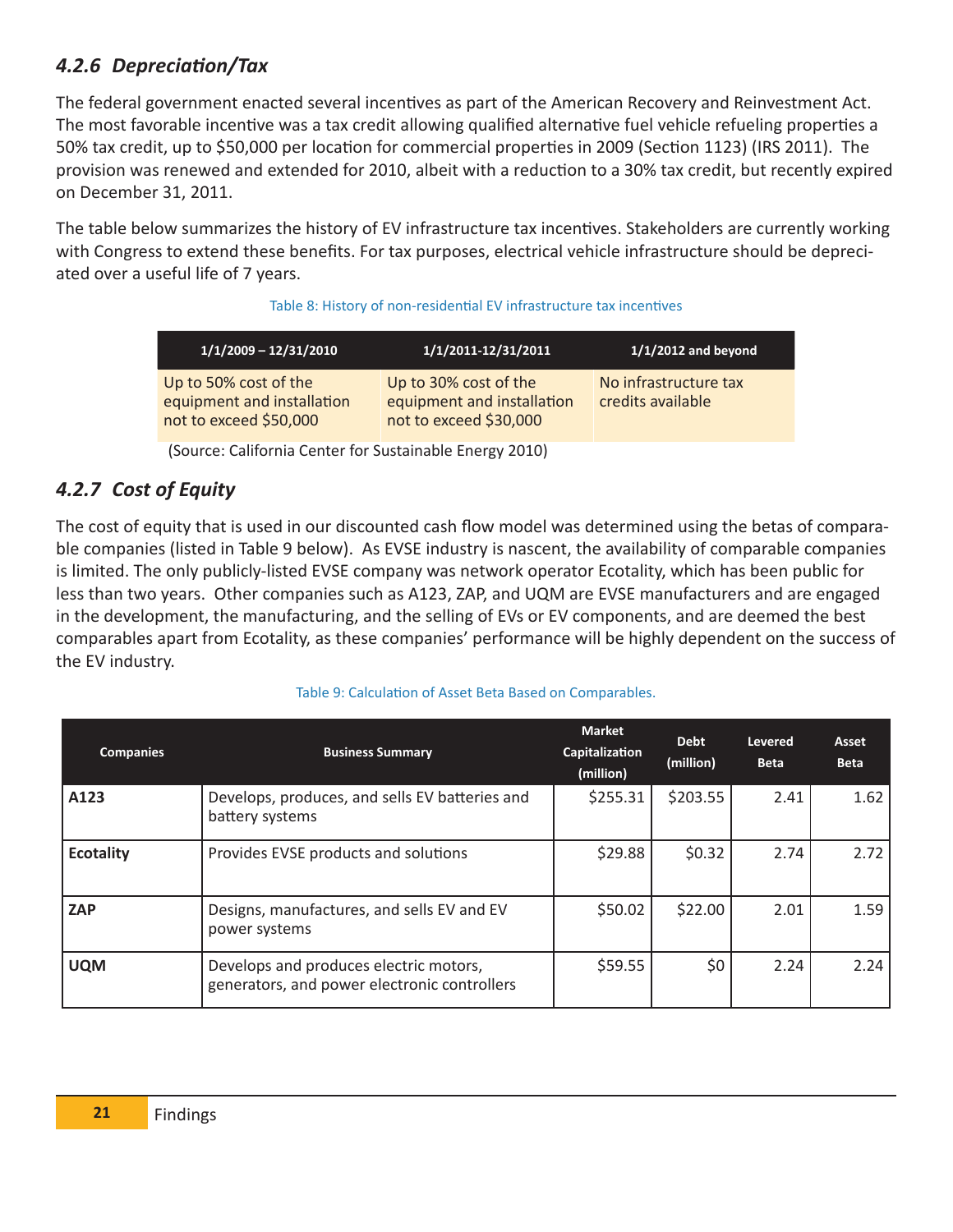The average asset beta based on this set of comparables is 2.04. The beta data on the comparables was obtained from Yahoo! Finance (Yahoo Finance 2012). Assuming a risk-free 10-year rate of 1.98% and a market risk premium of 5%, the unlevered cost of equity for an EVSE investment according to the Capital Asset Pricing Model or CAPM is determined to be 12.2%.

The CAPM is another commonly used tool in finance to determine the appropriate discount rate for a project. It encompasses two parts: 1) compensation to the investor for non-diversifiable risk (the risk free rate) plus 2) compensation to the investor for taking on additional risk.

Cost of Equity = Risk free rate + Beta x (Market Risk Premium)

This report uses this 12.2% as the baseline discount rate for our DCF valuation of all-equity EVSE investments. A sensitivity analysis around this discount rate is shown in Appendix VII. One consideration from the site owner's perspective is if there is an illiquidity premium applicable to the investments. This depends on whether the claims on the EVSEs can be traded in a liquid fashion. For example, a 12.2% cost of equity is appropriate for Walgreens which is a publicly-traded company. However, site owners such as a university or a government entity who do not have liquid claims on EVSE assets should have an additional illiquidity discount applied to the NPV calculation. We do not address the illiquidity premium in this report.

Another consideration for site owners is the capital structure employed to finance the EVSE investments. To the extent that the site owner takes on debt, the discount rate should be the levered cost of equity taking into account the debt capacity of the owner. In order to simplify the NPV analysis, this report assumes that the DCF model will be discounted at the unlevered cost of equity and ignores debt financing. This is a reasonable assumption give that EV charging stations have little collateral value.

### *4.2.8 Opportunity Cost of Parking*

The opportunity cost of parking space should be considered from a site owner's perspective. The opportunity cost of parking, to be exact, is the marginal revenue loss due to the installation of an EV charger. If a parking garage or lot has many empty spots under normal use, the marginal cost would be zero because there is no forgone revenue opportunity. On the other hand, an opportunity cost definitely exists if the EV charging spot is the only parking spot being considered by a marginal vehicle driver looking for parking. This exact opportunity cost is difficult to determine and is highly site-specific. However, it can be approximated as the average revenue under normal operation multiplied by the underutilization of the parking spot upon EV charger installation:

Opportunity cost of parking = Average revenue per spot x Underutilization upon EV charger installation

If the utilization of the parking spot remains the same, it is reasonable to assume that the site owners will obtain the same amount of parking revenue from parking receipts.

The revenue per spot at different sites in Los Angeles is shown in Table and was determined by using the national average revenue data from the National Parking Association. This national data was adjusted by the ratio of average Los Angeles parking rates to the national average rates as reported in the Colliers International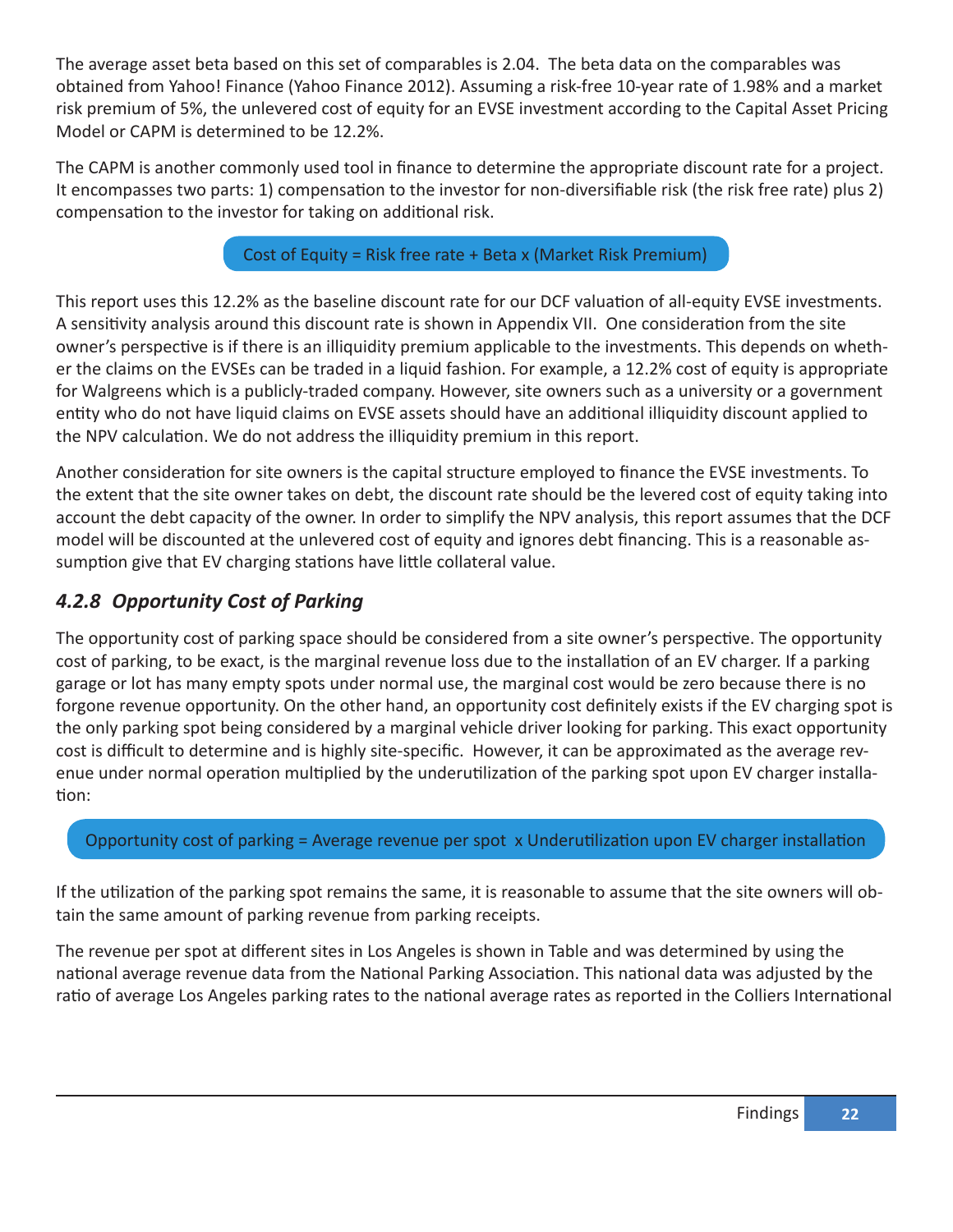Parking Rate Survey (National Parking Association 2010, Moore 2011).

| <b>Annual Parking Revenue per Spot</b> |                  |              |  |  |
|----------------------------------------|------------------|--------------|--|--|
|                                        | National Average | Los Angeles* |  |  |
| Hotel                                  | \$3,098          | $$4,181*$    |  |  |
| <b>Airport</b>                         | \$2,369          | $$3,197*$    |  |  |
| <b>Central Business District</b>       | \$1,510          | \$2,038*     |  |  |
| <b>Hospital</b>                        | \$1,331          | \$1,796*     |  |  |
| <b>Municipal</b>                       | \$1,249          | \$1,686*     |  |  |
| <b>College/University</b>              | \$635            | \$857*       |  |  |
| *1.35% of national average revenue     |                  |              |  |  |

#### Table 10: Opportunity cost of parking at different sites in Los Angeles

### *4.3 Key Findings from Discounted Cash Flow Analysis*

### *4.3.1 Basic Assumptions*

In performing our 10-year DCF analysis, we make the following base assumptions:

#### Table 11: DCF Base Case Assumptions

| <b>Assumptions</b>                    |                                        |
|---------------------------------------|----------------------------------------|
| Revenue-sharing with EVSE - fixed fee | 50%                                    |
| <b>Charger type</b>                   | Level 2, 6.6k · W<br>Level 1, 1.8k · W |
| <b>Charger cost</b>                   | \$2,000<br>\$400                       |
| <b>Installation cost</b>              | \$2,000<br>\$400                       |
| <b>Depreciation</b>                   | Straight-line, 7 years                 |
| <b>Subsidies</b>                      | None                                   |
| Tax rate                              | 35%                                    |
| <b>Cost of Equity</b>                 | 12.20%                                 |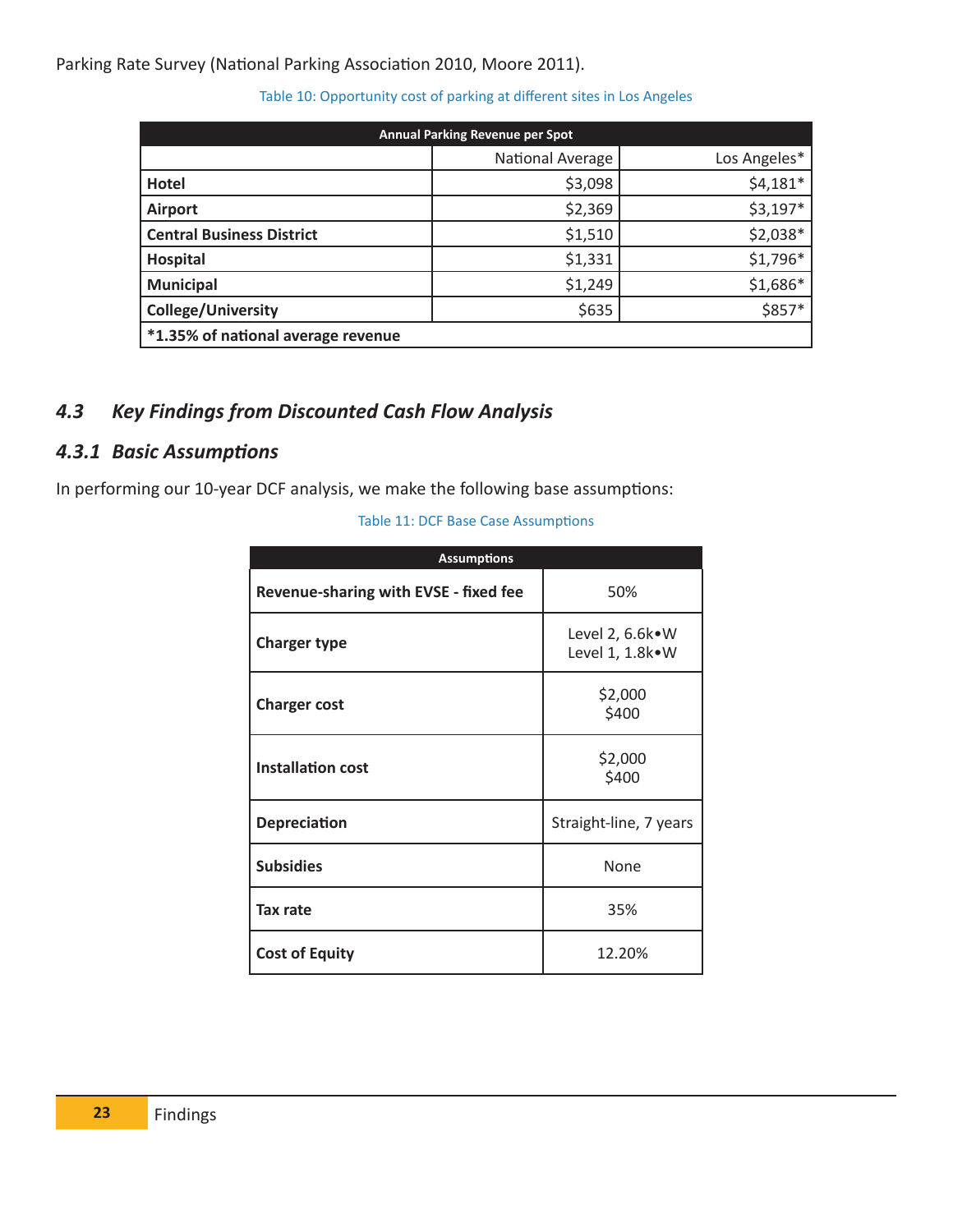### *4.3.2 Scenario-Specific NPVs*

Our assumptions leave out items including 1) Duration of charge event, 2) Time of charge, 3) Number of charge events per day, 4) Fixed fee charges, and 5) Mark-up charge for electricity. We tweak these inputs of the DCF model to capture and leverage the different characteristics of each of the three locations (grocery store, shopping mall, and workplace).

One characteristic that characterizes different charging sites is parking turnover. For instance, a parking spot at a grocery store exhibits considerably higher turnover since the average parking duration there is likely 30 minutes to 2 hours at most. A site that exhibits intermediate parking turnover would be a shopping mall parking garage. The average parking duration is estimated at 2 to 4 hours. And, on the other side of the spectrum, a workplace parking space is expected to accommodate only 1-2 cars or 1-2 turnovers per day with parking duration expected to be between 4 to 8 hours.

In our 10-year DCF analysis, we model higher per charge fixed fees for chargers installed in locations that experience shorter parking durations, as this will likely lead to shorter charge events and a higher turnover for each charger. Vice versa, we assume a higher mark-up charge on the cost of electricity for chargers installed in locations with longer parking durations and fewer turnovers, such as workplaces. In addition, for locations with longer parking duration likes workplaces, we hypothesized that Level 1 chargers should be sufficient. We incorporate this Level 1 workplace charging scenario as part of our calculations. All assumptions made for each location can be found in table 12 on the next page.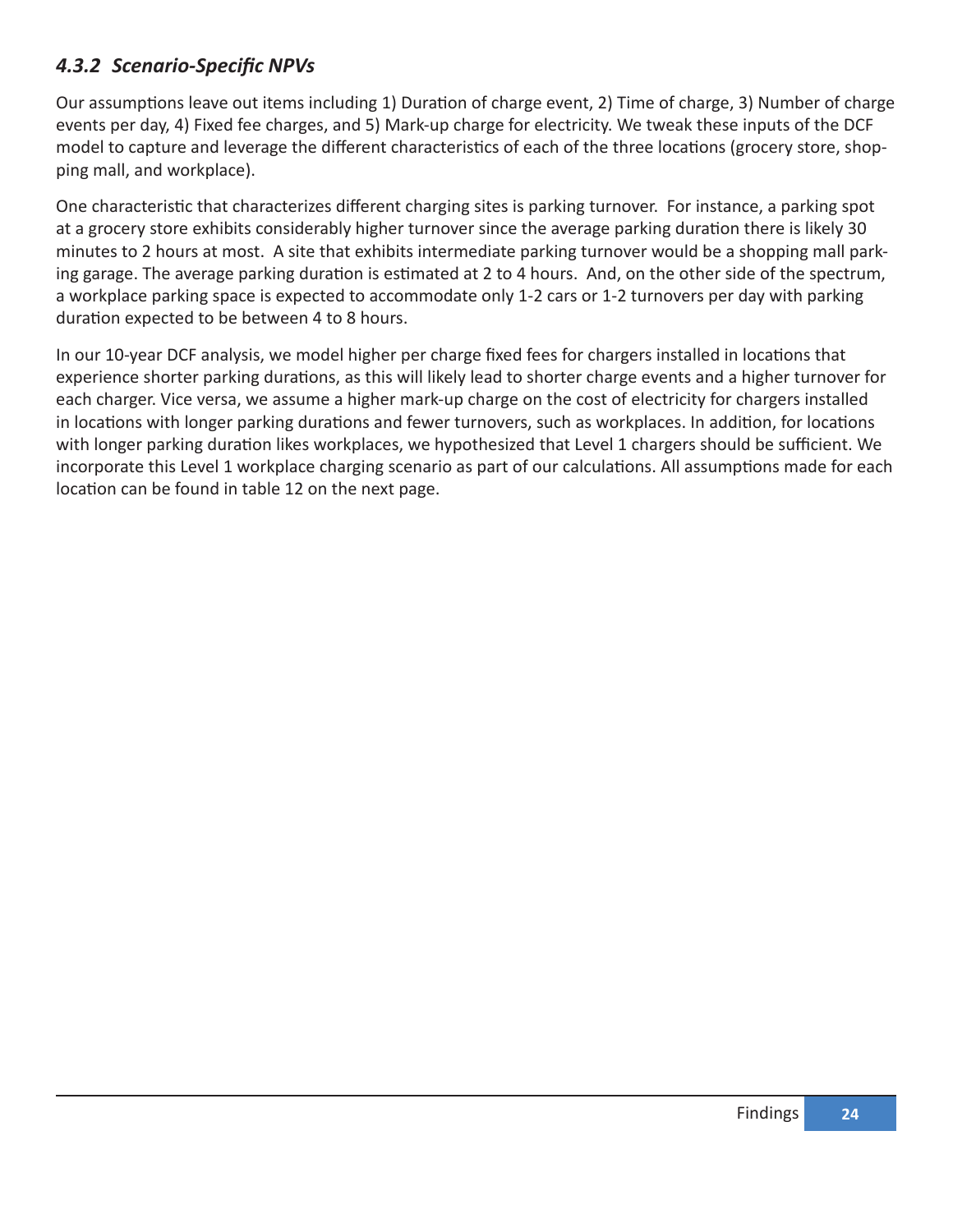#### Table 12: NPVs Under Different Scenarios

|                                                                                                          | <b>Scenario A</b>    | <b>Scenario B</b>    | <b>Scenario C1</b>               | <b>Scenario C2</b>     |
|----------------------------------------------------------------------------------------------------------|----------------------|----------------------|----------------------------------|------------------------|
| Approximations of location characteristics of:                                                           | <b>Grocery Store</b> | <b>Shopping Mall</b> | Workplace<br>(Level 2)           | Workplace<br>(Level 1) |
| Duration of charge event (hours)                                                                         | $\mathbf{1}$         | $\overline{2}$       | $\overline{4}$                   | 8                      |
| <b>Time of charge</b>                                                                                    | 2pm-7pm              | 2pm-8pm              | 8am-12pm<br>1pm-5pm              | 8am-4pm                |
| # of charge events per day (turnover)                                                                    | 5                    | 3                    | $\overline{2}$                   | $\mathbf{1}$           |
| <b>Utilization (hours)</b>                                                                               | 5                    | 6                    | 8                                | 8                      |
| Per charge fixed fee                                                                                     | \$1.00               | \$\$0.75             | \$0                              | \$0                    |
| Mark-up on electricity cost                                                                              | $\mathbf 0$          | \$0.02/kW.h          | \$0.06                           | \$0.06                 |
| <b>Marginal cost of electricity</b>                                                                      | \$0.18/kW•h          | \$0.16/kW•h          | \$0.14/kW•h                      | \$0.14/kW•h            |
| Revenue share (fixed:variable)                                                                           | 50%:0%               | 50%: 5%              |                                  |                        |
| Average price to customer (per hour)                                                                     | \$2.18               | \$1.57               | \$1.31                           | \$0.35                 |
| Average price to customer (\$/kW.h)                                                                      | \$0.33               | \$0.24               | \$0.20                           | \$0.20                 |
| Average profit to EVSE network operators (4/hour)                                                        | \$0.50               | \$0.25               | \$0.20                           | \$0.05                 |
| Average gross profit to site owners (\$/hour) - net of revenue share and marginal<br>cost of electricity | \$0.50               | \$0.26               | \$0.20                           | \$0.05                 |
| Charger type                                                                                             | Level 2,<br>6.6kW.h  | Level 2,<br>6.6kW.h  | Level 2,<br>$6.6$ kW $\bullet$ h | Level 1,<br>1.8kW.h    |
| <b>Charger cost</b>                                                                                      | \$2,000              | \$2,000              | \$2,000                          | \$400                  |
| <b>Installation cost</b>                                                                                 | \$2,000              | \$2000               | \$2,000                          | \$400                  |
| Maintenance cost (10% of installation)                                                                   | \$200                | \$200                | \$200                            | \$40                   |

Based on the assumptions above, the NPV of the EV chargers installed in each location is as follows:

|            | <b>Scenario A</b> | <b>Scenario B</b> | Scenario C1 Scenario C2 |        |
|------------|-------------------|-------------------|-------------------------|--------|
| <b>NPV</b> | (5197)            | (51, 583)         | (51, 494)               | (5130) |
| <b>IRR</b> | 10.9%             | 0.8%              | 1.6%                    | 8.0%   |

Based on our assumptions, NPV is negative under all four scenarios. Scenario C2 generates the least negative NPV of -\$130. The breakeven electricity sale markup for the chargers is \$0.07/kW•h on top of the marginal electricity cost of \$0.14/kW•h. This translates into a price of \$0.37/hour or \$0.20/kW•h, which is below the gasoline equivalent of \$0.40/kW•h. To the extent that consumers are willing to pay at these prices or above these prices, investments in EVSE station will be profitable.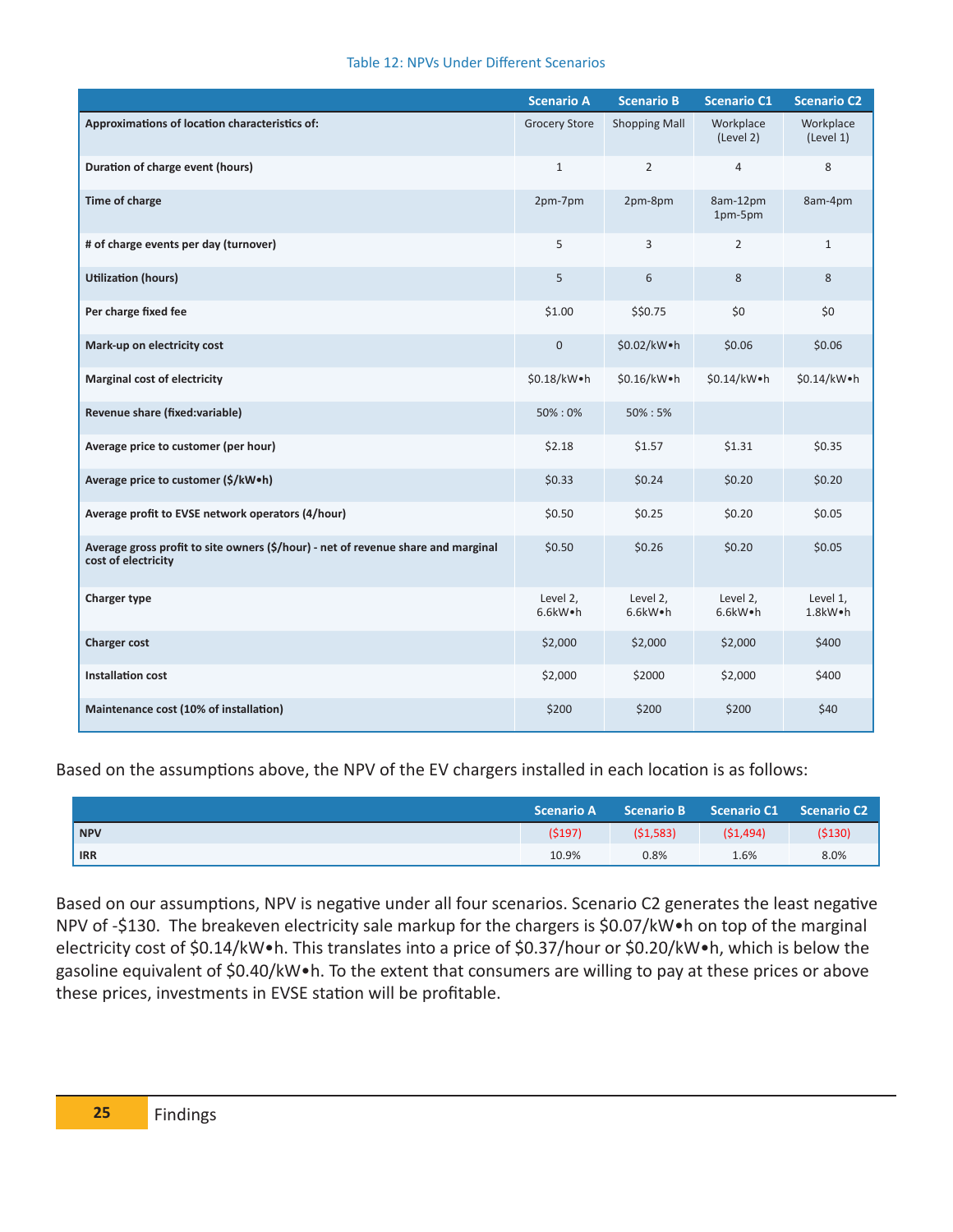While the industry has moved beyond Level 1 chargers at this point in time, we found that their low equipment and installation cost make Level 1 chargers potentially viable options at locations where parking duration is long such as workplace. Based on our assumptions of 8 hours of charger utilization and zero fixed-fee, Level I chargers show a lower breakeven electricity sale markup which may point to a higher potential of profitability. However, Level I chargers may also solicit a lower willingness to pay due to their slower rate of charge.

Please note that the initial charge state of the EV batteries has not been taken into account. For example, in the scenario with Level I charger, there may not be a need to charge for 8 hours if the battery is half-full. This is also true for Level II chargers. Another consideration is that it may be difficult to achieve the two charging events per day assumed in Scenario C with drivers needing to move their cars during their lunch hours.

### *4.3.3 Key Determinants of Profi tability*

To determine the key determinants of an EV charger's profitability, we performed sensitivity analysis on key inputs such as utilization, number of charge events per day, per charge fixed fee, mark-up fee on electricity cost, charger cost and installation cost. For inputs unitized in hours, we increased the number by one hour. For inputs in dollar units, we increased the dollar amount by 20%. The following two tables show the changes in NPVs resulting from these variations, keeping all else constant.

|                               | <b>Scenario A</b>             | <b>Scenario B</b>                                      | <b>Scenario C1</b>            | <b>Scenario C2</b>            |
|-------------------------------|-------------------------------|--------------------------------------------------------|-------------------------------|-------------------------------|
| Time of Charge                | 1pm-7pm                       | 1pm-8pm                                                | 8am-5pm                       | 8am-5pm                       |
| # of charge events per<br>day | $5 \rightarrow 6$             | $3 \rightarrow 4$                                      | $2 \rightarrow 3$             |                               |
| change in NPV                 | \$741                         | \$5557                                                 | \$0                           | \$0                           |
| <b>Utilization</b>            | 5 hours $\rightarrow$ 6 hours | 6 hours $\rightarrow$ 7 hours                          | 8 hours $\rightarrow$ 9 hours | 8 hours $\rightarrow$ 9 hours |
| change in NPV                 | \$0                           | \$150                                                  | \$391                         | \$106                         |
| Per charge fixed fee          | $$1.00 \rightarrow $1.20$     | $$0.75 \rightarrow $0.90$                              | \$0                           | \$0                           |
| change in NPV                 | \$741                         | \$334                                                  | N/A                           | N/A                           |
| Mark-up (\$/kW•h)             | \$0                           | $$0.02 \rightarrow $0.022$$                            | $$0.06 \rightarrow $0.072$    | $$0.06 \rightarrow $0.072$    |
| change in NPV                 | N/A                           | \$113                                                  | \$807                         | \$218                         |
| <b>Charger Cost</b>           | $$2000 \rightarrow $1800$     | $$2000 \rightarrow $1800$                              | $$2000 \rightarrow $1800$     | $$400 \rightarrow $320$       |
| change in NPV                 | \$154                         | \$236                                                  | \$236                         | \$95                          |
| <b>Installation Cost</b>      | $$2000 \rightarrow $1800$     | $$2000 \rightarrow $1800$<br>$$2000 \rightarrow $1800$ |                               | $$400 \rightarrow $320$       |
| change in NPV                 | \$154                         | \$236                                                  | \$236                         | \$95                          |
| <b>Original NPVs</b>          | (\$197)                       | (51, 583)                                              | (51, 494)                     | (5130)                        |

#### Table 13: Sensitivity Analysis of NPV

From our sensitivity analysis, we see that for grocery stores and shopping malls higher fixed fees, the number of charge events, and the level of fixed fee are the factors that impact NPV the most. For the workplace location which assumes fewer turnovers, the mark-up on electricity cost is the most influential on NPV value. In summary, the two key determinants of the profitability of an EV charger are 1) Utilization, a function of turnover and parking duration, and 2) Price consumers are charged, which is dependent on willingness to pay.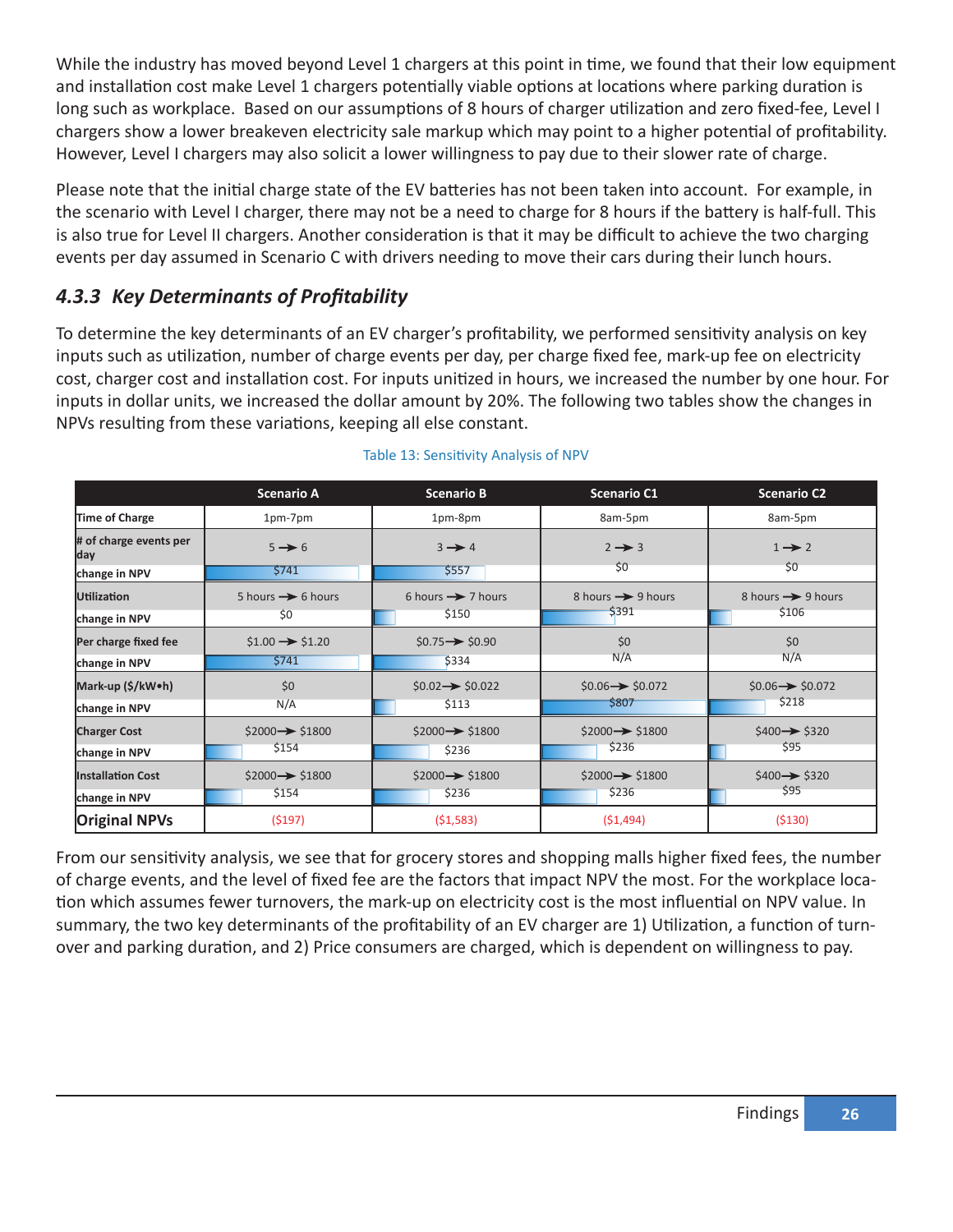### *4.3.4 Utilization and Willingness to Pay*

As seen in previous sections of this report, the profitability of an investment in EV charger will depend on many DCF line items. However, the two key determinants and the biggest unknowns among the inputs are those that relate to consumer behaviors and adoption: cumulative utilization of the charger within a day and the willingness to pay of EV drivers.

Although we make assumptions for the purpose of calculating a NPV, it is speculative to project what the cumulative utilization of the charger within a day and the willingness to pay of EV drivers will be. As such, we performed another sensitivity analysis around these two variables in Figure 1 to illustrate circumstances under which the NPV becomes positive.





### Assumptions

- No subsidy
- No loan
- No opportunity cost of parking
- Installation cost of \$2000
- Charger cost of \$2000
- Electricity cost of \$0.16/ kWhr
- 3 turnovers per day
- Per-charge fee of \$0.75
- 50% fixed revenue and 7.5% variable revenue share <sup>1</sup>

Figure 1 above shows that NPV is highest at charging sites with high utilization and high markup of electricity cost, as expected. However, it is likely that actual sites will exhibit a trade-off of these two characteristics. Therefore, it is essential to understand consumer behaviors along these dimensions.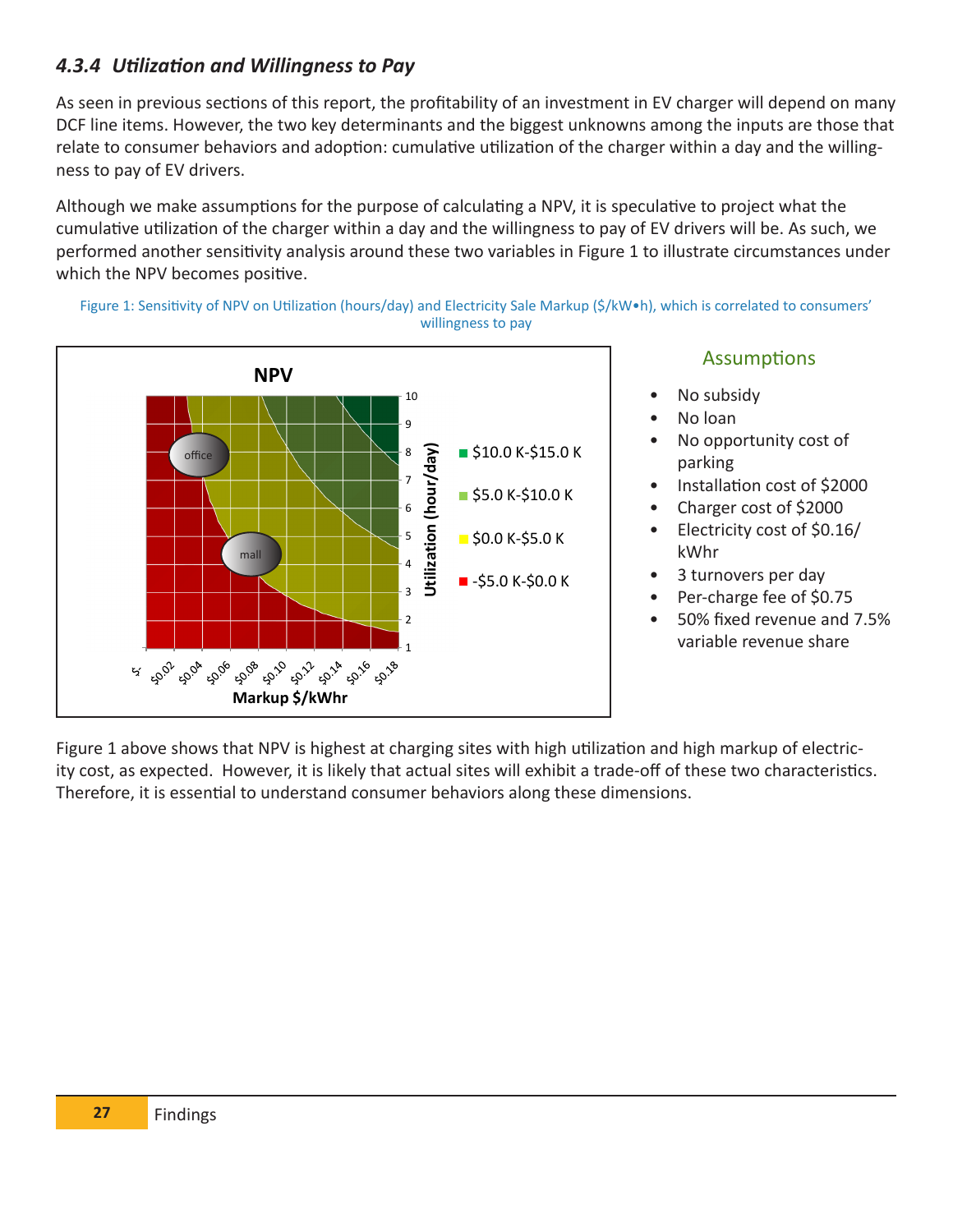A potential comparable for the total out-of-pocket cost consumers are willing to pay is the \$/kW•h-equivalent of gasoline. For example, a Chevy Volt owner has the option to plug-in to recharge the battery or fill up the gas tank. Assuming that the depreciation cost of the EV battery is not under consideration, the potential cost ceiling was derived as follows:

- An EV with 24 kW $\bullet$  battery is assumed to cover 85 miles per full charge
- $\blacktriangleright$  Assuming gasoline prices of \$4/gallon and gas mileage of 35 mpg, the equivalent fuel cost to cover 85 miles is \$9.71
- The kW•h-equivalent of this gasoline cost is  $\text{\$9.71/24}$  kW•h =  $\text{\$0.40/kW}$ •h

This calculation shows that there is potentially room to charge consumer a higher markup at public charging stations if at-home charging is not possible.

### *4.3.5 Revenue-Sharing with EVSE*

One input we held constant was the revenue-sharing of the fixed fee with network operators. However, this input deserves considerable attention, especially if turnover is high at the particular location. Turnover affects the NPV of investment in the form of per-charge fee. Higher turnovers at EV charging stations would automatically translate to a higher revenue stream if there is a fixed-fee scheme and site owners were able to capture this revenue stream. A case in point is Coulomb's current revenue share arrangement. Coulomb keeps 100% of the fixed fee while site owners only get paid the variable fee. If an arrangement could be made such that site owners also partake in the fixed fee revenue, then a fee structure that weighs towards a fixed fee would be preferable at sites with high turnovers.

Figure 2 on the next page shows the sensitivity of the NPV as a function of electricity cost markup and parking turnover. As the percentage share of the fixed fee decreases from 100% to 0%, the NPV becomes positive at a lower markup given a constant parking turnover.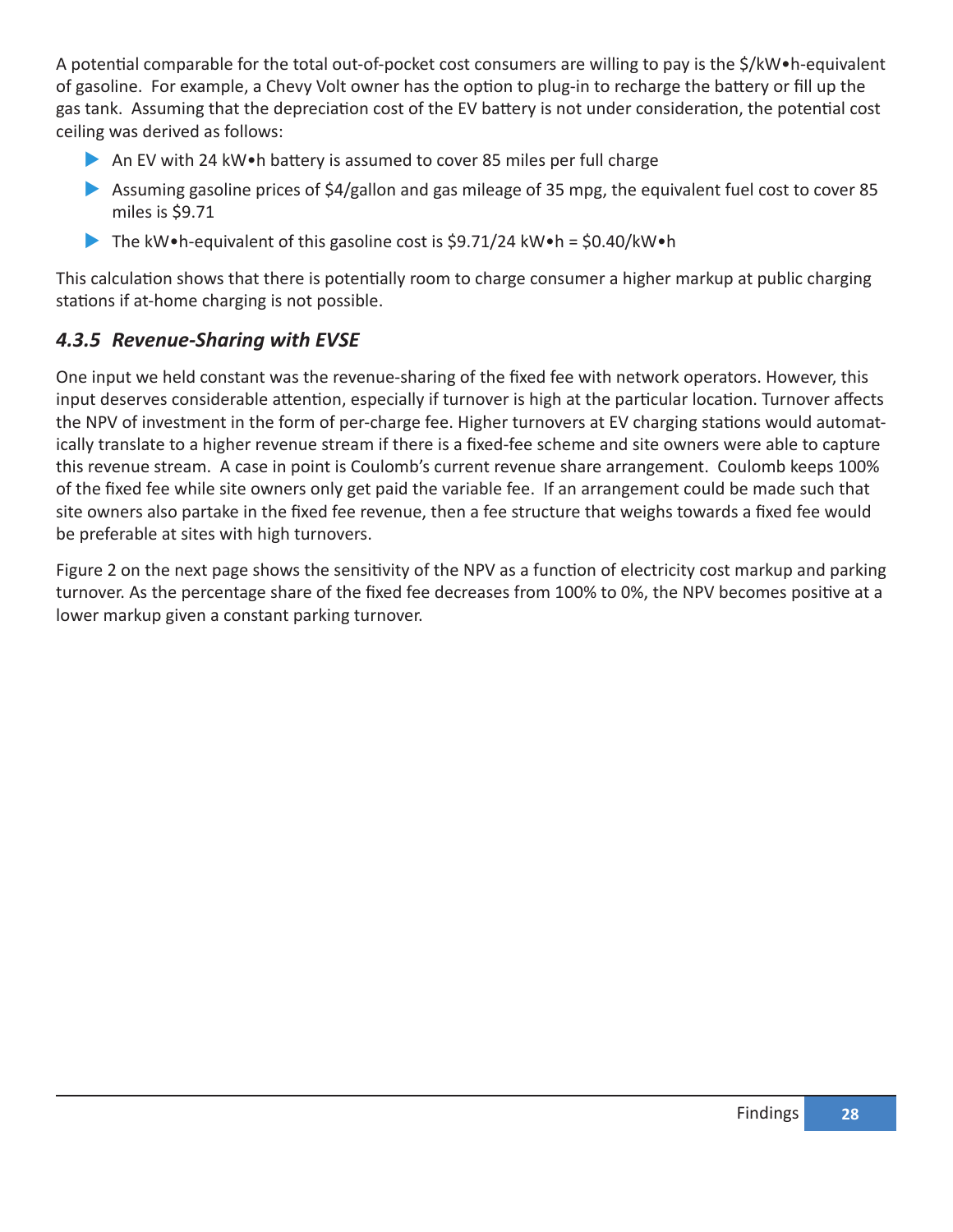





### Assumptions

- No subsidy
- No loan
- No opportunity cost of parking
- Installation cost of \$2000
- Charger cost of \$2000
- Electricity cost of \$0.16/kWhr
- 6 hours of utilization per day from 2pm to 8 pm
- Per-charge fee of \$0.75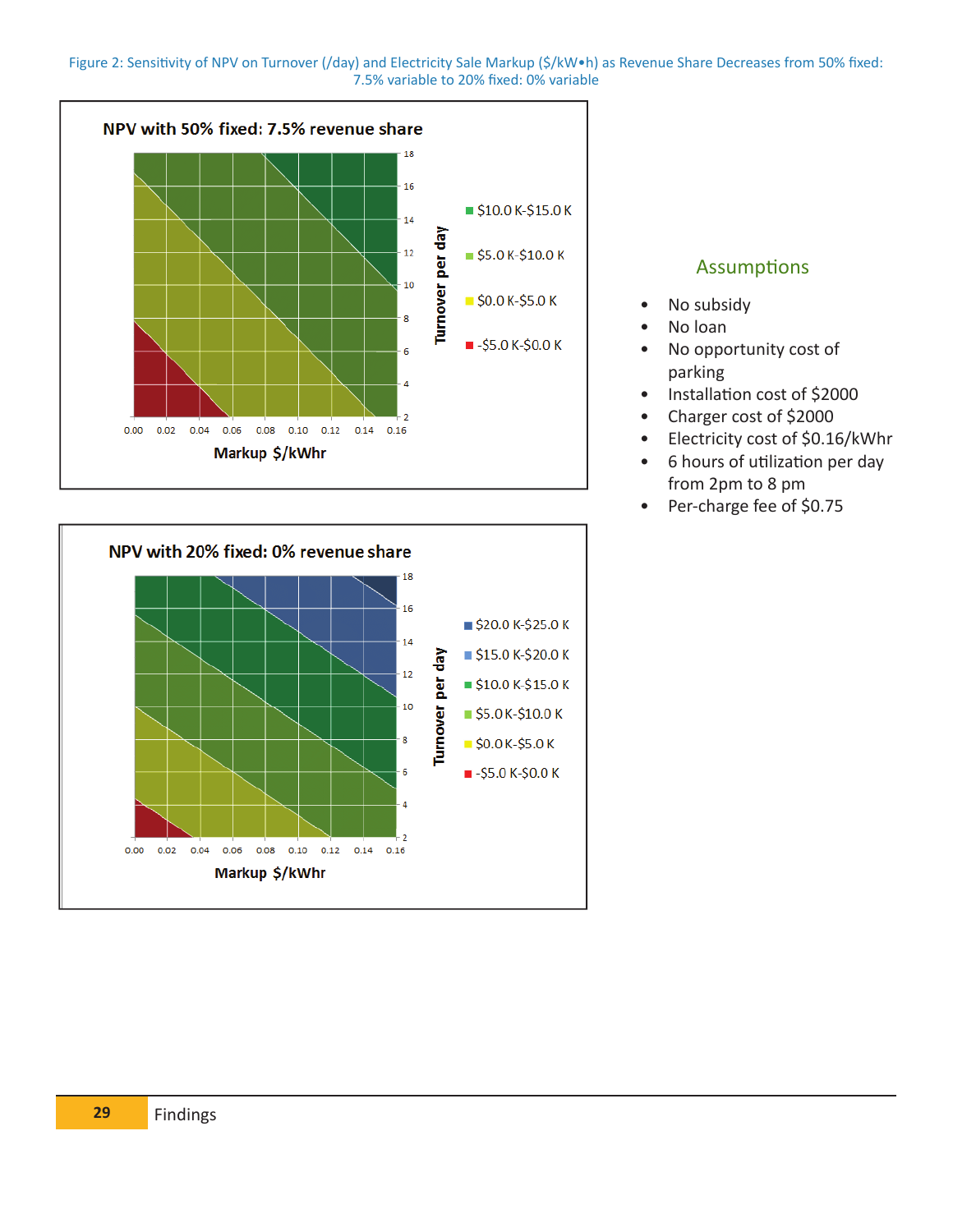### *4.3.6 Tax Credits*

Finally, we previously assumed tax credits to be zero as the 30% tax credit expired at the end of 2011. However, we believe public policy to be a considerable force in the growing EVSE market. To understand the impact of tax credits, Figure 3 shows the break even circumstances under a scenario with a 30% tax credit and one without. We can see that a tax credit reduces the markup by up to \$0.06/ kW•h at low utilization.



Figure 3: Sensitivity of NPV on Utilization (hours/day) and Electricity Sale Markup (\$/kW•h) without and with a 30% tax credit.



### Assumptions

- No loan
- No opportunity cost of parking
- Installation cost of \$2000
- Charger cost of \$2000
- Electricity cost of \$0.16/ kW•h
- 3 turnovers per day
- Per-charge fee of \$0.75
- 50% fixed revenue and 7.5% variable revenue share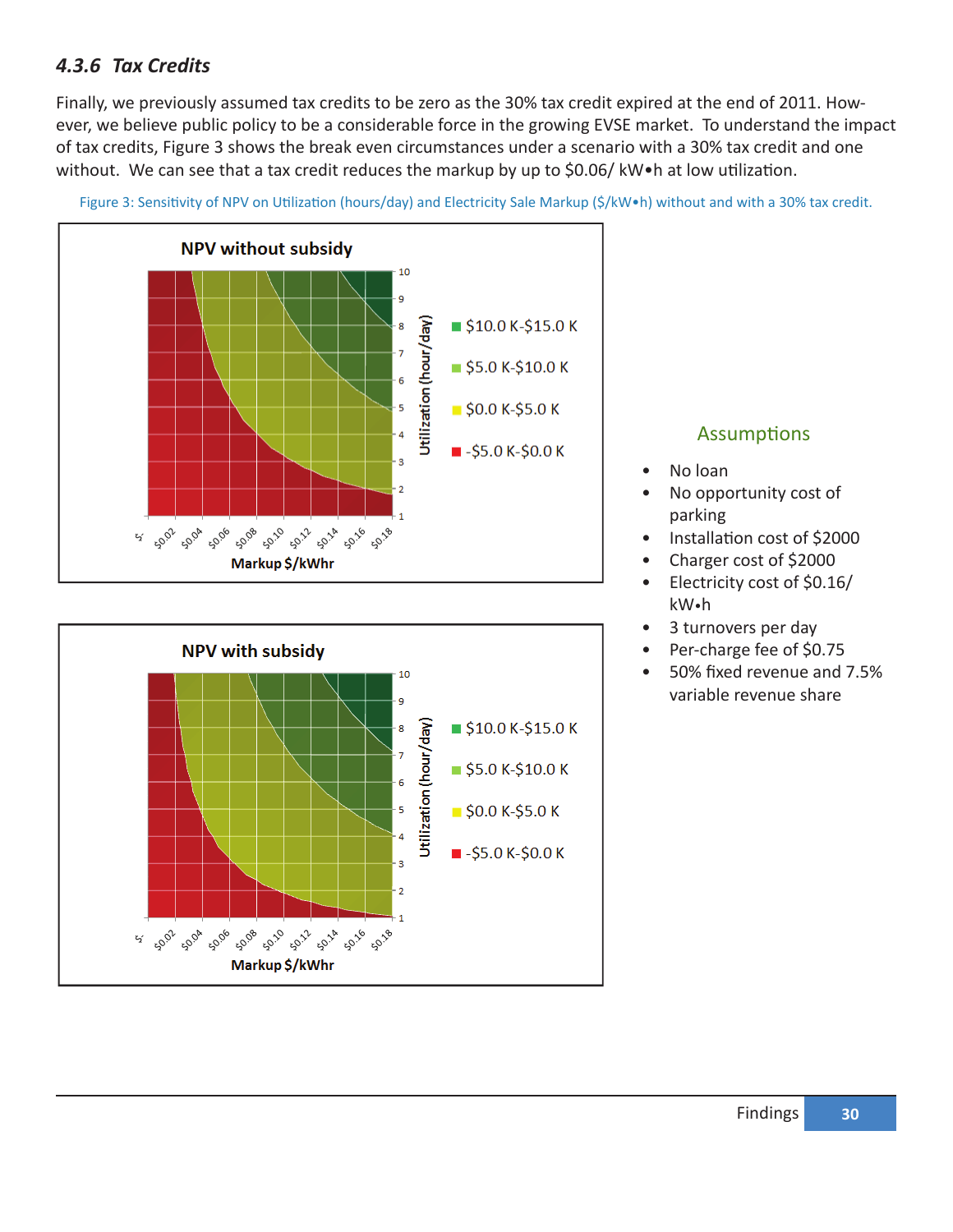### *4.3.7 Other relevant considerations*

As mentioned before, the EVSE industry is a young market dependent on many changing variables. From a site owner's perspective, there are a few other important issues to consider when deciding to install an EV charger including: 1) the outlook of public policy, 2) the mileage of EV batteries, and 3) the cost of Level 3 chargers.

As we have recently witnessed, public policy geared towards EV chargers is changing from year to year. Site owners should be aware of newly implemented public policy and the implications they have on costs and taxes. As mentioned before, although tax subsidies have been eliminated for this year, a reinstatement may be possible in the future. In addition, as grants allocated to public charging stations diminish, it is important for site owners to see whether costs of equipment will decrease as a result.

Another trend to consider is that with improving battery technology, EVs will eventually achieve a 200 mile or greater range, decreasing the need for public chargers. Site owners will need to consider the timing of EVSE installation as public chargers may end up being obsolete assets.

Finally, costs of EVSE equipment may decrease as a function of diminishing subsidies and economies of scale. Although prices of Level 3 chargers are currently in the tens out thousands of dollars, Level 3 chargers may become more and more affordable going forward. If Level 3 chargers become the preferred chargers in the market, Level 1 and 2 chargers may, again, become obsolete.

## *5. Recommendations*

Our report looks at the profitability of EV charging stations from the site owner's perspective. Based on our financial analysis, site owners have little control over revenues and costs with respect to EVSEs, and unfortunately, site owners do not benefit financially from the current value chain.

From a revenue perspective, site owners are reliant on consumers for high turnover, high utilization, and a willingness to pay a premium, or markup for the electricity used. Given that electric vehicles are so new and such a large proportion of owners tend to charge predominately in their own homes, a lot of the revenue related variables are currently quite low, and growth is somewhat uncertain since many public locations currently offer free charging.

From a cost perspective, site owners are beholden to local regulations as well as electricians, often resulting in high installation costs. And, while Level 2 charging equipment is relatively inexpensive, issues with the electrical panel, meter and conduits can also drastically increase installation costs. Demand charges may also increase the overall price the business pays for electricity if the charging location is not metered separately. In addition, site owners are dependent on a handful of network operators who not only serve as distributors but also as revenue share partners in billing and payment processing. Despite these barriers, interest in non-residential charging has been increasing as more drivers adopt electric vehicles. In order to meet electric vehicle charging demand, we have several key recommendations.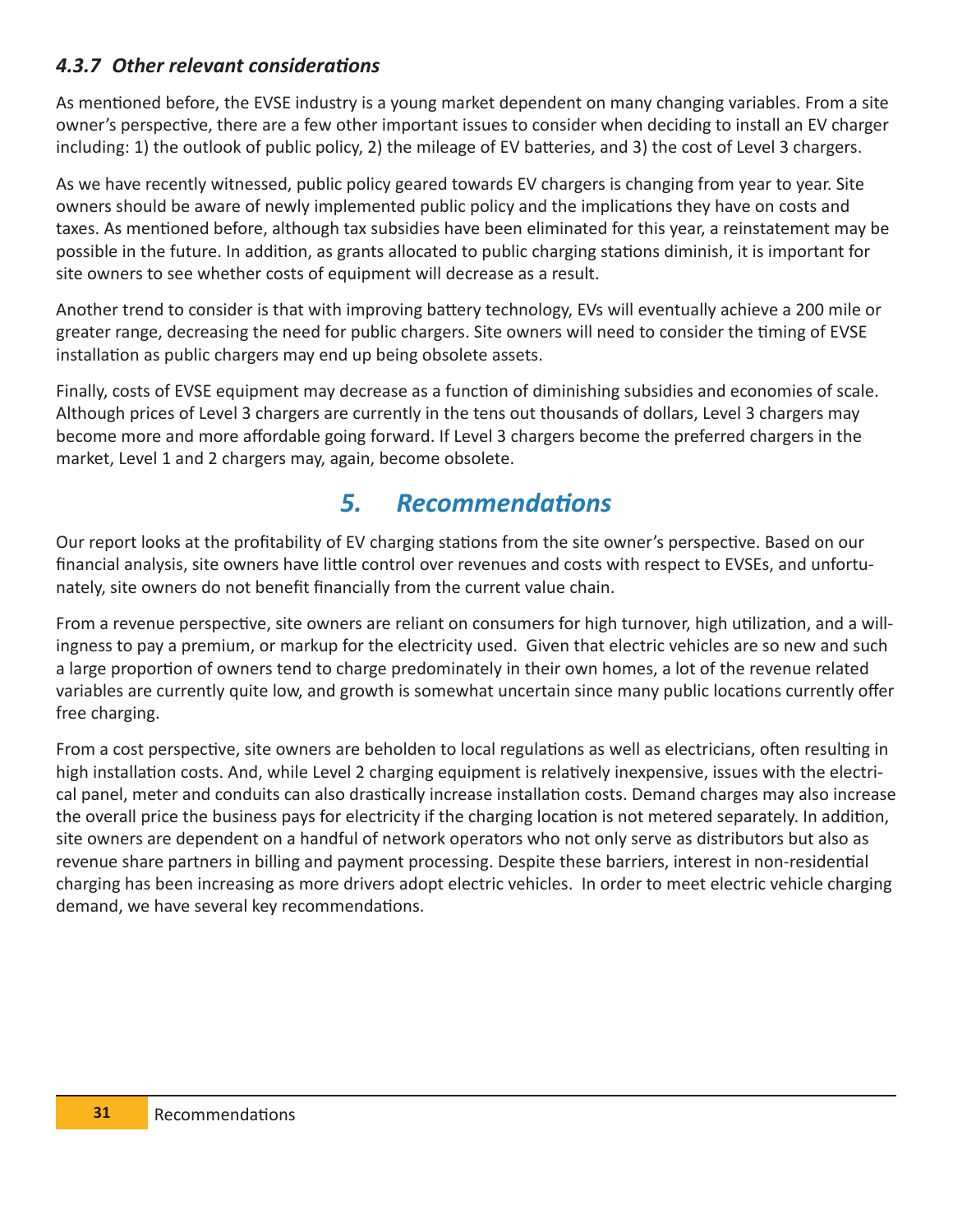### *5.1 For Site Owners*

### *5.1.1 Enhance purchasing power*

National retailers are placing large volume orders which undoubtedly allow them to negotiate a lower per unit cost, thereby decreasing the cost recovery time horizon. While this may be a great solution for chains with a large number of locations, most site owners, without the geographic coverage and the need for mass quantities of EVSE, will be unable to leverage volume discounts. If site owners can band together to purchase EVSEs, as small companies do for health insurance policies, they may be able to increase buyer power and recover substantial costs for equipment.

### *5.1.2 Secure long-term contracts to guarantee utilization*

Since utilization is a major driver of an EV charger's profitability, site owners should attempt to secure longterm contracts with the users of its charger before making the decision to install an EV charger. For example, the owner of a workplace can attempt to negotiate long-term contracts with employees of the site for an EV parking spot. This would guarantee steady utilization of the charger or at the very least monthly revenues even if the employee does not charge. This will improve the top-line generated from the charger, improving profitability.

### *5.1.3 Leverage EVSE for "Green PR"*

While EVSEs may not be a profit-generating enterprise in the near term, there are other benefits to installation such as promoting sustainability as a public relations tool.

### *5.2 For Policy Makers*

### *5.2.1 Continue subsidies for site owners to encourage EVSE adoption*

From a financial perspective, the expiration of federal tax credits increases the cost of EVSEs significantly. There was a 50% tax credit in 2010 that was gradually phased out, dropping to 30% in 2011 and 0% or none in 2012. Many of the federal and state subsidies have rewarded manufacturers and network operators but have failed to address the continued need for incentives at the site-owner level.

### *5.3 Further Research*

After evaluating our findings, a number of topics have arisen as key issues that require further research.

### *5.3.1 Evaluate the true willingness to pay and demand of consumers*

Revenue is key determinant to profitability for EVSEs but both the willingness to pay and the demand of the consumers seems to be an unknown at this point. Most current locations either have a set fee or do not require users to pay for charging. To determine actual profitability, it is necessary find to what the demand will be at a range of potential prices. The big question is, how price sensitive will EV drivers be when they are charging outside of their homes? Further research on the consumers' willingness to pay is essential to determine the possible profitability of a charging unit.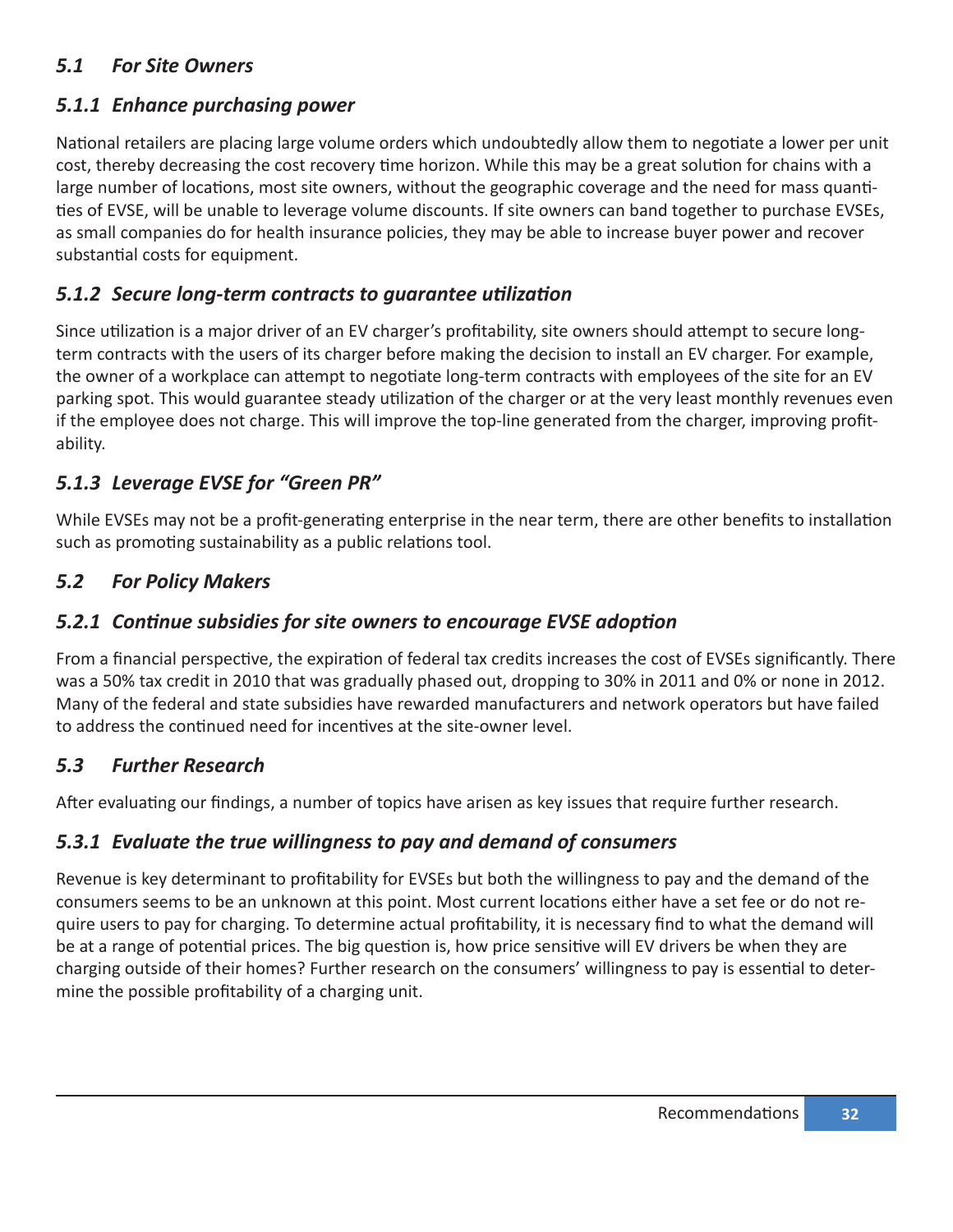### *5.3.2 Measure the impact of public EVSE installation and EV adoption*

Currently, public EVSE installation is viewed as a solution for solving "range anxiety" and subsequently, encouraging EV adoption. As more and more EV chargers are installed at commercial sites, it will be important to research and evaluate the actual impact the penetration of public chargers has on EV adoption.

### *5.3.3 Measure ancillary revenues from EVSE installation*

Although EVSEs may not be a profit-generating enterprise in the near term, there may be indirect revenues and value-add opportunities that arise from EVSE installation. For example, EVSE installation may increase the number of shoppers that visit the site and the amount of dollars spent. Further research on how much additional revenue EVSE installation can bring from attracting a higher number of visitors to the site will be helpful in capturing the full profit potential of an EV charging station.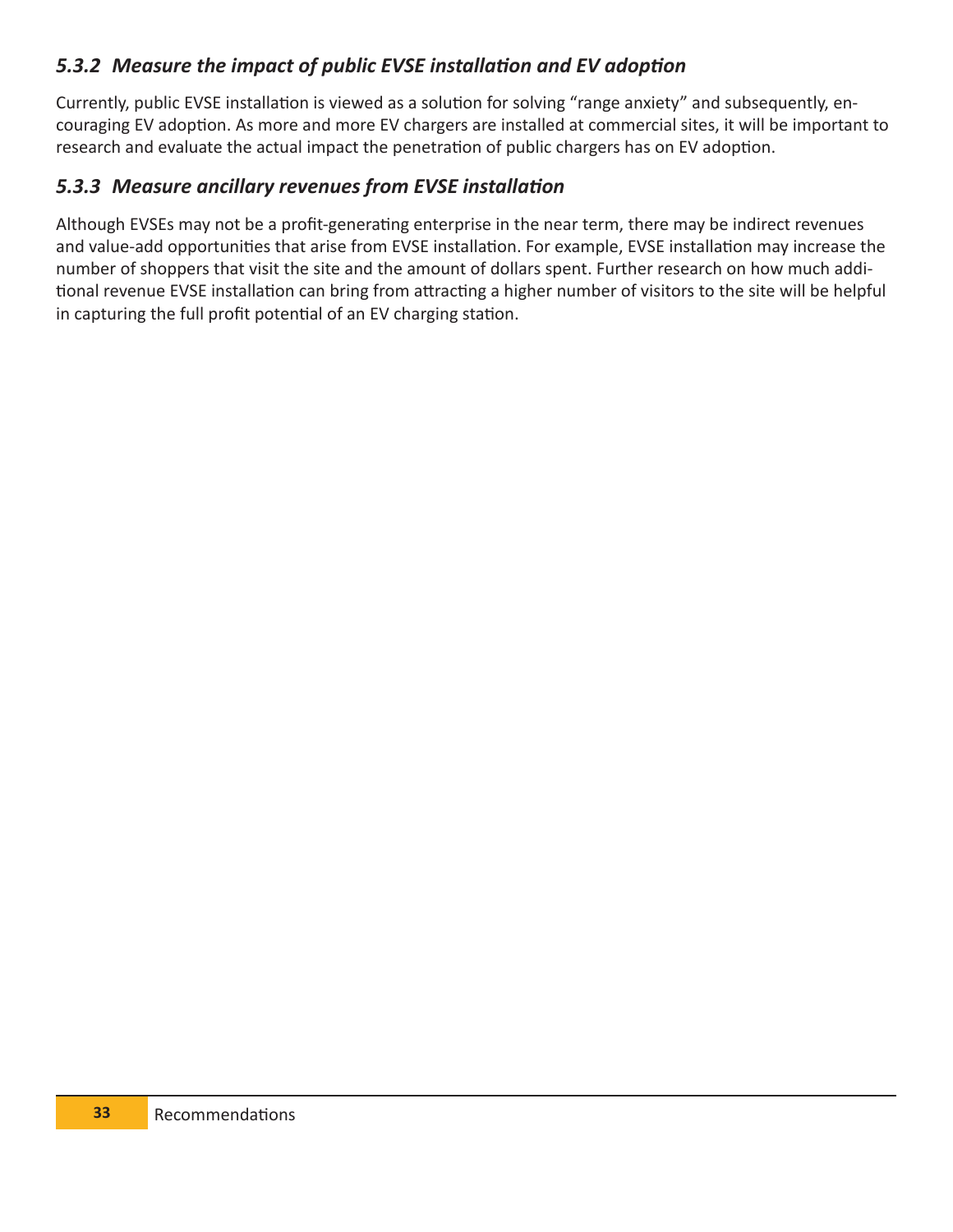### *Works Cited*

Aerovironment. 2011. http://evsolutions.avinc.com/products/retail\_commercial/. Accessed December 2011

- Aerovironment, Inc. FY11-Q3 Form 10-Q for the Period Ending October 29, 2011. Filed Dec 7, 2011. http://yahoo.brand. edgar-online.com/displayfilinginfo.aspx?FilingID=8279451-852-84164&type=sect&dcn=0001104659-11-067920. Accessed November 2011.
- Balon, Tom. 2011. "Perspectives on Electric Vehicles and Charging Infrastructure." MJ Bradley and Associates, LLC.
- Barney, Ross, Annamaria Csontos, Jeffery Dubin, Jonothan Um, and Nini Wu. 2011. "Realizing the Potential of the Los Angeles Electric Vehicle Market." Luskin Center for Innovation.
- Book, Michael, Marcus Groll, Xavier Mosquet, Dimitrios Rizoulis, and Georg Sticher. 2009. "The Comeback of the Electric Car?" The Boston Consulting Group.
- California Air Resources Board. "Motor Vehicle Registration Fee Program." January 31, 2012. http://www.arb.ca.gov/ planning/tsaq/mvrfp/mvrfp.htm. Accessed February 2012.
- California Center for Sustainable Energy. "Infrastructure Tax Credits." 2010. http://energycenter.org/index. php/incentive-programs/clean-vehicle-rebate-project/additional-incentives/2439-infrastructure-taxcredits?catid=470%3Afederal-tax-incentives. Accessed February 2012.
- Carr, Housely. 2010. "The Future of E-Mobility and Commercial Electrification." Business Insights.
- Department of Energy. "Alternative Fuels and Advanced Vehicle Data Center: Alternative Fuel Infrastructure Tax Credit." June 15, 2011. http://www.afdc.energy.gov/afdc/laws/law/US/351. Accessed February 2012.
- Department of Energy. "Alternative Fuels and Advanced Vehicle Data Center: California Incentives and Laws for EVs." July 14, 2011. http://www.afdc.energy.gov/afdc/progs/ind\_state\_laws.php/CA/ELEC. Accessed February 2012.
- Ecotality, Inc. FY10. Form 10-K for the Period Ending December 31, 2010. Filed Apr 15, 2011. http://yahoo.brand.edgaronline.com/displayfilinginfo.aspx?FilingID=7864466-936-471662&type=sect&TabIndex=2&companyid=648729& ppu=%252fdefault.aspx%253fcik%253d1301206. Accessed November 2011.
- Ecotality, Inc. FY11-Q3. Form 10-Q for the Period Ending September 30, 2011. Filed Nov. 10, 2011. http://yahoo.brand. edgar-online.com/displayfilinginfo.aspx?FilingID=8236226-961-181973&type=sect&dcn=0001144204-11-062996. Accessed November 2011.
- Evgo. 2011. https://www.evgonetwork.com/Charging\_Plans. Accessed October 2011.
- Francfort, James, Donald Karner, and Kevin Morrow. 2008. Plug-in Hybrid Electric Vehicle Charging Infrastructure Review." U.S. Department of Energy Vehicle Technologies Program-Advanced Vehicle Testing Activity.
- Greninger, Mark. 2011. "L.A. County's Population is 9,818,605." Los Angeles County Enterprise GIS. http://egis3.lacounty. gov/eGIS/2011/03/09/la-countys-population-is-9818605/. Accessed December 2011.
- IRS. "Energy Incentives for Businesses in the American Recovery and Reinvestment Act." June 17, 2011. http://www.irs. gov/newsroom/article/0,,id=209564,00.html. Accessed January 2012.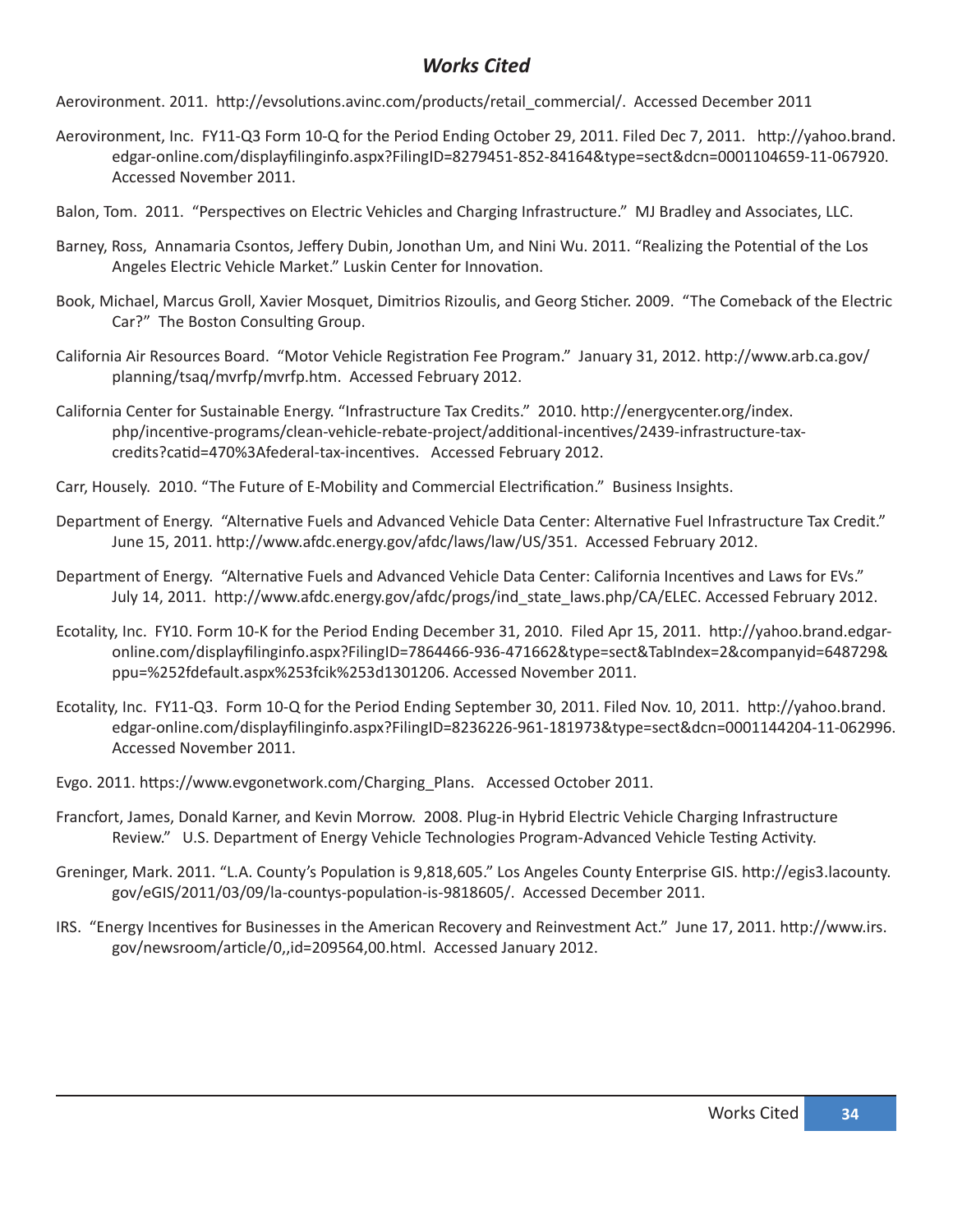- Kearney, Michael J. 2011. "Electric Vehicle Charging Infrastructure Deployment: Policy Analysis Using a Dynamic Behavioral Spatial Model." Masters Thesis, Massachusetts Institute of Technology.
- Kohl's. "Kohl's Department Stores Piloting Electric Vehicle Charging Stations at 33 Stores." Kohl's press release, December 15, 2011. Kohl's website. http://www.kohlsgreenscene.com/media/pdfs/KSS%20EV%20Charging%20 Station%20Release%20FINAL.pdf. Accessed January 2012.
- Kubani, Dean. 2011. "Electric Vehicle Infrastructure Study Session." Santa Monica City Council Report. http://www01. smgov.net/cityclerk/council/agendas/2011/20111108/s2011110804-A.htm. Accessed November 2011.
- LADOT. "The City of Los Angeles Transportation Profile." 2009. Los Angeles Department of Transportation. http://ladot. lacity.org/pdf/PDF10.pdf. Accessed December 2011.
- Moore, Ross. 2011. "North America Central Business District Parking Rate Survey." Colliers International. http://www. colliers.com/Country/UnitedStates/content/colliersparkingratesurvey2011.pdf. Accessed January 2012.
- National Parking Association. 2010. "The Third Annual Review of Parking Rates in North America." http://www.npapark. org/pdfs/2010\_Parking\_in\_America\_Report.pdf. Accessed December 2011.
- Nilsson, Maria. "Electric Vehicles: The phenomena of Range Anxiety." Elvire. http://www.elvire.eu/IMG/pdf/The\_ phenomenon of range anxiety ELVIRE.pdf. Accessed January 2012.
- Philip, Ronald and Alfred Wiederer. 2010. "Policy Options for Electric Vehicle Charging Infrastructure in C40 Cities." Masters Thesis, Harvard Kennedy School.
- Plug in America. "Accessory Tracker: How Will You Charge Your Ride?" 2012. http://www.pluginamerica.org/ accessories?order=field\_access\_price\_value&sort=desc&type=All&level=All&nrtl=All. Accessed February 2012.
- Southern California Edison. "General Service-Industrial Rate Schedules." 2012. http://www.sce.com/AboutSCE/ Regulatory/tariffbooks/ratespricing/businessrates.htm. Accessed February 2012.
- Southern California Edison. "Residential Rates: Electric Vehicles." 2012. http://www.sce.com/residential/rates/electricvehicles.htm. Accessed January 2012.
- The California Energy Commission. "Alternative and Renewable Fuel and Vehicle Technology Program." December 8, 2011. http://www.energy.ca.gov/altfuels/index.html. Accessed February 2012.

Yahoo Finance. 2012. http://finance.yahoo.com/. Accessed January 2012.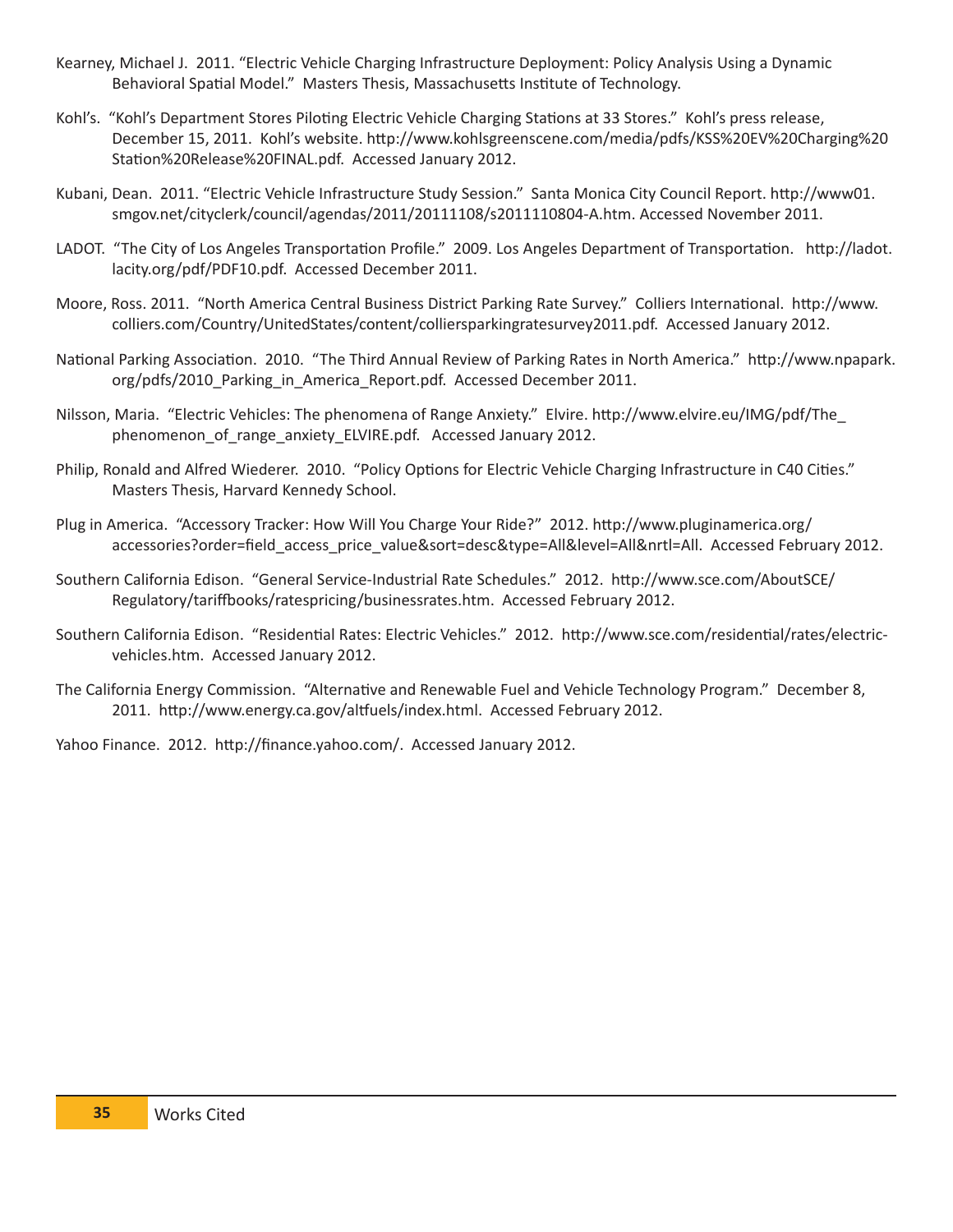### *Appendix I: Primary Research Instruments*

The two sets of questions below summarize the interview questions used for EVSE providers and site owners (current and potential EVSE sites).

- A. EV Providers
	- o Who are your upstream (manufacturers) and downstream (buyers)?
	- o Where do you see opportunities in the LA market and how is your company pursuing these opportunities?
	- o How are you pursuing clients for EVSE? What is your client selection and business development process to get buy-in from a site?
	- o What do you foresee as the main barriers to these particular types of sites?
	- o What types of sites are more receptive?
	- o What kind of contract do you have with the different sites? Is it the same across the board?
	- o Does the contract vary?
	- o Site owns completely outright
	- o EV provider leases
	- o Who does service and maintenance?
	- o We spoke with UCLA Parking about EV chargers on campus and understand that Coulomb is taking a fixed fee + a percentage of revenue on each charge.
	- o Is this standard?
	- o What if the service is free for drivers?
	- o What types of rebates are you receiving at the city, state, and federal level?
	- o How does that affect your pricing?
	- o What do you see happening in the next few years?
	- o Are there network effects? It's difficult to cross networks? Will this become like gas stations?
	- o Installation costs?
	- o Retrofitting?
	- o Level 3 (\$20k \$60k in installation costs)
	- o Level 2 or Level 3?
	- o Do you have warranties on these machines?
	- o How are you handling maintenance?
	- o What is the cost of maintaining these units?
	- o Do people lease equipment from you?
	- o Contract terms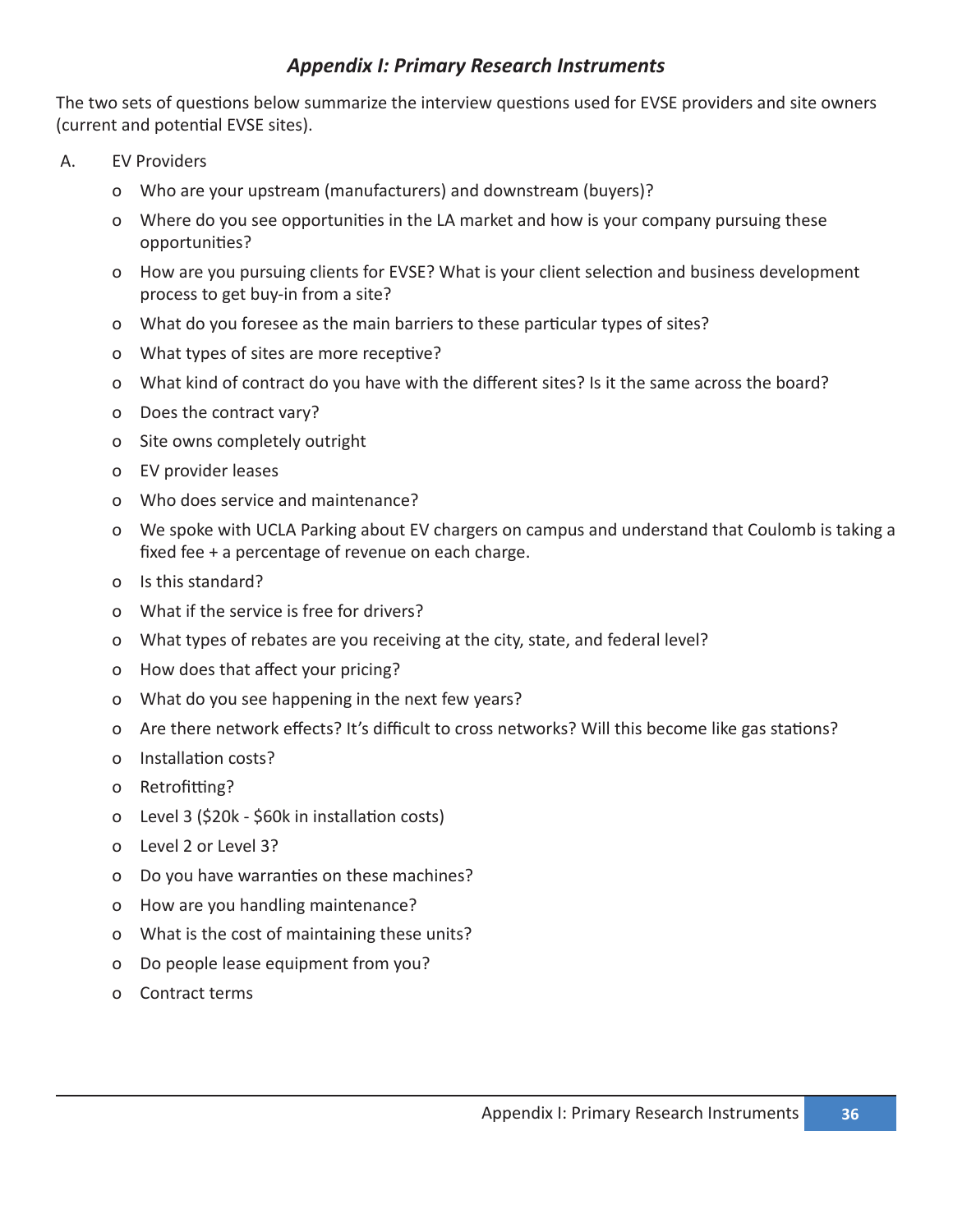- o Different financial models?
- o What's your view on the hydrogen technology?
- o What is the useful life, as you know right now?
- o How do you market your product?
- o What is your business model?
- o What is your pricing strategy?
- o Who are the key players?
- o What's your competitive advantage?
- o What is your business model?

#### **Manufacturing**

- o In your view, how are your costs going to be in the future?
- o How do you see this network effect/cross-charging?
- o What is your business model?

#### B. Site Owners

- o Who is the project manager?
- o What is the motivation behind installing the EV chargers? (profitability, subsidies/tax credits, "green" transportation)
- o If PR/Sustainability, what other PR initiatives did you think about?
- o Were you contacted by an EV installation company or vice versa?
- o How did you decide which locations you would install the chargers in?
- o What is your business model? Revenue share? Contract terms with EV providers?
- o How often is your space being used/What is the current demand or utilization?
- o How did you determine the pricing strategy?
- o Can you give me an idea of the ongoing cost of ownership? (installation, maintenance, operations)?
- o Is there significant cost involved in upgrading your site's electrical meters to support EV Charging? How do you price this upgrade in charging rate?
- o What do you do when your equipment breaks down? How often does this happen? Who pays for the repair?
- o How has the feedback been?
- o In the event EV demand doesn't grow, do you have an exit strategy?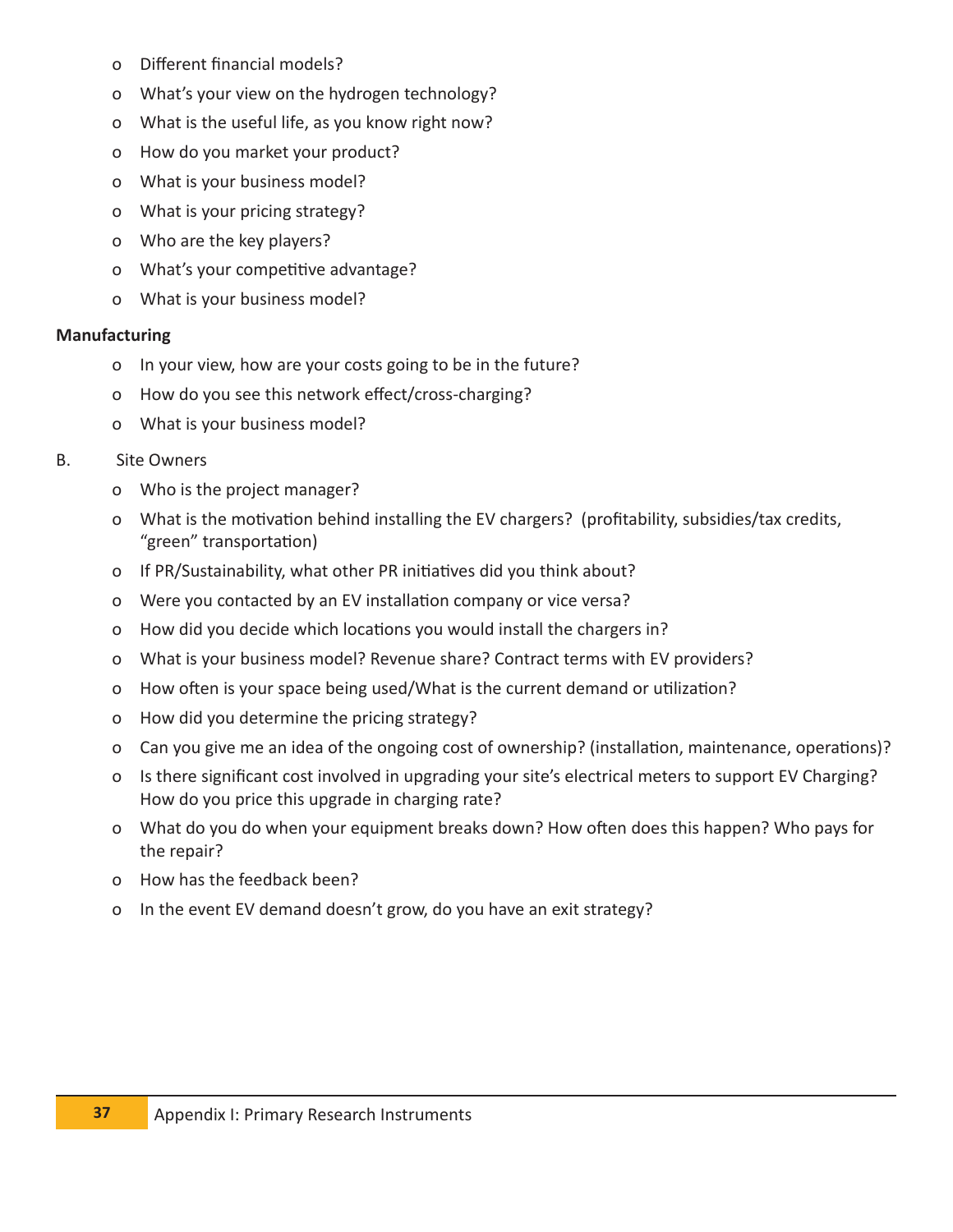### *Appendix II: Interview Research Log*

This research log summarizes all the contacts made with electric vehicle service equipment providers, local retail and office locations, and local public parking facilities.

| Company/Organization                                                   | Role in Value Chain                              | <b>Contact Name/Title</b>                                                       | Date of<br><b>Interview</b> | <b>Synopsis of Interview</b>                                                                                                                                                                                                                                                                                                                                                                                                                                                                     |
|------------------------------------------------------------------------|--------------------------------------------------|---------------------------------------------------------------------------------|-----------------------------|--------------------------------------------------------------------------------------------------------------------------------------------------------------------------------------------------------------------------------------------------------------------------------------------------------------------------------------------------------------------------------------------------------------------------------------------------------------------------------------------------|
| <b>EVGo</b>                                                            | <b>EVSE Service</b><br>Provider                  | Terry O'Day,<br><b>Director</b><br>California<br><b>Business</b><br>Development | 11/16/2011                  | EVGo uses a different model than a lot of<br>the other providers. They own, operate<br>and maintain the equipment and use a<br>subscription model to push the cost of the<br>fuel back onto the driver. Terry feels that<br>this is the only way to make EVSE profitable.                                                                                                                                                                                                                        |
| <b>City of Santa</b><br>Monica-Fleet<br>Management                     | <b>Public Parking</b><br>Management              | <b>Rick Sikes, City</b><br><b>Fleet Manager</b>                                 | 2/3/2012                    | Rick talked about the maintenance and<br>operations costs for all existing chargers in<br>Santa Monica. For EVSE installations overall,<br>he said that they were unsure of how many<br>chargers the city would need and there was<br>a concern that they may become obsolete<br>if a less costly Level III charger came to<br>market.                                                                                                                                                           |
| City of Santa<br>Monica-Office of<br>Sustainability and<br>Environment | Public Parking-<br><b>EVSE</b> decision<br>maker | Matt Henigan,<br><b>Electric Efficiency</b><br>Engineer                         | 2/1/2012                    | The City has received funding from the CEC<br>to replace older generation chargers with<br>new Level II charging. While the stations<br>currently do not require payment, the<br>City plans to change that soon. They will<br>charge enough to cover electricity and<br>maintenance of the EVSE but do not plan<br>to make a profit. Installing EVSE is in line<br>with the sustainability goals of the city and<br>the city feels a responsibility to provide<br>accessible EVSE to the public. |
| <b>Santa Monica Airport</b>                                            | <b>Public EVSE Site</b>                          | Deena<br>Meecham,<br><b>Facilities Director</b>                                 | 1/18/2012                   | The airport is City run and the chargers were<br>installed by the City. According to Deena,<br>the publically accessible chargers are not<br>used often and one of the biggest problems<br>they have had is cars running into the<br>chargers.                                                                                                                                                                                                                                                   |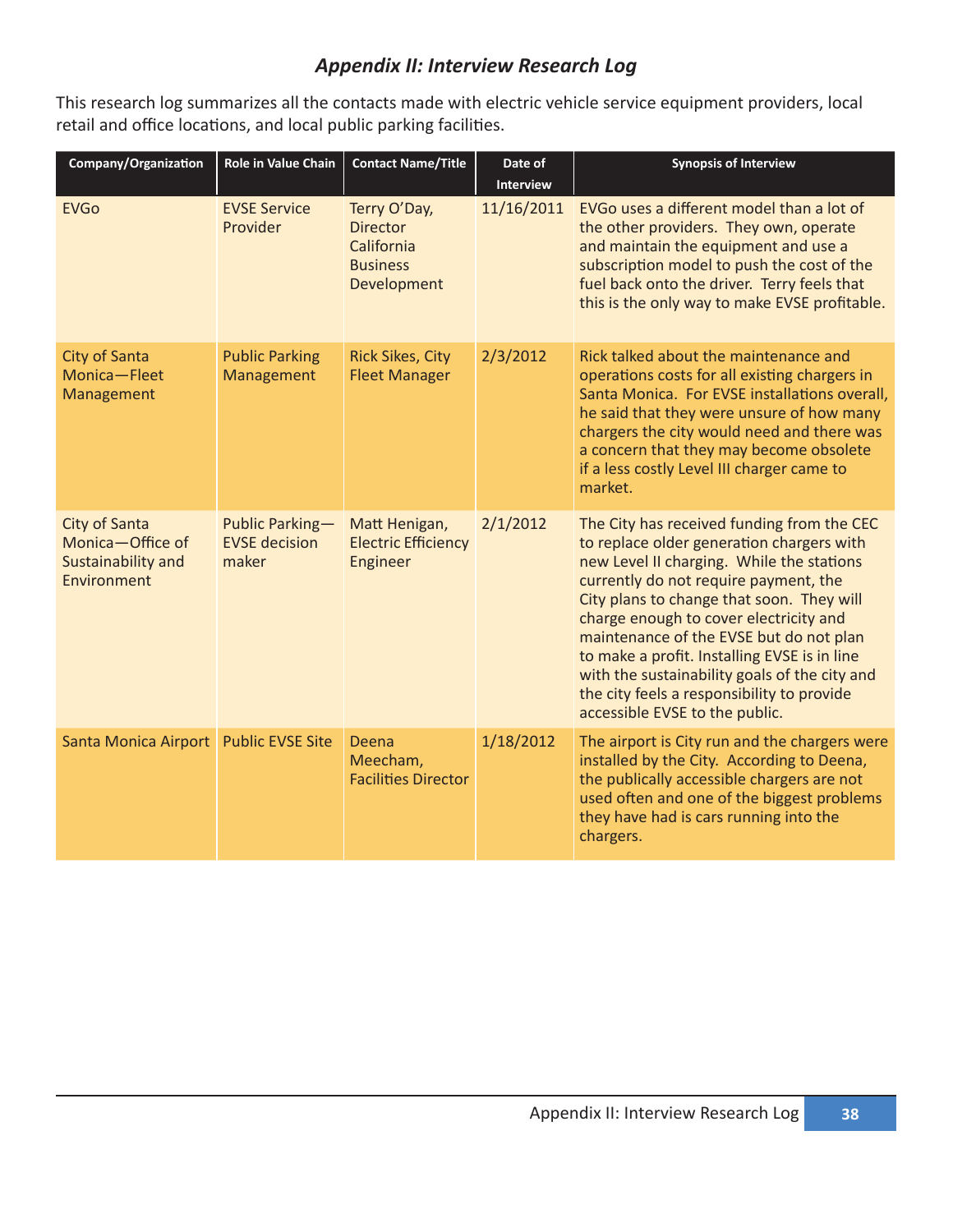| Company/Organization              | Role in Value Chain                                     | <b>Contact Name/Title</b>                                                    | Date of<br>Interview | <b>Synopsis of Interview</b>                                                                                                                                                                                                                                                                                                                                                                                     |
|-----------------------------------|---------------------------------------------------------|------------------------------------------------------------------------------|----------------------|------------------------------------------------------------------------------------------------------------------------------------------------------------------------------------------------------------------------------------------------------------------------------------------------------------------------------------------------------------------------------------------------------------------|
| The Getty Center                  | <b>Private EVSE</b><br>Site                             | Joel Burden,<br>Electrical<br>Supervisor                                     | 1/30/2012            | Currently there are two older generation<br>chargers that are rarely used. As a result<br>of the 405 widening, the Getty parking<br>structure is being renovated and the<br>decision regarding new chargers is still<br>pending. With the change to the structure<br>they will likely lose quite a few spaces and<br>concerns have been voiced about dedicating<br>spaces to chargers that will likely go empty. |
| <b>Burbank Airport</b>            | <b>Public EVSE site</b>                                 | Victor Gill,<br><b>Airport Public</b><br><b>Relations</b><br><b>Director</b> | 1/18/2012            | The chargers at Bob Hope have been<br>removed but Victor could not remember the<br>time frame. When the chargers were there<br>they were most often used by the state<br>legislators who had EVs.                                                                                                                                                                                                                |
| <b>Clean Fuel</b><br>Connection   | <b>EVSE distributor</b><br>for Coulomb in<br>California | Joseph Shinn,<br><b>EV Department</b><br>Manager                             | 11/2/2011            | Joseph outlined the EVSE value chain<br>and answered some questions regarding<br>ownership models, revenue streams, and<br>the future of government subsidies.                                                                                                                                                                                                                                                   |
| <b>Large National</b><br>Retailer | <b>Site Owner</b>                                       | Name omitted,<br>Sr. Manager of<br>Sustainability                            | 2/3/2011             | Our contact shared information regarding<br>the retailer's motivations for installing<br>EVSEs, the decision process on where to<br>locate the chargers, and very preliminary<br>usage numbers.                                                                                                                                                                                                                  |
| <b>UCLA</b>                       | <b>Site Owner</b>                                       | Matt Hissom, Sr.<br>Transportation<br>Planner                                | 10/26/2011           | Matt shared valuable information with us<br>on installation costs, utilization, and pricing<br>per hour. Pricing arrangement is Coulomb<br>gets \$0.50 fixed fee per charge plus 7.5% of<br>variable fee. Utilization in Parking Structure<br>9 was less than 20 hours total since<br>installation. Installation cost is \$20,000 per<br>charger.                                                                |
| <b>Ecotality</b>                  | <b>EVSE Service</b><br>Provider                         | Adrene<br><b>Briones, Utility</b><br>Integration                             | 11/09/2011           | Adrene shared insights about the<br>opportunities in EV charging and Ecotality's<br>strategies. Discussions also included EV<br>charger warranty for 2 years and charger<br>lifetime of 10,000 cycles. She touched on<br>the business model of advertising on EV<br>charger with touch screen.                                                                                                                   |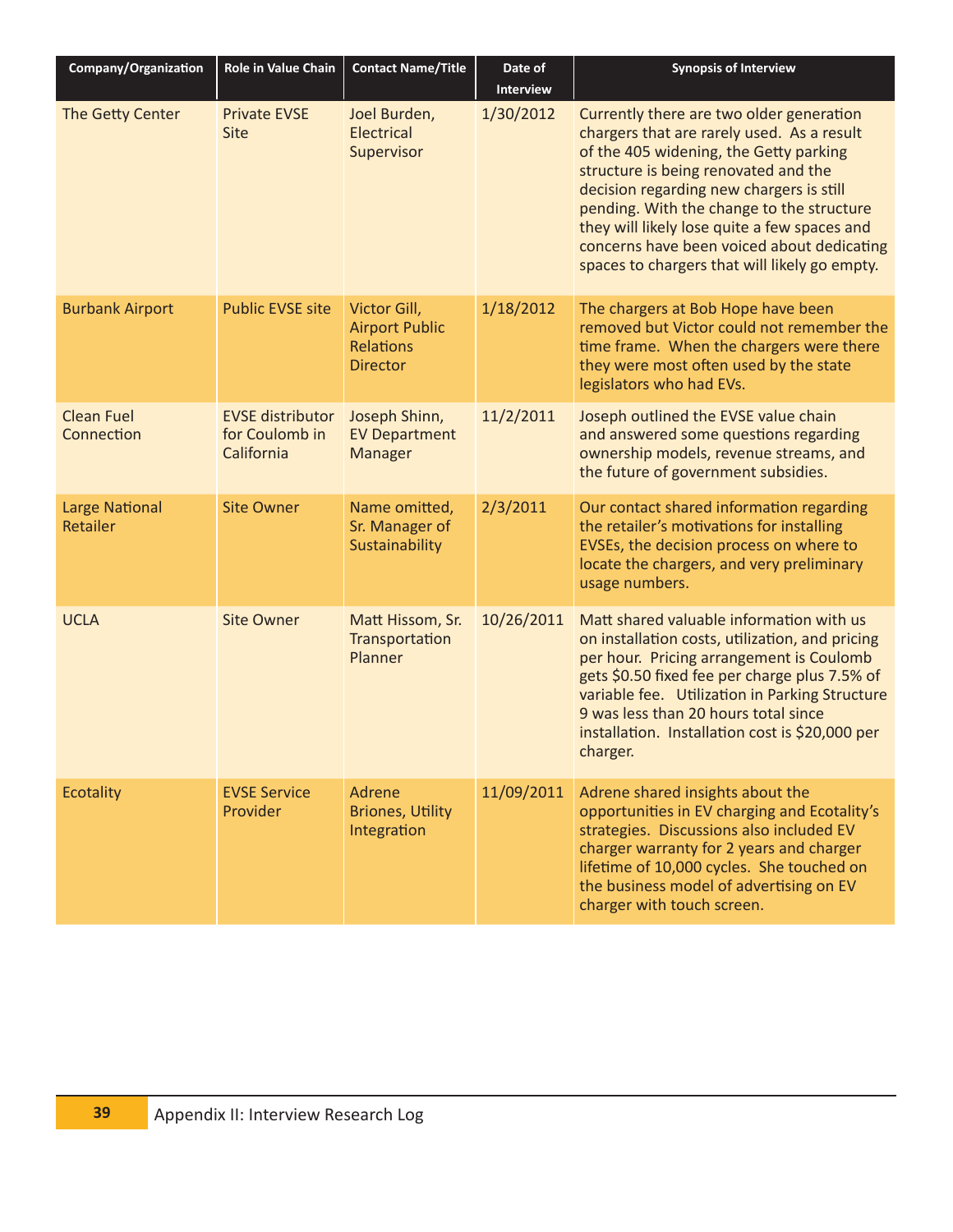| Company/Organization                                 | <b>Role in Value Chain</b>       | <b>Contact Name/Title</b>                                      | Date of<br><b>Interview</b> | <b>Synopsis of Interview</b>                                                                                                                                                                                                                                                                                                            |
|------------------------------------------------------|----------------------------------|----------------------------------------------------------------|-----------------------------|-----------------------------------------------------------------------------------------------------------------------------------------------------------------------------------------------------------------------------------------------------------------------------------------------------------------------------------------|
| 350 Green                                            | <b>EVSE Provider</b>             | Timothy Mason,<br>CEO/Founder                                  | 2/14/2012                   | Shared company's views on the market and<br>the opportunity they want to capture $-$ to<br>own a network of chargers predominantly<br>installed in retail locations with shorter<br>duration of parking and higher turnover<br>rates. Lifetime of the equipment is expected<br>to be 10+ years but is depreciated on a 7<br>year basis. |
| <b>Airport Commercial</b><br><b>Parking Location</b> | <b>Site Owner</b>                | Name Omitted,<br><b>Vice President of</b><br><b>Operations</b> | 1/31/12                     | The contact discussed the rationale behind<br>the company installing EV charging stations<br>at their LAX location. Company driven by<br>consumer demand, need to stay ahead of<br>competition, and good PR that can come<br>from it. Company believes utilization will be<br>high.                                                     |
| <b>Parking In Motion</b>                             | Parking<br>technology<br>company | Sam Friedman,<br>CEO/Founder                                   | 12/1/11                     | Discussed with Sam the issues he faces<br>with parking site owners and implementing<br>his company's technology. Went over the<br>different variables that differentiate parking<br>locations.                                                                                                                                          |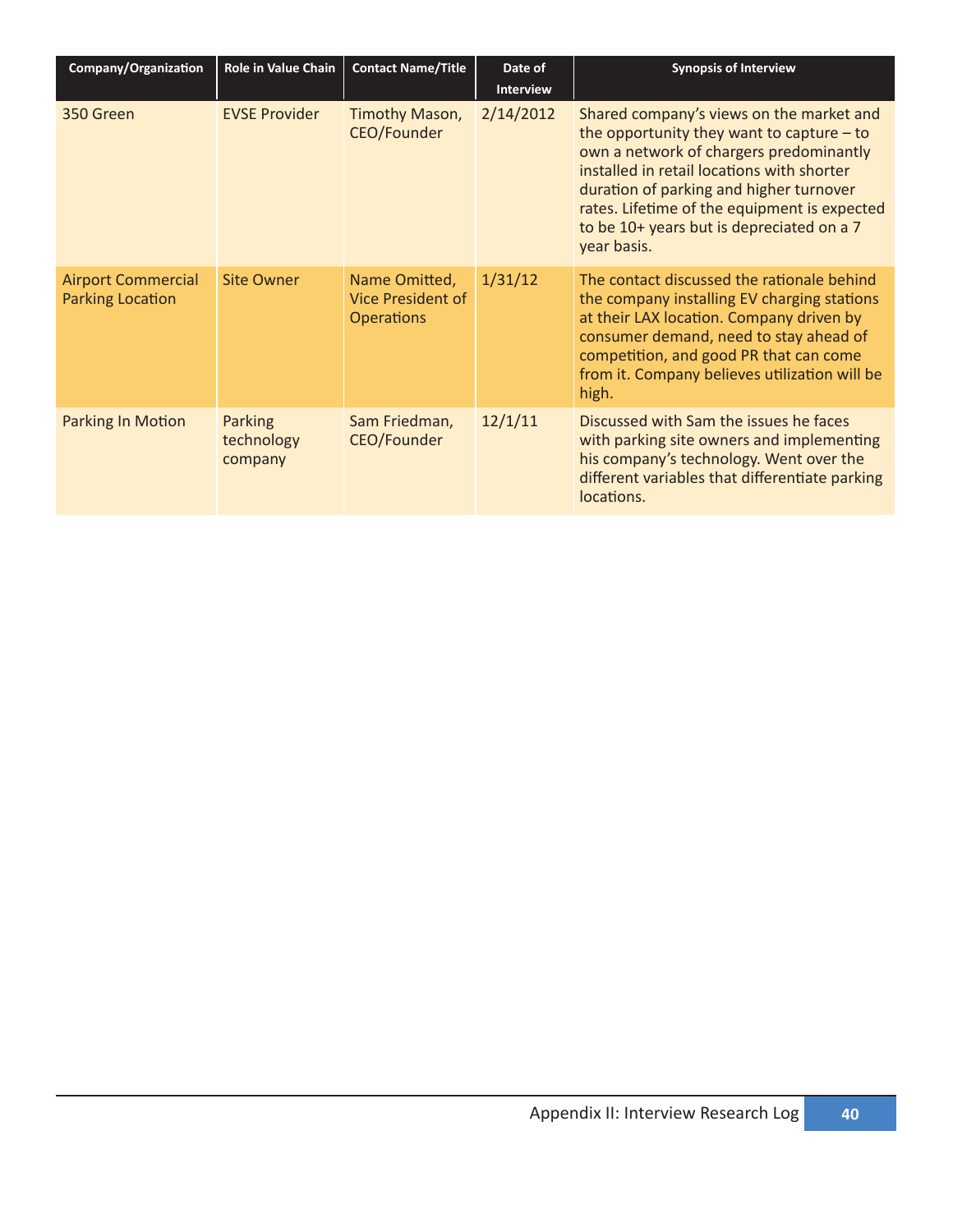### *Appendix III: Secondary Research Log*

This research log summarizes all the secondary research conducted and a synopsis of the findings that are relevant to our study.

| <b>Title</b>                                                                                                                                              | Publisher                                                                      | <b>Key Findings of Study</b>                                                                                                                                                                                                                                                                                                                                                                                                                                                   |
|-----------------------------------------------------------------------------------------------------------------------------------------------------------|--------------------------------------------------------------------------------|--------------------------------------------------------------------------------------------------------------------------------------------------------------------------------------------------------------------------------------------------------------------------------------------------------------------------------------------------------------------------------------------------------------------------------------------------------------------------------|
| Plug-in Hybrid Electric US Department<br>Vehicle<br>Charging<br><b>Infrastructure Review</b>                                                              | of Energy Vehicle<br><b>Technology Program</b>                                 | This report analyzes the infrastructure requirements for PHEVs in<br>both residential and commercial situations. It also provides cost<br>estimates for infrastructure and seems to be the most often cited cost<br>information in so some of the other reports that we have.                                                                                                                                                                                                  |
| <b>Market Models for</b><br>the Roll-Out of<br><b>Electric Vehicle Public</b><br><b>Charging</b><br>Infrastructure                                        | Eurelectric                                                                    | This paper looks at how to structure the future EVSE market in Europe.<br>The document highlights four major market models describing the<br>roles of possible market players in rolling out public electric vehicle<br>charging infrastructure, but does not recommend any one model over<br>another.                                                                                                                                                                         |
| <b>Electric Vehicle</b><br>Infrastructure<br>Manufacturing                                                                                                | <b>SBI Energy</b>                                                              | This report examines the global activities and market value of the EV<br>infrastructure<br>manufacturing industry and its projected future based on global<br>economic conditions.                                                                                                                                                                                                                                                                                             |
| <b>Bay Area Electrified</b><br><b>Vehicle Charging</b><br>Infrastructure:<br>Options for<br>Accelerating<br><b>Consumer Access</b>                        | Renewable &<br><b>Appropriate Energy</b><br>Laboratory, UC-<br><b>Berkeley</b> | While there are several barriers to large-scale EV deployment<br>(e.g. upfront costs, near-term EV supply constraints, limited travel<br>range, consumer education, and electric grid preparedness), local<br>governments can play an important role in accelerating consumer<br>access to EVSE throughout the Bay Area. This paper examines short<br>term EVSE options for the Bay Area, in addition to the role the local<br>government can take to accelerate deployment.   |
| <b>Electric Vehicle</b><br>Charging<br>Infrastructure<br>Deployment:<br><b>Policy Analysis Using</b><br><b>Dynamic Behavioral</b><br><b>Spatial Model</b> | <b>Massachusetts</b><br><b>Institute of Technology</b>                         | This report contains a dynamic behavioral spatial model that<br>demonstrate that importance of public sector infrastructure<br>rollout and investment in innovation because there will be limited<br>involvement from the private sector since it is difficult to earn a profit.<br>As it stands now the costs greatly outweigh the revenues because the<br>infrastructure has such a high cost when compared to the amount that<br>could be charged to each user of the EVSE. |
| The EV Project and<br><b>Beyond: Fueling</b><br><b>Future Transportation</b>                                                                              | eTec: An Ecotality<br>Company                                                  | This presentation gave an overview of the EV Project, including<br>challenges to the deployment of EV infrastructure.                                                                                                                                                                                                                                                                                                                                                          |
| The EV Project:<br><b>Quarterly Report:</b><br>Quarter 2 2011                                                                                             | Ecotality                                                                      | This quarterly fact sheet provides installation and usage information<br>for the EV Project.                                                                                                                                                                                                                                                                                                                                                                                   |
| Parking in America:<br><b>The Third Annual</b><br><b>Review of Parking</b><br><b>Rates in North</b><br>America                                            | <b>The National Parking</b><br>Association                                     | This study provides the most comprehensive snapshot of state of the<br>parking industry. The study looks at a wide range of parking operations<br>from monthly, daily and hourly rates in Central Business Districts<br>to specialty parking facilities at hotels, hospitals and educational<br>institutions.                                                                                                                                                                  |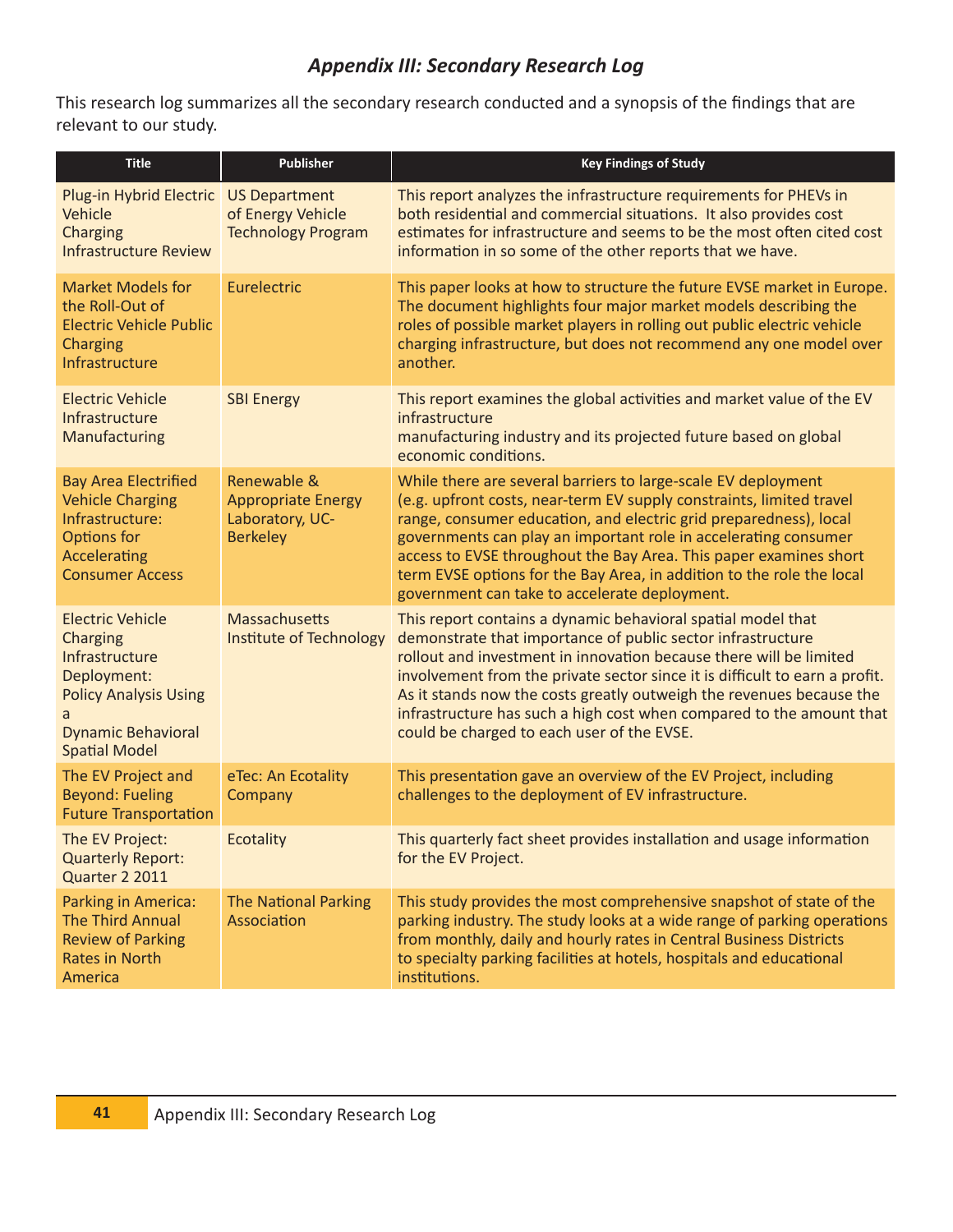| <b>Title</b>                                                                                                   | <b>Publisher</b>                                                                                             | <b>Key Findings of Study</b>                                                                                                                                                                                                                                                                                                                                                                                                                            |
|----------------------------------------------------------------------------------------------------------------|--------------------------------------------------------------------------------------------------------------|---------------------------------------------------------------------------------------------------------------------------------------------------------------------------------------------------------------------------------------------------------------------------------------------------------------------------------------------------------------------------------------------------------------------------------------------------------|
| The Future of<br>E-Mobility and<br>Commercial<br>Electrification                                               | <b>Business Insights</b>                                                                                     | The extensive report looks at: 1) drivers for EV adoption, which<br>are predominantly government-backed initiatives, incentives, and<br>policies in different countries, 2) infrastructure required to support<br>EV adoption, 3) the costs and benefits of owning EVs, and, 4) major<br>players in the EV market including EV manufacturers, EVSE providers,<br>utilities, and commercial companies adopting EV fleet.                                 |
| The Dollars $-$ and<br>Sense - of EV Smart<br>Charging                                                         | <b>Silver Spring Networks</b><br>(Redwood City, CA<br>based smart grid<br>solution provider/<br>consultancy) | This paper places an emphasis on utility companies needing to<br>understand EVSE options. Utilities that don't prepare to integrate<br>EVSEs into their distribution networks are likely to incur unplanned<br>costs and grid reliability problems, as well as be perceived as a<br>bottleneck to EV adoption. The paper outlines three options: 1) Utility<br>owns EVSE, 2) Customer owns EVSE with government subsidy, 3) EV<br>treated as appliance. |
| Assessing the<br>Viability of Level<br><b>III Electric Vehicle</b><br><b>Rapid-Charging</b><br><b>Stations</b> | Radu Gogoan, MIT                                                                                             | This paper focuses on a Level III charging dream world scenario where<br>there is a rapid charging station in Connecticut between Boston and<br>New York.                                                                                                                                                                                                                                                                                               |
| <b>Vehicle Electrification</b>                                                                                 | Dan Galves, Deutsche<br><b>Bank</b>                                                                          | This presentation provides forecasts for EV and EV battery markets. It<br>concludes that electric miles are still cheaper than petrol miles after<br>accounting for battery depreciation. Therefore, EV provides compelling<br>values to adopters.                                                                                                                                                                                                      |
| Perspectives on<br><b>Electric Vehicle</b><br>and Charging<br>Infrastructure                                   | Tom Balon, M.J.<br><b>Bradley &amp; Associates</b>                                                           | This report introduces four principles for EVs: 1) electricity must be<br>less expensive than gasoline, 2)EV batteries will achieve a 200 mile<br>range that may alleviate much of public charging infrastructure, 3) EVs<br>will be used for commuting, not long distance travel, 4) EVSE must<br>pay for itself and only socialized in rare conditions.                                                                                               |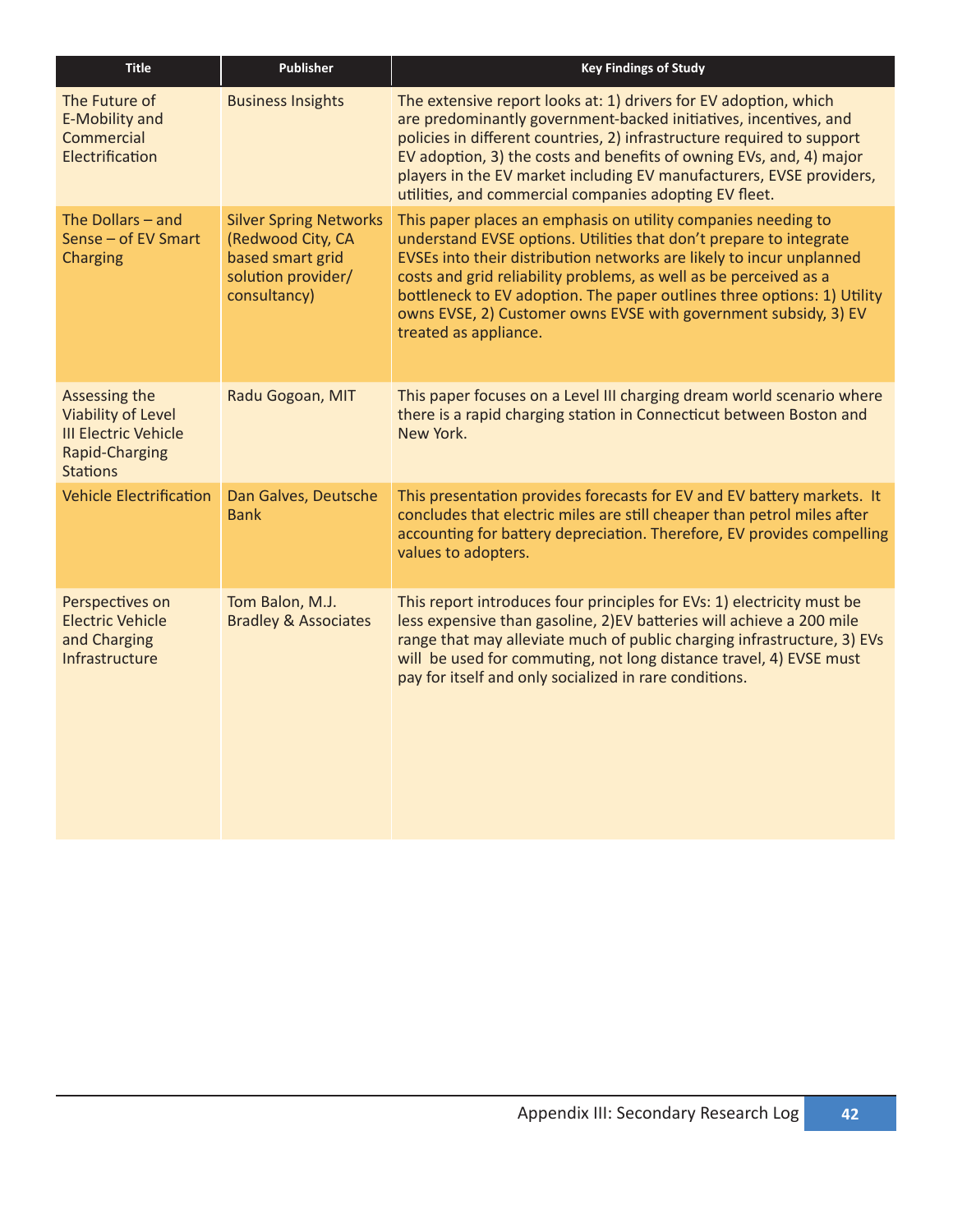| <b>Title</b>                                                                                                                                                                                                                                                                                                                                                                                                                    | <b>Publisher</b>                                                           | <b>Key Findings of Study</b>                                                                                                                                                                                                                                                |
|---------------------------------------------------------------------------------------------------------------------------------------------------------------------------------------------------------------------------------------------------------------------------------------------------------------------------------------------------------------------------------------------------------------------------------|----------------------------------------------------------------------------|-----------------------------------------------------------------------------------------------------------------------------------------------------------------------------------------------------------------------------------------------------------------------------|
| <b>Impact of Observed</b><br><b>Travel and Recharging</b><br><b>Behavior, Simulated</b><br><b>Workplace Charging</b><br>Infrastructure, and<br>Vehicle Design on<br><b>PHEV Utility Factors</b><br>(UF), Total Charge<br>Depleting (CD)<br><b>Driving and Time</b><br>of Day (TOD) Grid<br><b>Demand: Scenarios</b><br><b>Based on Consumers'</b><br>Use of A Plug-in<br><b>Hybrid Electric</b><br>Vehicle (PHEV)<br>Conversion | Jamie Davies, UC Davis                                                     | This paper focuses the implications plug-in hybrid EVs will have on<br>electricity providers. This paper also explores consumers' recharging<br>behavior to help interested parties better plan for PHEVs in the market<br>place.                                           |
| <b>Fast and Furious:</b><br><b>Dynamics of Range</b><br>and Fast Charging<br>Infrastructure                                                                                                                                                                                                                                                                                                                                     | Michael Nicholas,<br><b>Thomas Turrentine, Gil</b><br>Tal, Justin Woodjack | The research behind this presentation tracks the traveling behavior<br>of 48 households. Based on this data, the presentation shows where<br>DC chargers would have to be installed in order to fulfill the charging<br>needs of these households if they were driving EVs. |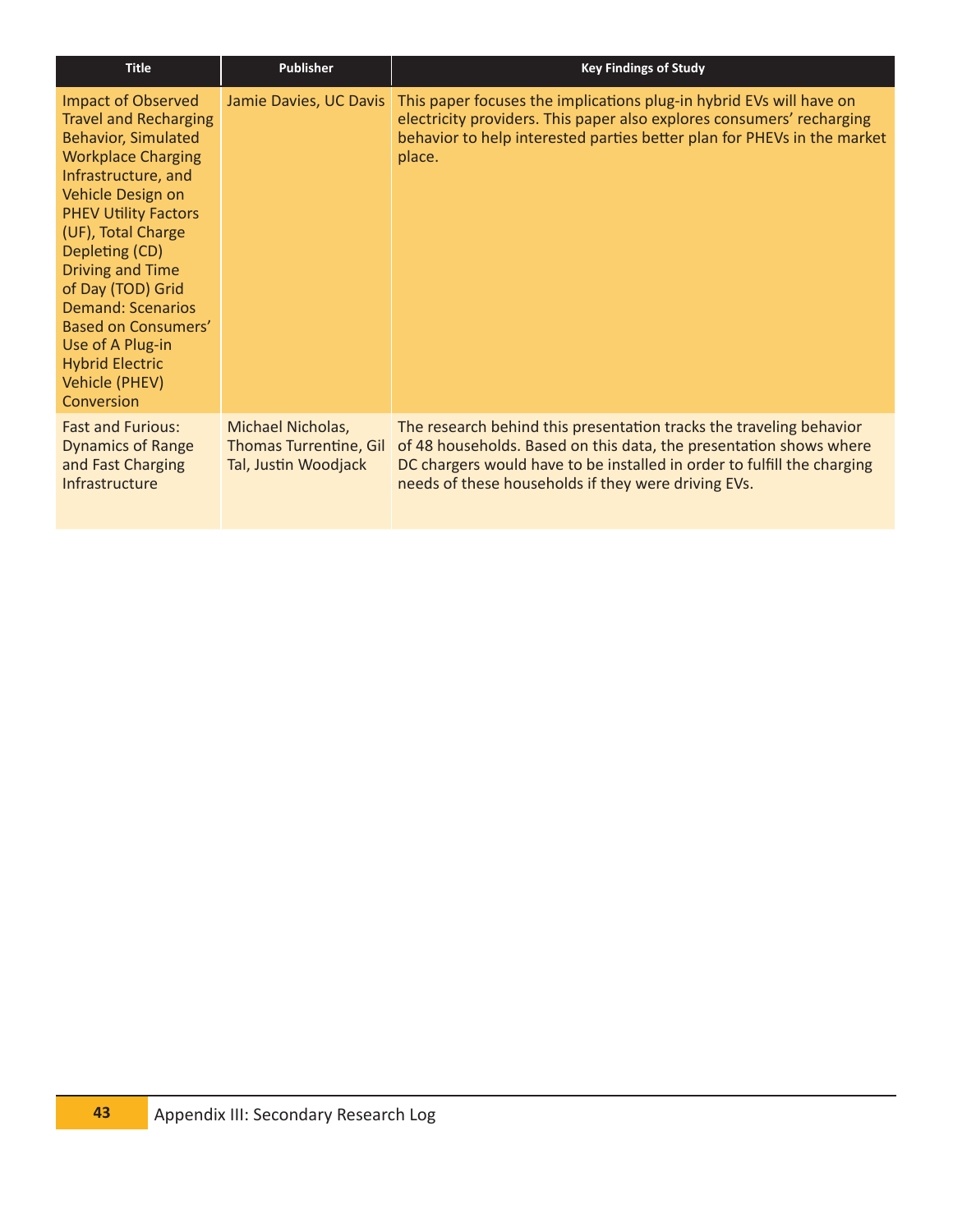## *Appendix IV: Sample DCF Inputs*

|                  |                                                                                                          | <b>Scenario A</b> | <b>Scenario B</b> | <b>Scenario C1</b> | <b>Scenario C2</b> |
|------------------|----------------------------------------------------------------------------------------------------------|-------------------|-------------------|--------------------|--------------------|
|                  |                                                                                                          |                   |                   |                    |                    |
|                  | <b>Capital Expenditures</b>                                                                              |                   |                   |                    |                    |
|                  | Charging power (kW)                                                                                      | Level II          | Level II          | Level II           | Level I            |
|                  | Charger cost                                                                                             | \$2,000           | \$2,000           | \$2,000            | \$400              |
|                  | <b>Installation cost</b>                                                                                 | \$2,000           | \$2,000           | \$2,000            | \$400              |
|                  | Depreciation - straight line (years)                                                                     | $\overline{7}$    | $\overline{7}$    | $\overline{7}$     | $\overline{7}$     |
|                  | Number of chargers on site                                                                               | $1\,$             | $\mathbf{1}$      | $\mathbf{1}$       | $\mathbf{1}$       |
| Revenue          |                                                                                                          |                   |                   |                    |                    |
|                  | Per charge fee                                                                                           | \$1.00            | \$0.80            | \$0.00             | \$0.00             |
|                  | Markup on variable electricity sale (kW.h)                                                               | \$0.00            | \$0.02\$          | \$0.06             | \$0.06             |
|                  | Parking turnover/day                                                                                     | 5                 | 3                 | $\overline{2}$     | $\mathbf{1}$       |
|                  | Utilization (hours/day)                                                                                  | 5                 | 6                 | 8                  | 8                  |
|                  | Energy use (kW.h/day)                                                                                    | 33.3              | 40.0              | 53.3               | 14.4               |
|                  | Parking duration                                                                                         | $\mathbf{1}$      | $\overline{2}$    | $\overline{4}$     | 8                  |
|                  | Average price to customer (\$/hour)                                                                      | \$2.18            | \$1.57            | \$1.31             | \$0.35             |
|                  | Average price to customer (\$/ kW•h)                                                                     | \$0.33            | \$0.24            | \$0.20             | \$0.20             |
|                  | Average profit to EVSE network operators (\$/hour)                                                       | \$0.50            | \$0.25            | \$0.20             | \$0.05             |
|                  | Average gross profit to site owners (\$/hour) - net of revenue share and marginal cost<br>of electricity | \$0.05            | \$0.26            | \$0.20             | \$0.05             |
|                  | <b>Operating Expenses</b>                                                                                |                   |                   |                    |                    |
|                  | Cost of parking space (\$/space/year)                                                                    | Free              | Free              | Free               | Free               |
|                  | Revenue share (per charge fee)                                                                           | 50%               | 50%               | 0%                 | 0%                 |
|                  | Revenue share (variable fee)                                                                             | 0%                | 5%                | 15%                | 15%                |
|                  | Maintenance and operations (\$/unit/year)                                                                | \$200             | \$200             | \$200              | \$40               |
|                  | Marginal cost of electricity (\$/ kW.h)                                                                  | \$0.18            | \$0.16            | \$0.14             | \$0.14             |
| <b>Financing</b> |                                                                                                          |                   |                   |                    |                    |
|                  | Loan-to-value                                                                                            | 0%                | 0%                | 0%                 | 0%                 |
|                  | Tax rate                                                                                                 | 35%               | 35%               | 35%                | 35%                |
|                  | Maximum subsidy/tax credit                                                                               | \$0               | \$0               | \$0                | \$0                |
|                  | <b>COE</b>                                                                                               | 12.2%             | 12.2%             | 12.2%              | 12.2%              |
|                  |                                                                                                          |                   |                   |                    |                    |

**\* Inflation rate of 3%**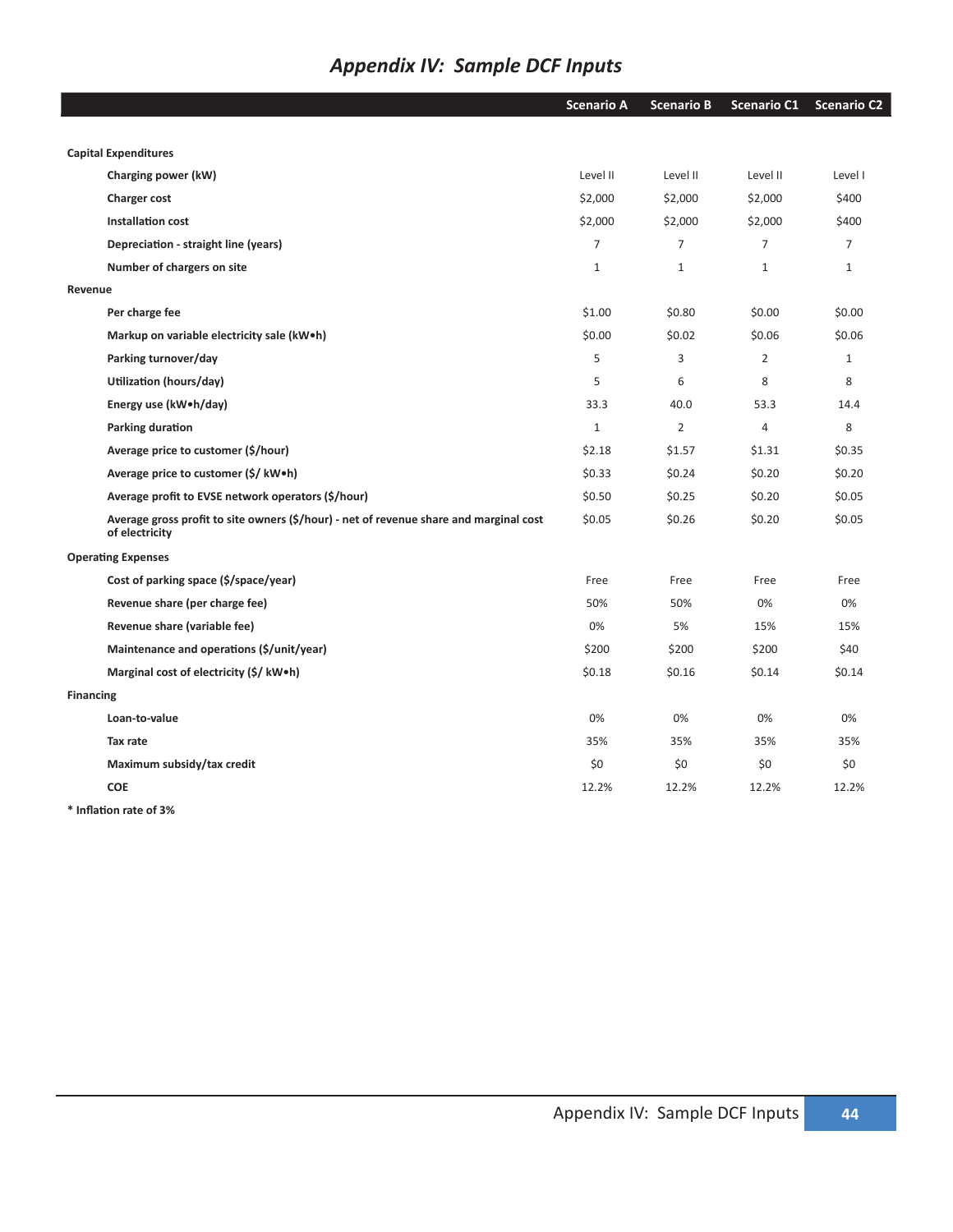## *Appendix V: DCF Output (with Scenario A Inputs)*

| Year                                                 | $\mathbf{0}$ | $\mathbf{1}$ | $\overline{2}$ | $\overline{\mathbf{3}}$ | 4         | 5         | $6 \overline{6}$ | $\overline{7}$ | 8         | 9         | 10        |
|------------------------------------------------------|--------------|--------------|----------------|-------------------------|-----------|-----------|------------------|----------------|-----------|-----------|-----------|
| Revenue                                              |              |              |                |                         |           |           |                  |                |           |           |           |
| Per Charge Revenue                                   |              | \$1,825.0    | \$1,879.8      | \$1,936.1               | \$1,994.2 | \$2,054.1 | \$2,115.7        | \$2,179.1      | \$2,244.5 | \$2,311.9 | \$2,381.2 |
| Variable                                             |              | \$2,161      | \$2,226        | \$2,293                 | \$2,362   | \$2,433   | \$2,505          | \$2,581        | \$2,658   | \$2,738   | \$2,820   |
| Cost                                                 |              |              |                |                         |           |           |                  |                |           |           |           |
| <b>Electricity Cost</b>                              |              | (52, 161)    | (52, 226)      | (52, 293)               | (52, 362) | (52, 433) | (52, 505)        | (52, 581)      | (52, 658) | (52, 738) | (52,820)  |
| <b>Maintenance and Operations</b>                    |              | (5200)       | (5206)         | (5212)                  | (5219)    | (5225)    | (5232)           | (5239)         | (5246)    | (5253)    | (5261)    |
|                                                      |              |              |                |                         |           |           |                  |                |           |           |           |
| <b>Parking Space Rent</b>                            |              | \$0          | \$0            | \$0                     | \$0       | \$0       | \$0              | \$0            | \$0       | \$0       | \$0       |
| Depreciation                                         |              | (5571)       | (5571)         | (5571)                  | (5571)    | (5571)    | (5571)           | (5571)         | \$0       | \$0       | \$0       |
| <b>Interest Payment</b>                              |              | \$0          | \$0            | \$0                     | \$0       | \$0       | \$0              | \$0            | \$0       | \$0       | \$0       |
| <b>Revenue Sharing with EVSE</b><br><b>Providers</b> |              | (5913)       | (5940)         | (5968)                  | (5997)    | (51,027)  | ( \$1,058)       | (51,090)       | (51, 122) | (51, 156) | (51, 191) |
| <b>Operating Revenue</b>                             |              | \$141        | \$162          | \$184                   | \$207     | \$230     | \$255            | \$279          | \$876     | \$903     | \$930     |
| Tax                                                  |              | (549)        | (557)          | (565)                   | (572)     | (581)     | (589)            | (598)          | (5307)    | ( \$316)  | (5325)    |
| Income                                               |              | \$92         | \$106          | \$120                   | \$135     | \$150     | \$165            | \$182          | \$570     | \$587     | \$604     |
| <b>Capita Expenditures</b>                           |              |              |                |                         |           |           |                  |                |           |           |           |
| <b>Charger Cost</b>                                  | ( \$2,000)   |              |                |                         |           |           |                  |                |           |           |           |
| <b>Installation Cost</b>                             | (52,000)     |              |                |                         |           |           |                  |                |           |           |           |
| <b>Tax Credit/Subsidy</b>                            | \$0          |              |                |                         |           |           |                  |                |           |           |           |
| <b>Financing</b>                                     |              |              |                |                         |           |           |                  |                |           |           |           |
| <b>Loan Amount</b>                                   | \$0          |              |                |                         |           |           |                  |                |           |           |           |
| <b>Free Cash Flow</b>                                | (54,000)     | \$663        | \$677          | \$691                   | \$706     | \$721     | \$737            | \$753          | \$570     | \$587     | \$604     |
|                                                      |              |              |                |                         |           |           |                  |                |           |           |           |
| <b>IRR</b>                                           | 10.9%        |              |                |                         |           |           |                  |                |           |           |           |
| <b>NPV</b>                                           | (\$197.34)   |              |                |                         |           |           |                  |                |           |           |           |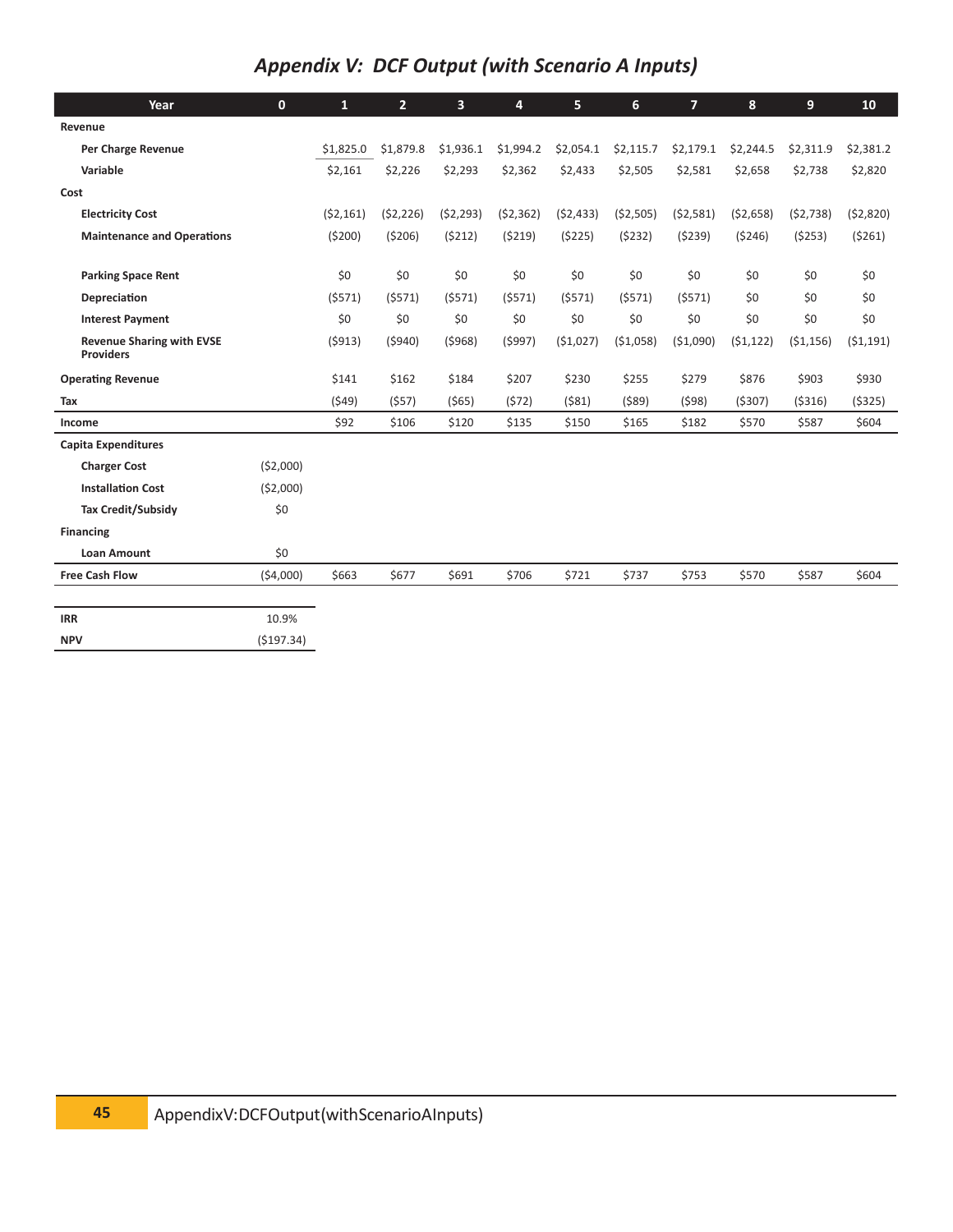### *Appendix VI: Detailed Cost of Electricity Discussion*

Two typical rate schedules for commercial sites are the GS-2 flat-rate schedule and the TOU-GS-3 Time-of-Use schedule. A flat-rate schedule has a fixed rate irrespective of time, while the time-of-use schedule offers lower rates during off-peak hours. A commercial site that predominantly consumes electricity during off-peak hours will have a lower electricity bill if the time-of-use schedule is adopted. In addition, SCE offers rate schedules of TOU-EV-3 and TOU-EV4 for separately metered EV charging stations. These EV-specific schedules benefit sites that will use EV charging predominantly during off-peak hours. However, commercial sites with the exception of hotels primarily consume electricity during the day, which likely makes TOU-EV schedules unsuitable for commercial site owners.

Table 14 compares the calculated monthly electricity bill according to different rate schedules assuming an EV charger is installed at a commercial site with a preexisting electricity demand of 20 kW to 500 kW. The hours of operation are assumed to be from 9 am to 6 pm. These costs reflect the marginal electricity costs for operating the EV charger. For example, even though there is a customer charge within the GS-2 and TOU-GS-3 schedule, the marginal customer charge for using the EV charger is actually zero because the charger is connected to an existing meter that would have been billed in the absence of EV charger use. This contrasts with TOU-EV-3 or TOU-EV-4 schedule, under which a customer charge applies because of the use of a separate meter.

| <b>Electricity Bill Charges</b>             |           |                |                          |                        |          |
|---------------------------------------------|-----------|----------------|--------------------------|------------------------|----------|
| Demand                                      | $< 20$ kW | 20 kW - 500 kW |                          |                        |          |
| Schedule                                    | TOU-EV-3  | $GS-2$         | $TOU-GS-3$<br>(Option A) | TOU-GS-3<br>(Option B) | TOU-EV-4 |
| <b>Energy Charge (S/month)</b>              | 306.2     | 131.6          | 196.5                    | 134.8                  | 248.9    |
| Customer Charge (\$/Meter/Month)            | 22.3      | 0.0            | 0.0                      | 0.0                    | 134.2    |
| <b>Facilities Related Demand (\$/kW)</b>    | 0.0       | 12.2           | 13.3                     | 13.3                   | 0.0      |
| Time-Related Demand (\$/kW/Meter/<br>Month) | 0.0       | 17.1           | 0.0                      | 7.0                    | 17.1     |

Table 14: Comparison of a Monthly Electricity Bill Based on Different Rate Schedules for a level II EV Charger Operating from 9 am to 6 pm Daily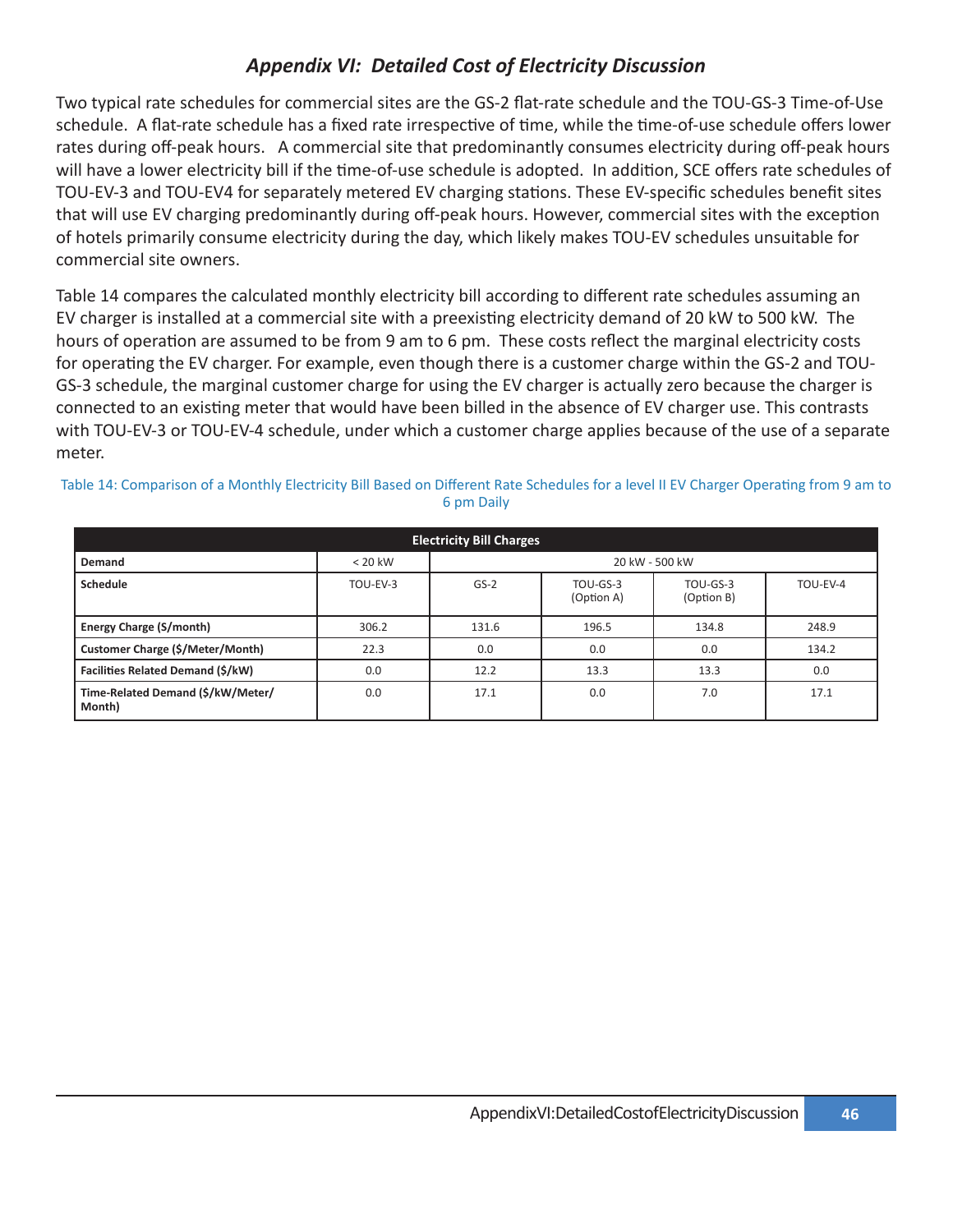### Appendix VII: Sensitivity Analysis around Cost of Equity

This report employs a cost of equity of 12.2% to discount future cash flows. The following sensitivity analysis around the cost of equity shows that an increase of 1% in the discount rate decreases the NPV by around \$100 to \$250 depending on the scenarios.



### Assumptions

- No loan
- No opportunity cost of parking
- Installation cost of \$2000
- Charger cost of \$2000
- Electricity cost of \$0.16/kWhr
- 3 turnovers per day
- Per-charge fee of \$0.75
- Electricity sale markup of \$0.02/kWhr
- 50% fixed revenue and 7.5% variable revenue share